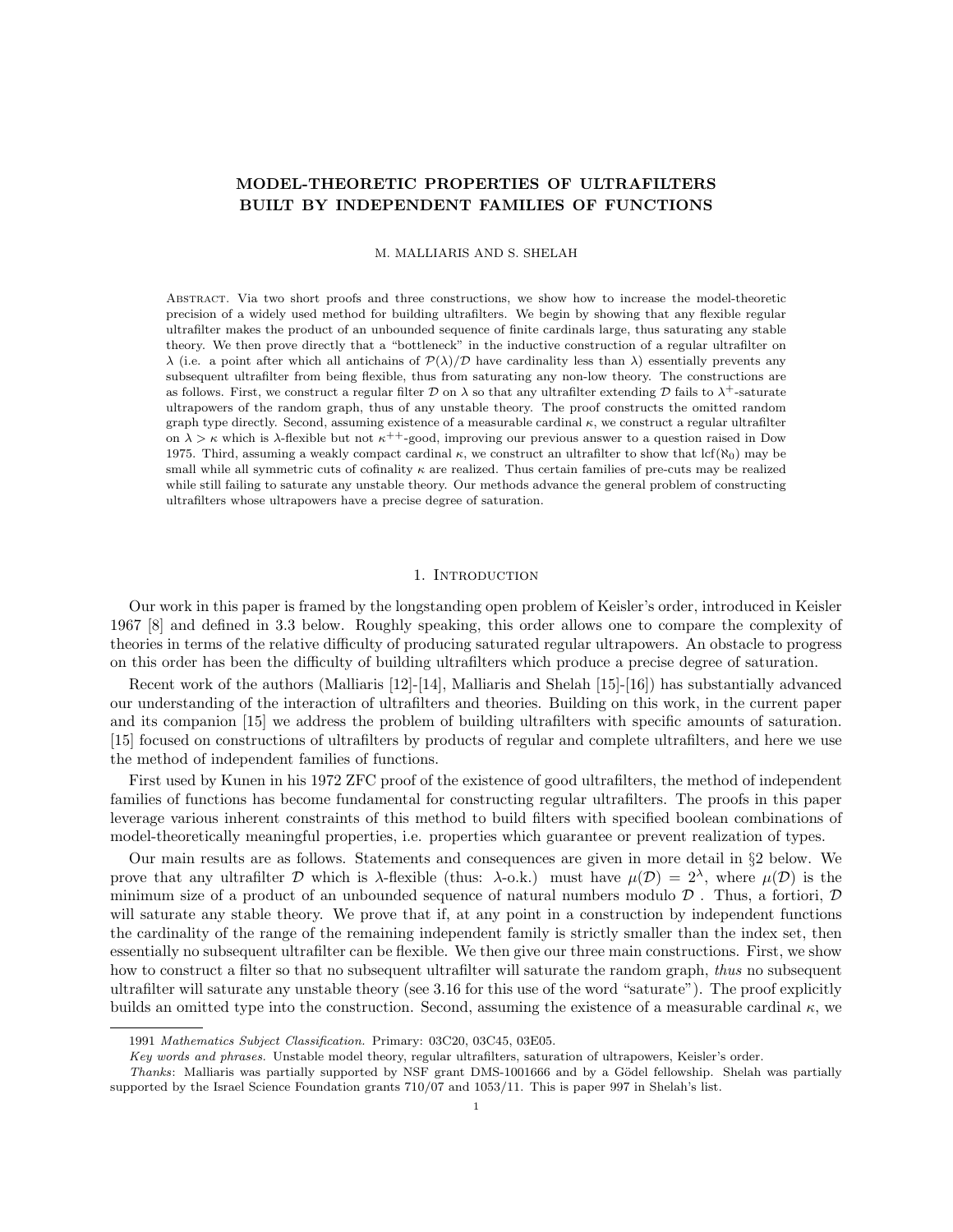prove that on any  $\lambda \geq \kappa^+$  there is a regular ultrafilter which is flexible but not good. This result improves our prior answer, in [15], to a question from Dow 1975 [2] and introduces a perspective which proved significant for [17]. Third, we construct an example proving an a priori surprising nonimplication between realization of symmetric cuts and lcf( $\aleph_0, \mathcal{D}$ ), i.e. the coinitiality of  $\omega$  in  $(\omega, \langle \rangle^{\lambda}/\mathcal{D})$ . That is, assuming the existence of a weakly compact cardinal  $\kappa$ , we prove that for  $\aleph_0 < \theta = \text{cf}(\theta) < \kappa \leq \lambda$  there is a regular ultrafilter  $\mathcal D$  on  $\lambda$ such that  $\text{lcf}(\aleph_0, \mathcal{D}) = \theta$  but  $(\aleph, \langle \rangle^{\lambda}/\mathcal{D})$  has no  $(\kappa, \kappa)$ -cuts. This appears counter to model-theoretic intuition, since it shows some families of cuts in linear order can be realized without saturating any unstable theory. The proof relies on building long indiscernible sequences in the quotient Boolean algebra.

For the model theoretic reader, we attempt to give a relatively self contained account of independent families and construction of ultrafilters as used here. We define all relevant properties of ultrafilters, many of which correspond naturally to realizing certain kinds of types. For the reader interested primarily in combinatorial set theory, note that while the model-theoretic point of view is fundamental, we deal primarily with ultrapowers of the random graph and of linear order; the arguments mainly require familiarity with saturation, the random graph, and, ideally, the definitions of unstable, finite cover property, order property, independence property and strict order property. [Definitions like "non-simple" and "non-low" may be taken as black boxes in theorems about properties of filters.]

Familiarity with Keisler's order beyond what is described below is not necessary for reading the present paper. For the interested reader, however, [15] Sections 1-4 are a lengthy expository introduction to Keisler's order and what is known.

The paper is organized as follows. Our methods, results and some consequences are described in §2 below. Section 3 gives the key definitions and the necessary background on constructing ultrafilters via independent families of functions. Sections §4-§8 contain the proofs.

Thanks to Shimon Garti for some helpful comments, and to Simon Thomas for organizational remarks on this paper and its companion [15].

#### CONTENTS

|            | Introduction                                                                                                                                                   |                |
|------------|----------------------------------------------------------------------------------------------------------------------------------------------------------------|----------------|
|            | Description of results<br>2.                                                                                                                                   | $\mathcal{D}$  |
|            | 3. Background: Flexibility, independent families of functions, boolean algebras                                                                                | $\overline{4}$ |
|            | 4. $\mathcal{D}$ $\lambda$ -flexible on I, $f \in {}^{I} \mathbb{N}$ $\mathcal{D}$ -nonstandard implies $ \prod_{s \in I} 2^{f(s)}/\mathcal{D}  = 2^{\lambda}$ | 8              |
|            | 5. If $(I, \mathcal{D}, \mathcal{G})$ is $(\lambda, \mu)^+$ -good for $\mu < \lambda$ then no subsequent ultrafilter is flexible                               | 9              |
|            | 6. Omitting types in ultrapowers of the random graph                                                                                                           | 10             |
|            | 7. For $\kappa$ measurable, $\lambda \geq \kappa^+$ there is $\mathcal D$ on $\lambda$ flexible, not good                                                      | 14             |
|            | 8. For $\kappa$ weakly compact D may have no $(\kappa, \kappa)$ -cuts while lcf( $\aleph_0, \mathcal{D}$ ) is small                                            | 19             |
| References |                                                                                                                                                                |                |

#### 2. Description of results

This section presents the results of the paper in more detail, under italicized headers, along with some consequences. We informally say that a (regular) ultrafilter  $D$  on I saturates a theory T to mean that whenever  $M \models T$ ,  $M^{I}/\mathcal{D}$  is  $|I|^{+}$ -saturated. This phrasing is justified by Theorem A, §3 below. "Minimum," "maximum" refer to Keisler's order  $\leq$ , 3.3 below. Theorem B in §3.2 may be a useful glossary for this introduction.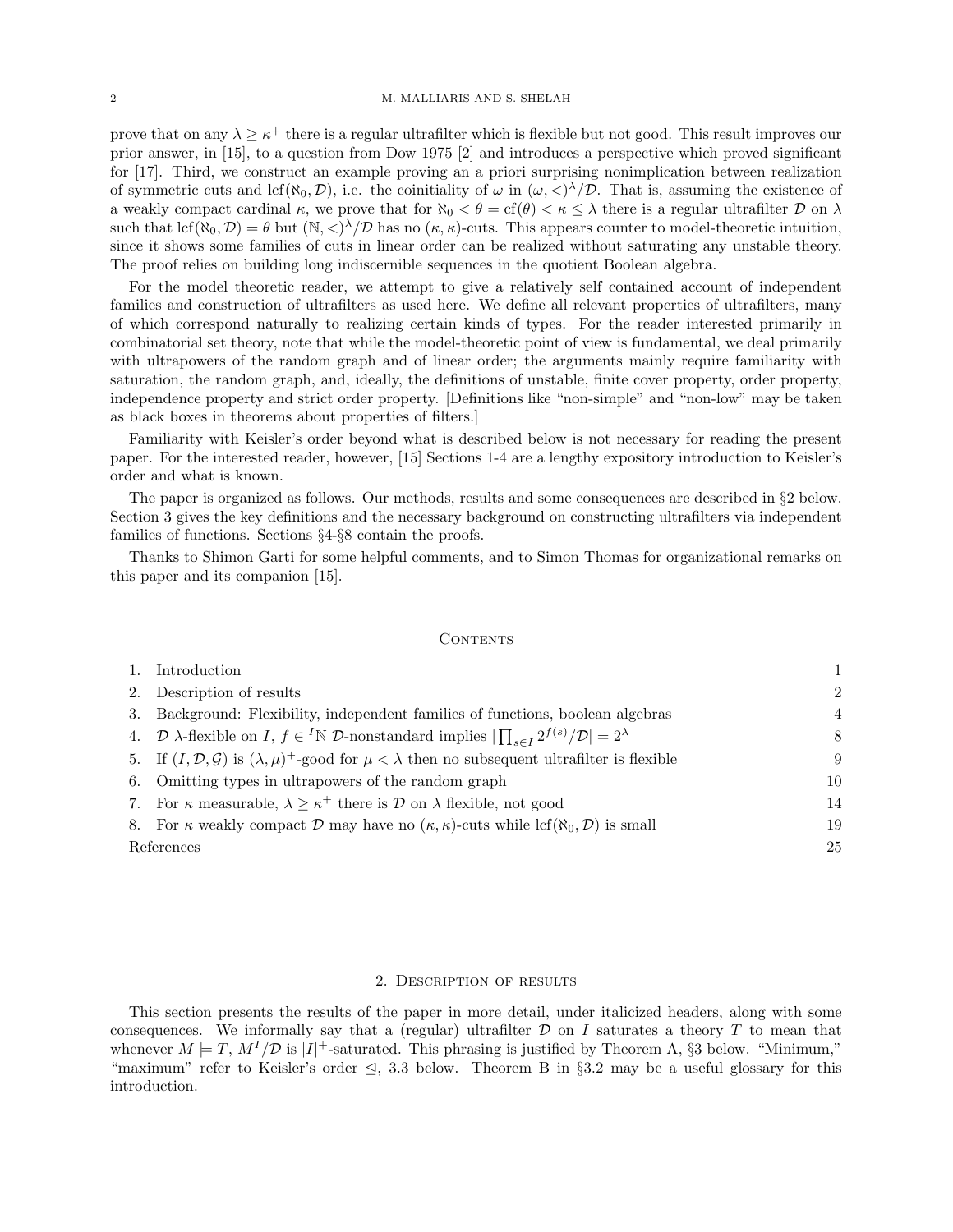Flexible filters saturate stable theories. Flexibility was introduced in Malliaris [12]-[13] as a property of filters which was detected by non-low theories, i.e. if D is not flexible and  $Th(M)$  is not low then  $M^{\lambda}/\mathcal{D}$  is not  $\lambda^+$ -saturated. Flexibility is presented in §3.3 below. Stable theories are low.

The invariant  $\mu(\mathcal{D})$ , Definition 4.1 below, describes the minimum size, modulo  $\mathcal{D}$ , of an unbounded sequence of finite cardinals. In Claim 4.2 we prove that any  $\lambda$ -flexible ultrafilter must have  $\mu(\mathcal{D}) = 2^{\lambda}$ . Thus such an ultrafilter will  $\lambda^+$ -saturate any stable theory, Conclusion 4.3. By a previous paper [15] Theorem 6.4 consistently flexibility does not imply saturation of the minimum unstable theory, the random graph; so this is best possible.

Preventing future flexibility during an ultrafilter construction. In Claim 5.1 we prove directly that if, at any point in a construction by independent functions the cardinality of the range of the remaining independent family is strictly smaller than the index set, then essentially (i.e. after "consuming" one more function) no subsequent ultrafilter can be flexible. This gives a point of leverage for proving non-saturation.

The core of the paper contains three constructions.

Preventing future saturation of any unstable theory. In the first construction, Theorem 6.1, we show how to build a regular filter  $\mathcal{D}$ , at the cost of a single independent function  $g_*$ , so that no subsequent ultrafilter saturates the theory of the random graph. As the random graph is minimum among the unstable theories in Keisler's order, this shows that no subsequent ultrafilter will saturate *any* unstable theory.

This is a theorem in the spirit of Claim 5.1 just discussed, that is, a technique which allows one to construct ultrafilters which realize certain types and omit others by ensuring that the "omitting types" half of the construction is already ensured at some bounded point in the construction. Now, it has long been known how to construct an *ultrafilter* on  $\lambda > 2^{\aleph_0}$  which saturates precisely the stable theories, essentially by organizing the transfinite construction of the ultrafilter so that  $\mu(\mathcal{D})$  is large but lcf( $\aleph_0$ ) is small. [In the language of §3.4, begin with some regular  $\delta > \aleph_0$  and a  $(\lambda, \aleph_0)$ -good triple  $(I, \mathcal{D}_0, \mathcal{G})$  where  $\mathcal{G} \subseteq {}^I\aleph_0$ ,  $|\mathcal{G}| = 2^{\lambda}$ . Enumerate G by an ordinal divisible by  $2^{\lambda}$  and with cofinality  $\delta$ , and apply Fact 3.15. See [18] VI.3.12 p. 357 and VI.4.8 p. 379.] However, in such constructions the coinitiality of  $\aleph_0$  in the ultrapower mirrors the cofinality of the ultrafilter construction. The construction here, by contrast, ensures failure of saturation in any future ultrapower long before the construction of an ultrafilter is complete.

To prove the theorem, using the language of §3.4, we begin with  $(I, \mathcal{D}_0, \mathcal{G})$  a  $(\lambda, \mu)$ -good triple with  $\mu^+ < \lambda$ ,  $M \models T_{\text{rg}}$  where R denotes the edge relation. We unpack the given independent function  $g_* \in \mathcal{G}$  so it is a sequence  $\langle f_{\epsilon}^* : \epsilon < \mu^+ \rangle$ , such that  $(I, \mathcal{D}_0, \mathcal{G} \setminus \{g_*\} \cup \{f_{\epsilon}^* : \epsilon < \mu^+\} )$  is good. We then build  $\mathcal{D} \supseteq \mathcal{D}_0$  in an inductive construction of length  $\mu^+$ , consuming the functions  $f_{\epsilon}^*$ . At each inductive step  $\beta$ , we ensure that  $f_{2\beta}^*, f_{2\beta+1}^*$  are R-indiscernible to certain distinguished functions  $f: I \to M$ , and that  $f_{2\beta}^*, f_{2\beta+1}^*$  are unequal to each other and to all  $f_{\gamma}^*, \gamma < 2\beta$ . The structure of the induction ensures that all functions from I to M are equivalent modulo the eventual filter  $D$  to one of the distinguished functions. Thus for any subsequent ultrafilter  $\mathcal{D}_* \supseteq \mathcal{D}$ ,  $M^I/\mathcal{D}_*$  will omit the type of an element connected to  $f_{\gamma}^*$  precisely when  $\gamma$  is even, and so fail to be  $\mu^{++}$ -saturated.

As a corollary, we have in ZFC that  $lcf(\aleph_0, \mathcal{D})$  may be large without saturating the theory of the random graph. This was shown assuming a measurable cardinal in [15] Theorem 4.2 and otherwise not known. This is another advantage of Theorem 6.1, to disentangle the cofinality of the construction from non-saturation of the random graph. This question is of interest as the reverse implication was known:  $\text{lcf}(\aleph_0, \mathcal{D})$  is necessary for saturating some unstable theory. As the random graph is minimum among the unstable theories in Keisler's order, our result shows it is necessary but not sufficient.

An ultrafilter which is flexible but not good. In the second construction, Theorem 7.11, we prove assuming the existence of a measurable cardinal  $\kappa$  (to obtain an  $\aleph_1$ -complete ultrafilter), that on any  $\lambda \geq \kappa^+$  there is a regular ultrafilter which is  $\lambda$ -flexible but not  $\kappa^{++}$ -good.

Specifically, we first use an inductive construction via families of independent functions to produce a "tailor-made" filter D on  $|I| = \lambda$  which, among other things, is  $\lambda$ -regular,  $\lambda^+$ -good, admits a surjective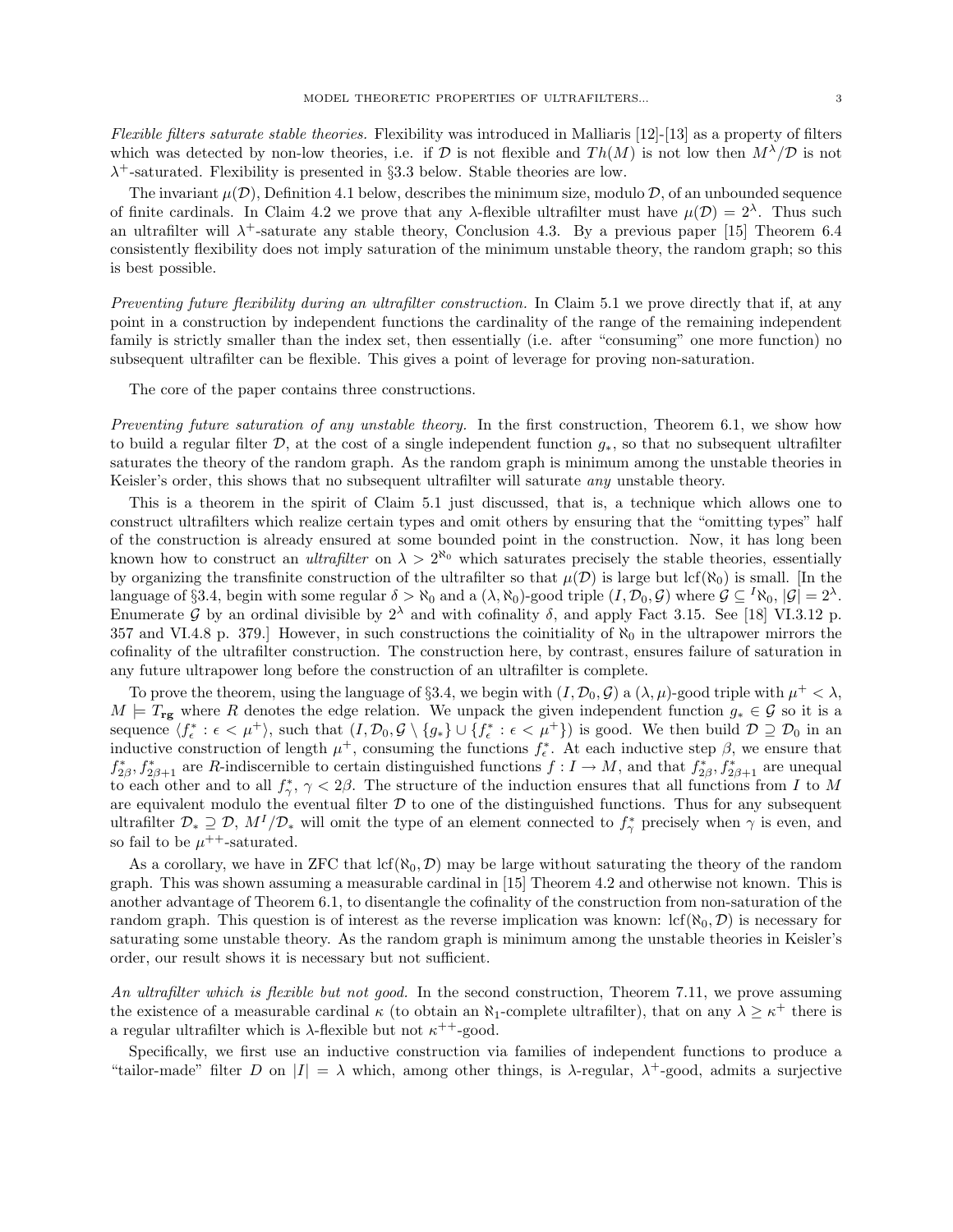homomorphism  $h: \mathcal{P}(I) \to \mathcal{P}(\kappa)$  such that  $h^{-1}(1) = \mathcal{D}$ . Letting E be an  $\aleph_1$ -complete ultrafilter on  $\kappa$ , we define an ultrafilter  $D \supseteq D$  by  $D = \{A \subseteq I : h(A) \in E\}$ , and prove it has the properties desired. Two notable features of this construction are first, the utility of working with boolean algebras, and second, the contrast with Claim 5.1 described above. This is discussed in Remark 5.2.

This result addresses a question of Dow 1975 [2], and also improves our previous proof on this subject in [15] Theorem 6.4. There, it is shown by taking a product of ultrafilters that if  $\kappa > \aleph_0$  is measurable and  $2^{\kappa} \leq \lambda = \lambda^{\kappa}$  then there is a regular ultrafilter on I,  $|I| = \lambda$  which is  $\lambda$ -flexible but not  $(2^{\kappa})^+$ -good. See also Dow [2] 3.10 and 4.7, and [15] Observation 10.9 for a translation.

Realizing some symmetric cuts without saturating any unstable theory. In light of the second author's theorem that any theory with the strict order property is maximal in Keisler's order ([18].VI 2.6), it is natural to study saturation of ultrapowers by studying what combinations of cuts may be realized and omitted in ultrapowers of linear order. The significance of symmetric cuts is underlined by the connection to  $SOP_2$  given in the authors' paper [16].

In the third construction, Theorem 8.12, assuming the existence of a weakly compact cardinal  $\kappa$ , we prove that for  $\aleph_0 < \theta = \operatorname{cf}(\theta) < \kappa \leq \lambda$  there is a regular ultrafilter  $\mathcal D$  on I,  $|I| = \lambda$  such that  $\operatorname{lcf}(\aleph_0, \mathcal D) = \theta$  but  $(N, \langle)^I/D$  has no  $(\kappa, \kappa)$ -cuts. That is, we build an ultrafilter to these specifications using an independent family F of functions with range  $\aleph_0$  (so note that the ultrafilter will not be flexible). lcf( $\aleph_0, \mathcal{D} \leq \lambda$  implies that  $\mathcal D$  will fail to saturate any unstable theory.

We now briefly describe the structure of the proof. The construction will have two constraints. On one hand, we would like the lower cofinality of  $\aleph_0$  to be small, equal to  $\theta$ . We can control this in the known way, i.e. by enumerating the steps in our construction by an ordinal  $\delta$  with cofinality  $\theta$ , and ensuring that we continuously "consume" elements of F in such a way that at the end of stage  $\eta$  all sets supported by  $\mathcal{F}_\eta \subseteq \mathcal{F}$ have been decided, and  $\bigcup_{\eta<\delta} \mathcal{F}_\eta = \mathcal{F}$ . On the other hand, we would like to ensure that the ultrafilter realizes all  $(\kappa, \kappa)$ -pre-cuts (recall the convention on "cut" versus "pre-cut" in 3.16). Accomplishing this requires two things.

The first is to ensure that any pre-cut in  $(\mathbb{N}, <)^{I}/\mathcal{D}$  is already a consistent partial  $D_{\eta}$ -type for some  $\eta < \delta$ , i.e. it is "already a type" at some bounded stage in the construction and thus we will have enough room to try to realize it. Roughly speaking, we assign each formula  $\varphi_{\alpha} = a_{\alpha}^1 < x < a_{\alpha}^2$  in the type to the minimum  $\eta < \delta$  such that  $X_{\alpha} = \{t \in I : M \models \exists x \varphi_{\alpha}(x; a^1_{\alpha}[t], a^2_{\alpha}[t])\}$  is supported by  $\mathcal{F}_{\eta}$ ; without loss of generality the range of this function is  $\theta = cf(\delta)$ , and by weak compactness it is constant on a cofinal subset of the cut.

The second, more substantial task is to show, at a given inductive step in the construction, that a given pre-cut can be realized. By the previous paragraph, we may assume that for each formula  $\varphi_{\alpha}$  in the type, the set  $X_\alpha$  belongs to the current filter. Thus we have a distribution for the type in hand and we would like to extend the filter to include a multiplicative refinement. In particular, we are obliged to choose a suitable refinement of each  $X_{\alpha}$ . To do this, we build what are essentially indiscernible sequences (of countable sequences of elements) in the underlying boolean algebra, one for each  $\alpha$ . We do this so that row  $\beta$  in indiscernible sequence  $\alpha$  is a partition of the boolean algebra on which the set of solutions to  ${t \in I : M \models \exists x (a_\alpha^1[t] < a_\beta^1[t] < x < a_\beta^2[t] < a_\alpha^1[t])}$  is based. (Here  $\alpha < \beta$  and  $\alpha, \beta$  range over some cofinal sequence in  $\kappa$ .) The templates for such sequences are extracted using the strong uniformity we have available on  $\kappa$ . We then show how to obtain a multiplicative refinement by generically extending each such sequence one additional step.

To finish, we indicate how to avoid large cardinal hypotheses for some related results.

- 3. Background: Flexibility, independent families of functions, boolean algebras
- 3.1. Basic definitions. We define regular filters, good filters and Keisler's order.

**Definition 3.1.** (Regular filters) A filter D on an index set I of cardinality  $\lambda$  is said to be  $\lambda$ -regular, or simply regular, if there exists a  $\lambda$ -regularizing family  $\langle X_i : i \rangle$ , which means that:

• for each  $i < \lambda$ ,  $X_i \in \mathcal{D}$ , and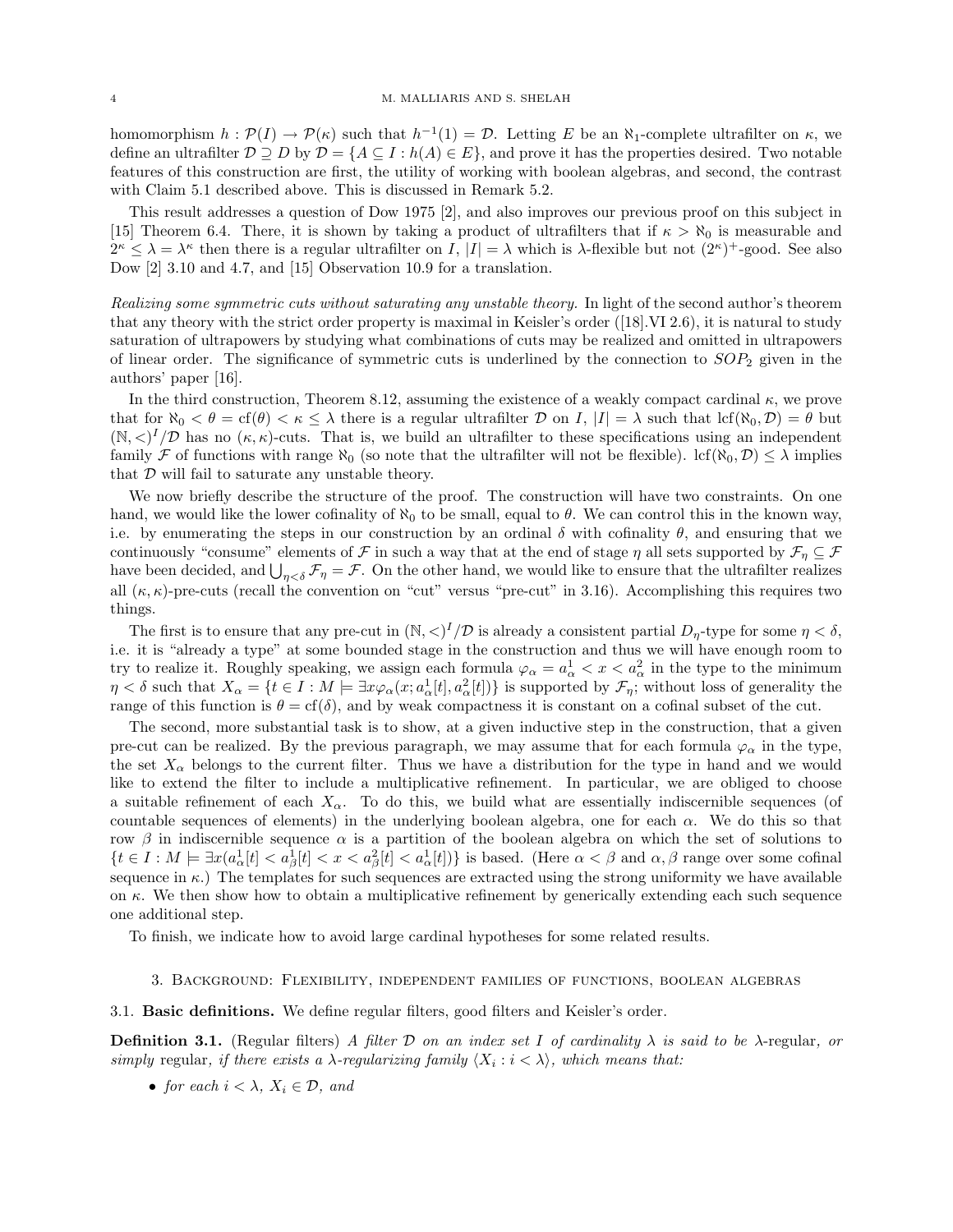• for any infinite  $\sigma \subset \lambda$ , we have  $\bigcap_{i \in \sigma} X_i = \emptyset$ 

Equivalently, for any element  $t \in I$ , t belongs to only finitely many of the sets  $X_i$ .

**Definition 3.2.** (Good ultrafilters, Keisler [7]) The filter D on I is said to be  $\mu^+$ -good if every  $f : \mathcal{P}_{\aleph_0}(\mu) \to$ D has a multiplicative refinement, where this means that for some  $f': \mathcal{P}_{\aleph_0}(\mu) \to \mathcal{D}, u \in \mathcal{P}_{\aleph_0}(\mu) \implies f'(u) \subseteq$  $f(u)$ , and  $u, v \in \mathcal{P}_{\aleph_0}(\mu) \implies f'(u) \cap f'(v) = f'(u \cup v)$ .

Note that we may assume the functions f are monotonic.

D is said to be good if it is  $|I|$ <sup>+</sup>-good.

Keisler proved the existence of  $\lambda^+$ -good countably incomplete ultrafilters on  $\lambda$  assuming  $2^{\lambda} = \lambda^+$ . Kunen [10] gave a proof in ZFC, which introduced the technique of independent families of functions.

The crucial model-theoretic property of regularity is the following: for a regular ultrafilter on  $\lambda$  and a complete countable theory T,  $\lambda^+$ -saturation of the ultrapower  $M^{\lambda}/\mathcal{D}$  does not depend on the choice of base model M.

**Theorem A.** (Keisler [8] Corollary 2.1 p. 30; see also Shelah [19].VI.1) Suppose that  $M_0 \equiv M_1$ , the ambient language is countable (for simplicity), and  $\mathcal D$  is a regular ultrafilter on  $\lambda$ . Then  $M_0^{\lambda}/\mathcal D$  is  $\lambda^+$ -saturated iff  $M_1^{\lambda}/\mathcal{D}$  is  $\lambda^+$ -saturated.

Thus Keisler's order is genuinely a statement about the relative complexity of [complete, countable] theories, independent of the choice of base models  $M_1, M_2$ :

**Definition 3.3.** (Keisler 1967 [8]) Let  $T_1, T_2$  be complete countable first-order theories.

- (1)  $T_1 \trianglelefteq_{\lambda} T_2$  when for all regular ultrafilters  $D$  on  $\lambda$ , all  $M_1 \models T_1$ , all  $M_2 \models T_2$ , if  $M_2^{\lambda}/D$  is  $\lambda^+$ -saturated then  $M_1^{\lambda}/\mathcal{D}$  is  $\lambda^+$ -saturated.
- (2) (Keisler's order)  $T_1 \trianglelefteq T_2$  if for all infinite  $\lambda$ ,  $T_1 \trianglelefteq_{\lambda} T_2$ .

An account of current work on Keisler's order is given in the companion paper [15]. As that history is not needed for reading the current paper, we quote the most relevant theorem in §3.2 below and refer interested readers to [15] sections 1-4.

3.2. A translation between model theory and ultrafilters. The following theorem of known correspondences between properties of regular ultrafilters and properties of first-order theories is quoted from the companion paper [15]. Conditions  $(1)$ ,  $(2)$  are defined in  $\S 4$ ,  $(3)$  in Convention 3.16[6] below,  $(4)$  in  $\S 3.3$ ,  $(5)$ in [13] (not used here) and  $(6)$  in  $\S 3.1$ .

**Theorem B.** (Malliaris and Shelah [15] §4 Theorem F) In the following table, for rows  $(1),(3),(5),(6)$  the regular ultrafilter  $\mathcal D$  on  $\lambda$  fails to have the property in the left column if and only if it omits a type in every formula with the property in the right column. For rows  $(2)$  and  $(4)$ , if  $\mathcal D$  fails to have the property on the left then it omits a type in every formula with the property on the right.

# Set theory: properties of filters Model theory: properties of formulas

| (1) $\mu(\mathcal{D}) \geq \lambda^+$               |       | A. finite cover property |
|-----------------------------------------------------|-------|--------------------------|
| (2) lcf( $\aleph_0, \mathcal{D}$ ) $\geq \lambda^+$ | $***$ | B. order property        |
| $(3)$ good for $T_{ra}$                             |       | C. independence property |
| (4) flexible, <i>i.e.</i> $\lambda$ -flexible       | $***$ | $D.$ non-low             |
| $(5)$ good for equality                             |       | $E.$ $TP2$               |
| (6) good, <i>i.e.</i> $\lambda^+$ -good             |       | F. strict order property |

*Proof.* (1)  $\leftrightarrow$  (A) Shelah [19].VI.5. Note that the f.c.p. was defined in Keisler [8].

- $(2) \leftarrow (B)$  Shelah [19].VI.4.8.
- $(3) \leftrightarrow (C)$  Straightforward by q.e., see [13], and [14] for the more general phenomenon.
- $(4) \leftarrow (D)$  Malliaris [12], see §3.3 below.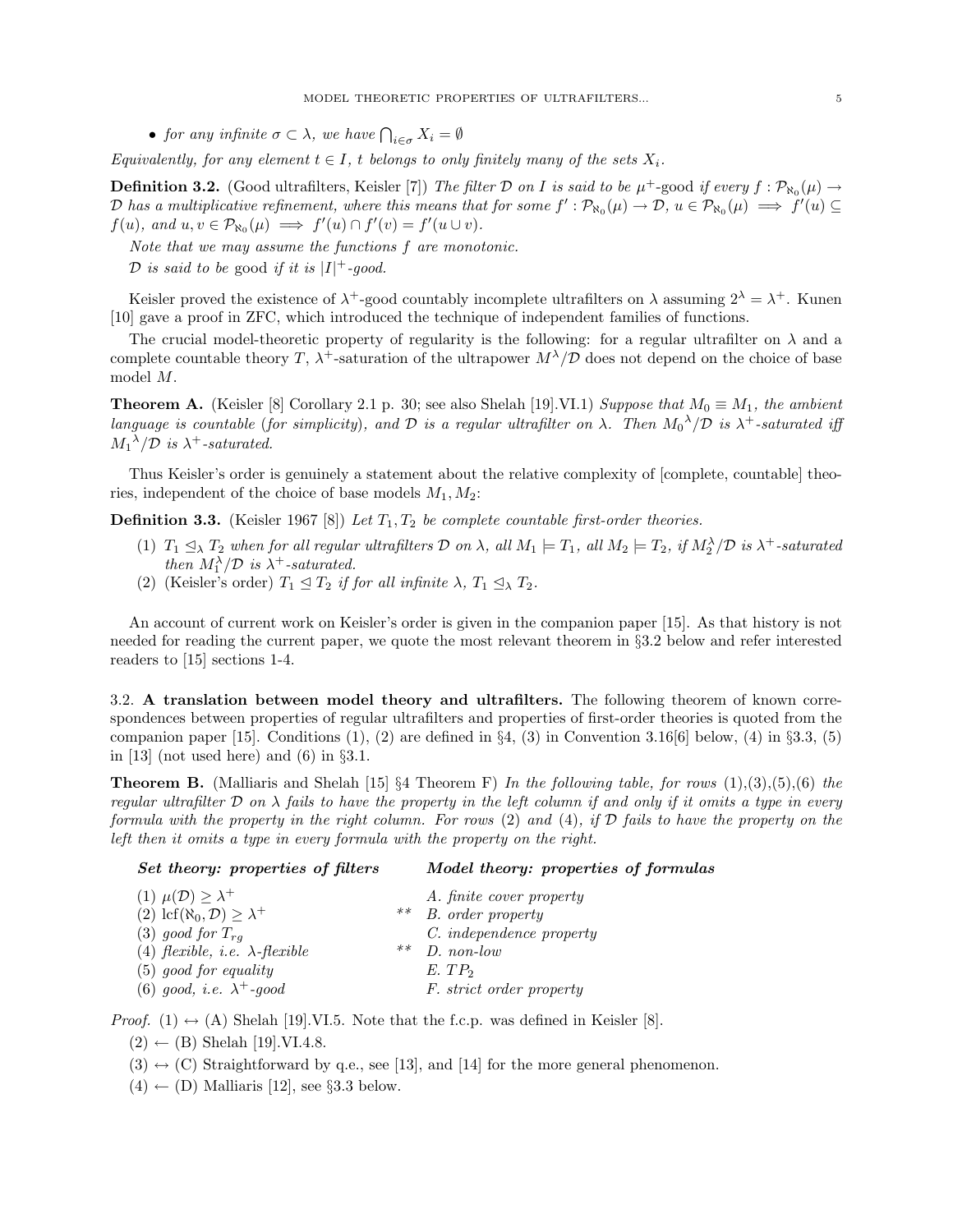$(5) \leftrightarrow (E)$  Malliaris [13] §6, which proves the existence of a Keisler-minimum  $TP_2$ -theory, the theory  $T_{feq}^*$ of a parametrized family of independent (crosscutting) equivalence relations.

 $(6) \leftrightarrow (F)$  Keisler characterized the maximum class by means of good ultrafilters. Shelah proved in [19].VI.2.6 that any theory with the strict order property is maximum in Keisler's order. (In fact, SOP<sup>3</sup> suffices [20]). A model-theoretic characterization of the maximum class is not known.

The known arrows between properties  $(1)-(6)$  are given in [15] Theorem 4.2. In particular, the arrow  $(4)$  $\rightarrow$  (1) is from §4 below.

3.3. Flexible filters. We now give background on flexible filters, a focus of this paper. Flexible filters were introduced in Malliaris [12] and [13]. In the context of investigations into saturation of regular ultrapowers, a natural question is whether and how first-order theories are sensitive to the sizes of regularizing families:

**Definition 3.4.** (Flexible ultrafilters, Malliaris [12], [13]) We say that the filter  $D$  is  $\lambda$ -flexible if for any  $f \in {}^{I}\mathbb{N}$  with  $n \in \mathbb{N} \implies n <_{\mathcal{D}} f$ , we can find  $X_{\alpha} \in \mathcal{D}$  for  $\alpha < \lambda$  such that for all  $t \in I$ 

$$
f(t) \ge |\{\alpha : t \in X_{\alpha}\}|
$$

Informally, given any nonstandard integer, we can find a  $\lambda$ -regularizing family below it.

Alternatively, one could say that in  $(\mathcal{H}(\aleph_0), \epsilon)^\lambda/\mathcal{D}$ , any  $\lambda$  elements belong to a pseudofinite set of arbitrarily small size [in the sense of the proof of Claim 5.1]. It is useful to know that flexible is equivalent to the settheoretic "o.k." (see[15] Appendix and history there).

The importance of flexibility for our construction comes from the following lemma, which gives one of the arrows in Theorem B above.

**Lemma 3.5.** (Malliaris [13] Lemma 8.7) Let T be non-low,  $M \models T$  and let D be a  $\lambda$ -regular ultrafilter on  $I, |I| = \lambda$  which is not  $\lambda$ -flexible. Then  $N := M^{\lambda}/\mathcal{D}$  is not  $\lambda^{+}$ -saturated.

Corollary 3.6. Flexibility is a non-trivial hypothesis, i.e.

- (1) Not all regular ultrafilters are flexible.
- (2) Some regular ultrafilters are flexible. In particular, if  $D$  is a regular ultrafilter on  $\lambda$  and  $D$  is  $\lambda^+$ -good then  $\mathcal D$  is  $\lambda$ -flexible.

Proof. (1) By the fact that there is a minimum class in Keisler's order which does not include the non-low theories.

(2) One can prove this directly, or note that since a  $\lambda^+$ -good ultrafilter on  $\lambda$  saturates any countable theory, in particular any non-low theory, it must be flexible by Lemma 3.5.

We conclude by describing the known model-theoretic strength of flexibility.

**Fact 3.7.** If D is not flexible then  $M^{\lambda}/D$  is not  $\lambda^{+}$ -saturated whenever  $Th(M)$  is not simple or simple but not low.

*Proof.* By Lemma 3.5 in the case where T is not low; by Malliaris and Shelah [16] in the case where T has  $TP_1$ ; by Malliaris [13] in the case where T has  $TP_2$ .

3.4. Independent families of functions and Boolean algebras. We now give some preliminaries, notation and definitions for the construction of ultrafilters. We will follow the notation of [19] Chapter VI, Section 3, and further details may be found there.

We will make extensive use of independent families, which provide a useful gauge of the freedom left when building filters.

**Definition 3.8.** Given a filter D on  $\lambda$ , we say that a family F of functions from  $\lambda$  into  $\lambda$  is independent mod D if for every  $n < \omega$ , distinct  $f_0, \ldots, f_{n-1}$  from F and choice of  $j_\ell \in \text{Range}(f_\ell)$ ,

$$
\{\eta < \lambda \; : \; \textit{for every } i < n, f_i(\eta) = j_i\} \neq \emptyset \; \bmod \mathcal{D}
$$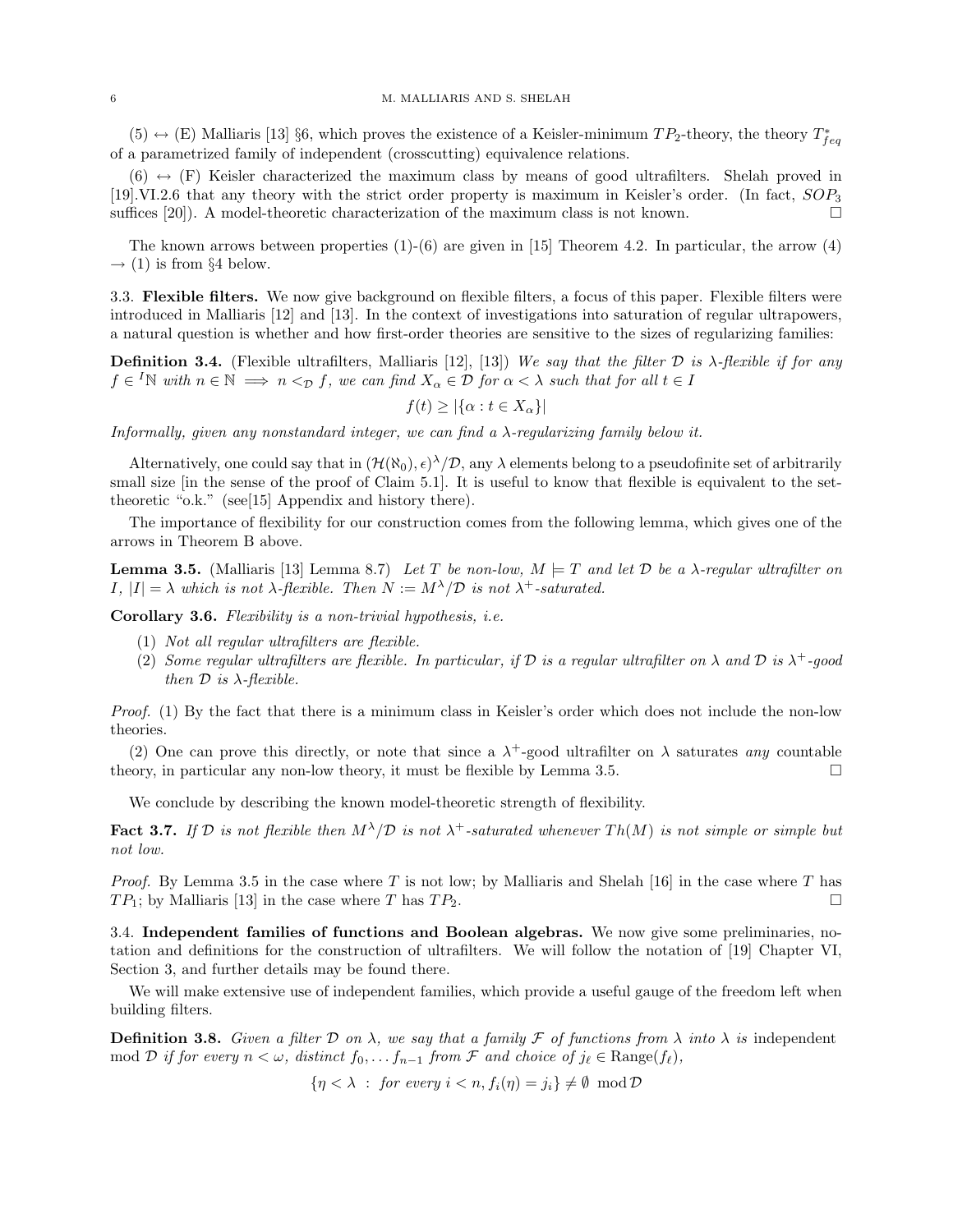**Theorem C.** (Engelking-Karlowicz [5] Theorem 3, Shelah [19] Theorem A1.5 p. 656) For every  $\lambda \ge \aleph_0$ there exists a family F of size  $2^{\lambda}$  with each  $f \in \mathcal{F}$  from  $\lambda$  onto  $\lambda$  such that F is independent modulo the empty filter (alternately, by the filter generated by  $\{\lambda\}$ ).

**Corollary 3.9.** For every  $\lambda \geq \aleph_0$  there exists a regular filter D on  $\lambda$  and a family F of size  $2^{\lambda}$  which is independent modulo D.

The following definition describes the basic objects of our ultrafilter construction.

**Definition 3.10.** (Good triples, [19] Chapter VI) Let  $\lambda \ge \kappa \ge \aleph_0$ ,  $|I| = \lambda$ , D a regular filter on I, and G a family of functions from I to  $\kappa$ .

- (1) Let  $\text{FI}(\mathcal{G}) = \{h : h : |\mathcal{G}|^{\langle \aleph_0} \to \kappa \text{ and } g \in \text{dom}(g) \implies h(g) \in \text{Range}(g)\}\$
- (2) For each  $h \in \mathrm{FI}(\mathcal{G})$  let

 $A_h = \{t \in I : g \in \text{dom}(g) \implies g(t) = h(g)\}\$ 

- (3) Let  $\text{FI}_s(\mathcal{G}) = \{A_h : h \in \text{FI}(\mathcal{G})\}$
- (4) We say that triple  $(I, \mathcal{D}, \mathcal{G})$  is  $(\lambda, \kappa)$ -pre-good when I, D, G are as given, and for every  $h \in \mathrm{FI}(\mathcal{G})$  we have that  $A_h \neq \emptyset \mod \mathcal{D}$ .
- (5) We say that  $(I, \mathcal{D}, \mathcal{G})$  is  $(\lambda, \kappa)$ -good when  $\mathcal D$  is maximal subject to being pre-good.

**Fact 3.11.** Suppose  $(I, \mathcal{D}, \mathcal{G})$  is a good triple. Then  $FI_s(\mathcal{G})$  is dense in  $\mathcal{P}(I) \mod \mathcal{D}$ .

Definition 3.12. (for more on Boolean algebras, see [19] Definition 3.7 p. 358)

- (1) A partition in a Boolean algebra is a maximal set of pairwise disjoint non-zero elements.
- (2) For a Boolean algebra B,  $CC(B)$  is the first regular cardinal  $\lambda \geq \aleph_0$  such that every partition of B has cardinality  $\langle \lambda \rangle$ .
- (3) An element b of a Boolean algebra is based on a partition P if  $\mathbf{a} \in \mathbf{P}$  implies  $\mathbf{a} \subseteq \mathbf{b}$  or  $\mathbf{b} \cap \mathbf{a} = 0$ .
- (4) An element of a Boolean algebra B is supported by a set **P** of elements of B if it is based on some partition  $P$  of B with  $P \subseteq P$ .

For completeness, we quote the following fact which will be used in the proof of Claim 5.1. It explains how the range of the independent families available directly reflects the amount of freedom (specifically, the size of a maximal disjoint family of non-small sets) remaining in the construction of the filter.

**Fact 3.13.** ([19] Claim 3.17(5) p. 359) Suppose  $(I, \mathcal{D}, \mathcal{G})$  is a good triple, where for at least one  $g \in \mathcal{G}$ ,  $|\text{Range}(g)| \geq \aleph_0$ , or alternatively  $\{g \in \mathcal{G} : |\text{Range}(g)| > 1\}$  is infinite. Then  $CC(B(D))$  is the first regular  $\nu > \aleph_0$  such that  $g \in \mathcal{G} \implies |\text{Range}(g)| < \nu$ . Moreover, if  $\lambda \geq \nu$  is regular,  $A_i \neq \emptyset \mod \mathcal{D}$  for  $i < \lambda$ , then there is  $S \subseteq \lambda$ ,  $|S| = \lambda$  such that for  $n < \omega$  and distinct  $i(\ell) \in S$ , we have that  $\bigcap_{\ell \leq n} A_{i(\ell)} \neq \emptyset \mod \mathcal{D}$ .

Finally, the following lemma gives the necessary scaffolding and guarantees that the end product of our construction will be an ultrafilter.

Fact 3.14. ([19] Lemma 3.18 p. 360) Suppose that D is a maximal filter modulo which  $\mathcal{F}\cup\mathcal{G}$  is independent,  $\mathcal F$ and G are disjoint, the range of each  $f \in \mathcal{F} \cup \mathcal{G}$  is of cardinality less than  $\text{cof}(\alpha)$ ,  $\text{cof}(\alpha) > \aleph_0$ ,  $\mathcal{F} = \bigcup_{\eta < \alpha} \mathcal{F}_{\eta}$ , the sequence  $\langle \mathcal{F}_\eta : \eta < \alpha \rangle$  is increasing, and let  $\mathcal{F}^\eta = \mathcal{F} \setminus \mathcal{F}_\eta$ . Suppose, moreover, that  $D_\eta$   $(\eta < \alpha)$  is an increasing sequence of filters which satisfy:

- (i) Each  $D_{\eta}$  is generated by  $\mathcal D$  and sets supported mod  $\mathcal D$  by  $\mathrm{FI}_s(\mathcal F_{\eta}\cup\mathcal G)$ .
- (ii)  $\mathcal{F}^{\eta} \cup \mathcal{G}$  is independent modulo  $D_{\eta}$ .
- (iii)  $D_n$  is maximal with respect to (i), (ii).

Then

- (1)  $D^* := \bigcup_{\eta < \alpha} D_{\eta}$  is a maximal filter modulo which  $\mathcal G$  is independent.
- (2) If G is empty, then  $D^*$  is an ultrafilter, and for each  $\eta < \alpha$ , (ii) is satisfied whenever  $D_\eta$  is non-trivial and satisfies (i).
- (3) If  $\eta < \alpha$  and we are given  $D'_\eta$  satisfying (i), (ii) we can extend it to a filter satisfying (i), (ii), (iii).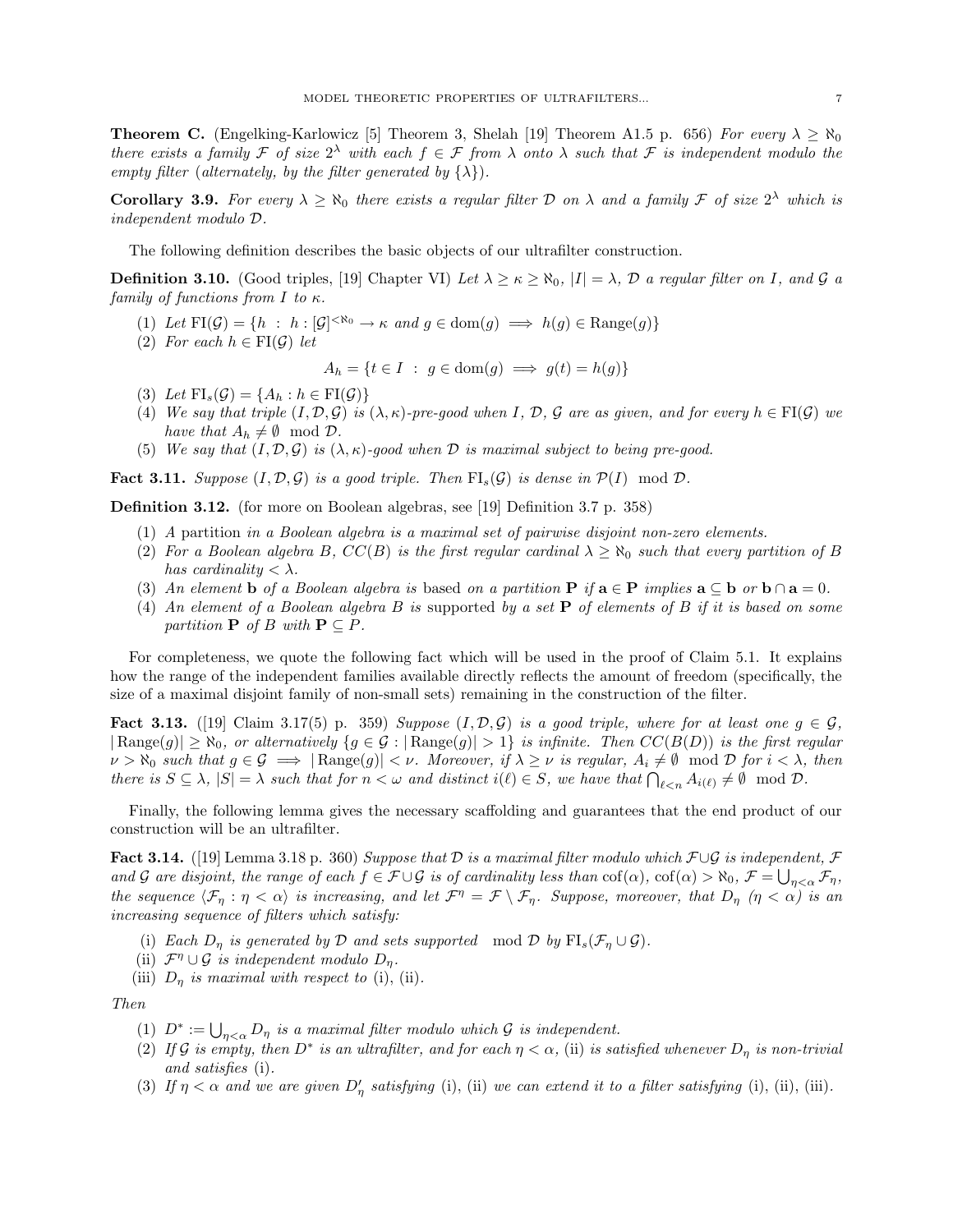(4) If  $f \in \mathcal{F}^{\eta}$  then  $\langle f^{-1}(t)/D_{\eta} : t \in Range(f) \rangle$  is a partition in  $B(D_{\eta})$ .

A useful consequence of this machinery is the following general principle. It is rigorously developed in the proof of [19] Theorem VI.3.12 p. 357-366. Specifically, the formal statement is [19] Claim 3.21 p. 363.

**Fact 3.15.** (Cofinality of the construction and lower-cofinality of  $\aleph_0$ , [19] p. 363) In the notation of Fact 3.14 [note restrictions on cofinality of  $\alpha$  there], suppose that  $\mathcal{G} = \emptyset$  and that we are given a sequence of functions  $f_\beta \in \mathcal{F}^{\eta} \setminus \mathcal{F}^{\eta+1}$  such that for every  $n < \aleph_0$ ,  $\{t : n < f_\beta(t) < \aleph_0\} \in \mathcal{D}_{\eta+1}$ . Then for every ultrafilter  $\mathcal{D}_* \supseteq \mathcal{D}$ , we have that  $\text{lcf}(\aleph_0,\mathcal{D}_*) = \text{cf}(\alpha)$  and this is exemplified by the sequence  $f_\beta/\mathcal{D}_*$  for  $\beta < \alpha$ .

# 3.5. Conventions.

#### Convention 3.16. (Conventions)

- (1) When D is a filter on I and  $\mathcal{X} \subseteq \mathcal{P}(I)$ , by  $\mathcal{D} \cup \mathcal{X}$  we will mean the filter generated by  $\mathcal{D} \cup \mathcal{X}$ . By  $(\mathcal{D} \cup \mathcal{X})^+$  we mean the sets which are nonzero modulo the filter generated by  $\mathcal{D} \cup \mathcal{X}$ .
- (2) Throughout, tuples of variables may be written without overlines, that is: when we write  $\varphi = \varphi(x; y)$ , neither x nor y are necessarily assumed to have length 1, but are finite.
- (3) For transparency, all languages  $(=vocalularies)$  are assumed to be countable.
- (4) When  $M^{I}/\mathcal{D}$  is an ultrapower we refer to M as the "base model."
- (5) By "D saturates  $T$ " we will always mean: D is a regular ultrafilter on the infinite index set I, T is a countable complete first-order theory and for any  $M \models T$ , we have that  $M^{I}/\mathcal{D}$  is  $\lambda^{+}$ -saturated, where  $\lambda = |I|.$
- (6) We will also say that the ultrafilter  $D$  is "good" (or: "not good") for the theory  $T$  to mean that  $D$ saturates (or: does not saturate) the theory T.
- (7) A partial type (or quantifier-free complete 1-type) in a model  $M$  of the theory of partial order given by some pair of sequences  $(\langle a_\alpha : \alpha < \kappa_1 \rangle, \langle b_\beta : \beta < \kappa_2 \rangle)$  with  $\alpha < \alpha' < \kappa_1, \beta < \beta' < \kappa_2 \implies M \models$  $a_{\alpha} < a_{\alpha'} < b_{\beta'} < b_{\beta}$ , which may or may not have a realization in M, is called a pre-cut. Our main case is  $M^{1}/\mathcal{D}$  for M a linear order and  $\mathcal{D}$  a filter on I.
- (8) We reserve the word cut in models of linear order for pre-cuts which are omitted types.

This concludes the front matter.

4. 
$$
\mathcal{D}
$$
  $\lambda$ -flexible on I,  $f \in {}^{I}N \mathcal{D}$ -nonstrandard implies  $|\prod_{s \in I} 2^{f(s)}/\mathcal{D}| = 2^{\lambda}$ 

In this section we prove Claim 4.2. This result established the arrow [15] Theorem 4.2 (4)  $\rightarrow$  (1) [note: (1), (4) are in the notation of §3.2 Theorem B above] as well as Conclusion 4.3. We first state a definition and a theorem.

**Definition 4.1.** ([19] Definition III.3.5) Let D be a regular ultrapower on  $\lambda$ .

$$
\mu(\mathcal{D}) := \min \left\{ \prod_{t < \lambda} n[t] / \mathcal{D} \ : \ n[t] < \omega, \prod_{t < \lambda} n[t] / \mathcal{D} \geq \aleph_0 \right\}
$$

be the minimum value of the product of an unbounded sequence of cardinals modulo D.

**Theorem D.** (Shelah, [19].VI.3.12) Let  $\mu(\mathcal{D})$  be as in Definition 4.1. Then for any infinite  $\lambda$  and  $\nu = \nu^{\aleph_0} \leq$  $2^{\lambda}$  there exists a regular ultrafilter D on  $\lambda$  with  $\mu(\mathcal{D}) = \nu$ .

We show here that flexibility (i.e. regularity below any nonstandard integer) makes  $\mu$  large.

**Claim 4.2.** Let  $D$  be an ultrafilter on I, and  $f \in {}^I\mathbb{N}$  such that for all  $n \in \mathbb{N}$ ,  $n <_D f$ . If  $D$  is  $\lambda$ -regular below f then  $|\prod_{s\in I} 2^{f(s)}/\mathcal{D}| = 2^{\lambda}$ .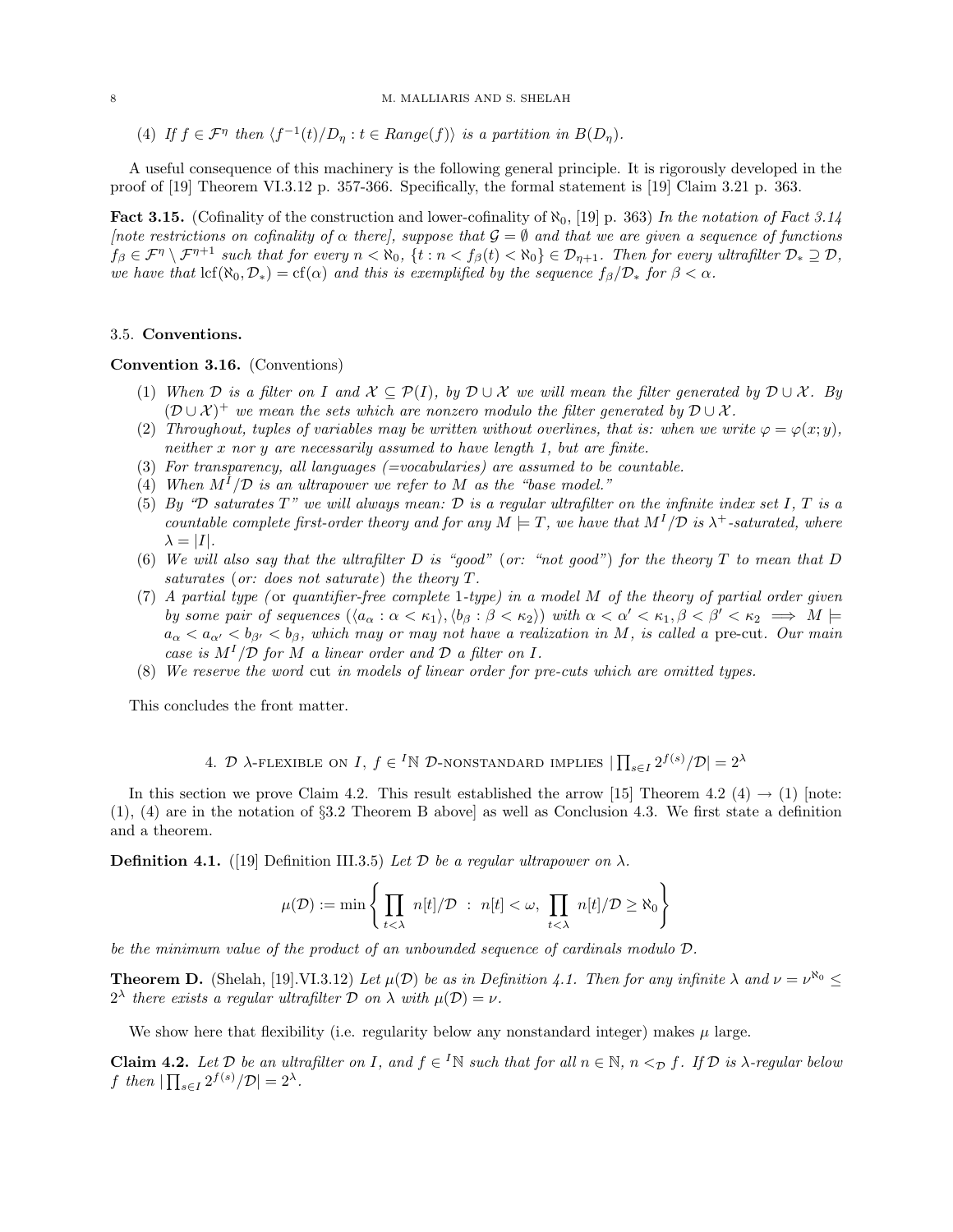*Proof.* In one direction,  $|\prod_{s\in I} 2^{f(s)}/\mathcal{D}| \leq 2^{\lambda}$  as  $f \leq \aleph_0^I \mod \mathcal{D} = 2^{|I|}$  by regularity of  $\mathcal{D}$ , see [15], Fact 5.1.

In the other direction, let  $\langle X_i : i \langle \lambda \rangle$  be a regularizing family below f, so each  $X_i \subseteq I$ . Now for any  $A \subseteq \lambda$ , define  $g_A \in {}^I\mathbb{N}$  by:

if 
$$
s \in I
$$
 let  $A_s = \{i < \lambda : s \in X_i\}$ 

so for each  $s \in I$ ,  $|A_s| \leq f(s)$ , and furthermore let

$$
g_A(s) = \sum \{ 2^{|A_s \cap i|} : i \in A \cap A_s \}
$$

noting that the range can be thought of as a number in binary representation, thus if  $A \cap A_s$  differs from  $A' \cap A_s$  we have  $g_A(s) \neq g_{A'}(s)$ : at least one place the "binary representations" are different.

First notice that:

$$
g_A(s) \le \sum \{ 2^{\ell} : \ell < |A_s| \} = \sum \{ 2^{\ell} : \ell < f(s) \} < 2^{f(s)}
$$

Second, suppose  $B_1 \neq B_2$  are subsets of  $\lambda$ . Without loss of generality,  $B_1 \nsubseteq B_2$ , and let  $j \in B_1 \setminus B_2$ . If  $s \in X_j$ ,  $g_{B_1}(s)$ ,  $g_{B_2}(s)$  differ as noted above, so as  $X_j \in \mathcal{D}$  we conclude:

if  $B_1 \neq B_2$  are subsets of  $\lambda$  then  $g_{B_1} \neq g_{B_2} \mod \mathcal{D}$ 

These two observations complete the proof.

**Conclusion 4.3.** If D is a flexible ultrafilter on I then  $\mu(\mathcal{D}) \geq \lambda^+$ , and thus D saturates any stable theory.

*Proof.* It is known that D saturates all countable stable theories if and only if  $\mu(\mathcal{D}) \geq \lambda^+$  (see [15], §4, Theorem F). Now  $f \in {}^{I}\mathbb{N}$  is  $D$ -nonstandard if and only if  $\prod_{s \in I} 2^{f(s)}/D$  is nonstandard, since we can exponentiate and take logarithms in an expanded language. Thus, given any nonstandard  $f$ , apply Claim 4.2 to log f to conclude it is large.  $\Box$ 

5. If  $(I, \mathcal{D}, \mathcal{G})$  is  $(\lambda, \mu)^+$ -GOOD for  $\mu < \lambda$  then no subsequent ultrafilter is flexible

As a warm-up to preventing saturation of the random graph in Section 6, here we show how to ensure directly, at some bounded stage in an ultrafilter construction, that no subsequent ultrafilter will be flexible. Recall Fact 3.13. The idea of building in a failure of saturation via independent functions will be substantially extended in §6. Note that in [17] we show that this statement can be derived, by a different method, from a result in [18] on good filters.

Claim 5.1. (Preventing flexibility)

- (1) If  $(I, \mathcal{D}, \mathcal{G})$  is  $(\lambda, \mu)$ -good,  $g \in \mathcal{G}$ ,  $|\text{Range}(g)| \geq \aleph_0$  (without loss of generality  $\text{Range}(g) \supseteq \aleph$ ) then every ultrafilter  $\mathcal{D}_*$  on I extending  $\mathcal{D} \cup \{ \{ s \in I : n < g(s) < \omega \} : n < \omega \}$  is not  $\mu^+$ -flexible, witnessed by  $g/\mathcal{D}_{*}$ .
- (2) More generally, if:
	- $\mu \leq \lambda$  is regular
		- $(I, \mathcal{D}, \mathcal{G})$  is  $(\lambda, \langle \mu \rangle)$ -good, meaning that  $g \in \mathcal{G} \implies \text{Range}(g)$  is an ordinal  $\langle \mu \rangle$
		- $g \in \mathcal{G}$ ,  $|\text{Range}(g)| \geq \aleph_0$  (without loss of generality  $\text{Range}(g) \supseteq \aleph$ )

then every ultrafilter  $\mathcal{D}_*$  on I extending  $\mathcal{D} \cup \{ \{ s \in I : n < g(s) < \omega \} : n < \omega \}$  is not  $\mu$ -flexible, witnessed by  $g/\mathcal{D}_{*}$ .

*Proof.* (1) Let g and D be given. Let  $g_* \in {}^I\mathbb{N}$  be given by:  $g_*(s) = g(s)$  if  $g(s) \in \mathbb{N}$ , and  $g_*(s) = 0$  otherwise. Let  $\mathcal E$  be the filter generated by

$$
\mathcal{D} \cup \{ \{ s \in I : g_*(s) > n \} : n \in \omega \}
$$

Note the definition of " $(I, \mathcal{D}, \mathcal{G})$  is good" ensures that  $\mathcal E$  is a non-trivial filter, recalling 3.16(2).

For each  $i < \mu^+$ , let  $f_i = {}^I{\{i\}}$  be constantly i. Let  $\mathcal{D}_* \supseteq \mathcal{E}$  be any ultrafilter on I extending  $\mathcal{E}$ . We now ask:

Does  $(\mathcal{H}(\lambda^+), \epsilon)^I/\mathcal{D}_*$   $\models$  "there is a set  $b/\mathcal{D}_*$  with  $g/\mathcal{D}_*$  members s. t. for every  $i < \mu^+, \mathbf{f}_i/\mathcal{D}_* \in b$ "?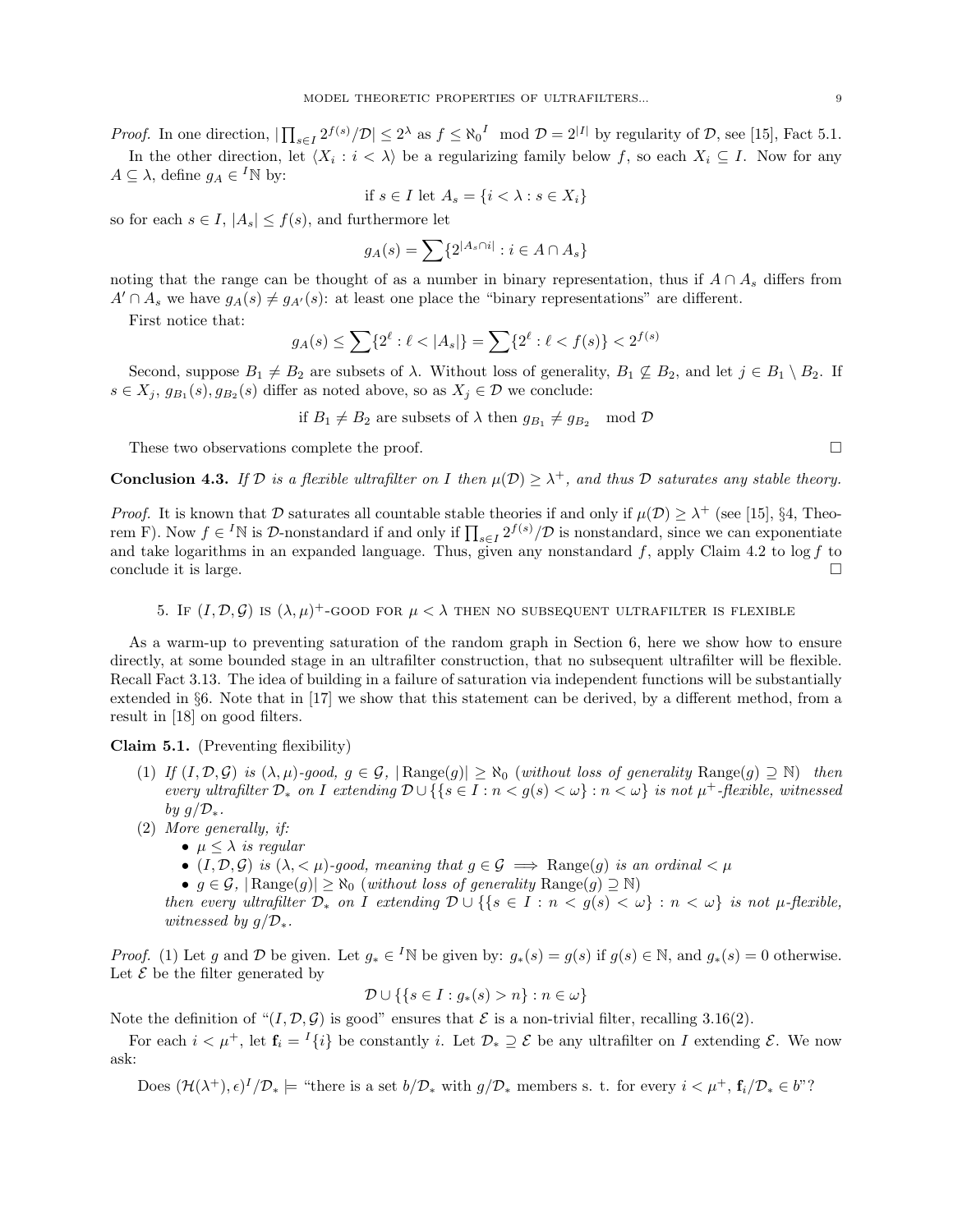Assume towards a contradiction that it does, witnessed by  $b/\mathcal{D}_*$  for some given  $b \in {}^I(\mathcal{H}(\lambda^+))$ . Since  $\mathcal{D}_*$  is regular, we may assume without loss of generality that the projections to the base model are finite, i.e. that for each  $s \in I$ ,  $b[s] \in [\lambda]^{\leq g_*(s)}$ .

For each  $i < \mu^+$ , let  $B_{b,i} = \{s \in I : i \in b[s]\}$  be the set on which the constant function  $f_i$  is in the projection of b. For each i,  $B_{b,i} \neq \emptyset$  mod  $\mathcal D$  as it belongs to an ultrafilter extending  $\mathcal D$ . Thus, since  $(I, \mathcal D, \mathcal G)$ is a good triple, there is  $A_{h_i}$  for  $h_i \in \text{FI}(\mathcal{G})$  such that  $A_{h_i} \subseteq B_{b,i}$ .

Clearly, any two constant functions  $f_i, f_j$  are everywhere distinct. For each  $n < \omega$ , let

$$
u_n = \{ i < \mu^+ : B_{b,i} \in (\mathcal{D} \cup g_*^{-1}(n))^+ \}
$$

Note that any such  $B_{b,i}$  will contain  $A_{h_{n,i}}$  mod D for some  $h_{n,i} \in \mathrm{FI}(\mathcal{G})$  which includes the condition that  $g = n$ , i.e. the condition that b have exactly n elements.

Suppose first that for some n,  $|u_n| \geq \mu^+$ . By Fact 3.13, we know that since  $CC(B(\mathcal{D})) = \mu^+$  by the assumption on G, there are  $i_1 < \cdots < i_{n+1}$  in  $u_n$  such that  $h := \bigcup \{h_{n,i_\ell} : 1 \leq \ell \leq n+1\} \in \mathrm{FI}(\mathcal{G})$ . By choice of the  $h_{n,i}$  we have that  $A_h \cap g^{-1}(n) \neq \emptyset$  mod  $\mathcal{D}$ , i.e. there is a nonempty set on which  $n+1$  everywhere distinct elements each belong to a set of cardinality  $n$ , a contradiction.

Thus for each  $n < \omega$ , we must have  $|u_n| \leq \mu$ . Hence  $u := \bigcup \{u_n : n < \omega\}$  has cardinality  $\leq \mu$ . On the other hand, if  $i \in \mu^+ \setminus u$  then by definition for each  $n < \omega$ ,  $B_{b,i} \cap g_*^{-1}(\{n\}) = \emptyset \mod \mathcal{D}$ . Hence for  $g, B_{b,i} \cap \{t : g(t) \geq \omega\} = \emptyset \mod \mathcal{D}$ . Since  $g \in \mathcal{G}$  and we had assumed  $\mathcal{D}$  maximal modulo which  $\mathcal{G}$  was independent, this implies that already  $B_{b,i} = \emptyset \mod \mathcal{D}$ . Hence for any  $i \in \mu^+ \setminus u$ , and for any ultrafilter  $\mathcal{D}_*\supseteq \mathcal{E},$ 

$$
(\mathcal{H}(\lambda^+),\epsilon)^I/\mathcal{D}_*\models ``{\bf f}_i/\mathcal{D}_*\notin b/\mathcal{D}_*"
$$

We have shown that in any such ultrafilter,  $g_*/\mathcal{D}_* > \aleph_0$  but there is no  $\mu^+$ -regularizing set of size  $\leq g_*/\mathcal{D}_*$ . This completes the proof.

(2) Same proof, since in this case we can still apply Fact 3.13.  $\square$ 

Remark 5.2. Compare Claim 5.1 to the main theorem of Section 7. Claim 5.1 shows that if in some point in the construction of an ultrafilter via families of independent functions, we reach a point where the CC of the remaining Boolean algebra is small, then after adding one more function, no subsequent ultrafilter can be flexible. However, this is not a fact about  $CC(B(D))$  alone. Theorem 7.11 constructs a flexible, not good ultrafilter by means of a quotient: the key step there is to begin with a filter  $\mathcal D$  on  $\lambda$  such that there is a Boolean algebra homomorphism  $h: \mathcal{P}(I) \to \mathcal{P}(\kappa)$  with  $h^{-1}(1) = \mathcal{D}$ , where  $\kappa < \lambda$ . We then take the preimage of a complete ultrafilter on  $\kappa$  to complete the construction. This second ultrafilter is flexible, thanks to the completeness.

#### 6. Omitting types in ultrapowers of the random graph

In this section we show how to prevent saturation directly in ultrapowers of the random graph. We write  $T_{\rm rg}$  for the theory of the random graph and consider models of  $T_{\rm rg}$ , unless otherwise stated.

Step 0. Preliminary Discussion to Theorem 6.1. In this step we assume  $cf(\kappa) > \mu$ .

Suppose that  $\langle (I, \mathcal{D}_{\alpha}, \mathcal{G}_{\alpha}) : \alpha < \kappa \rangle$  is some continuous sequence of  $(\lambda, \mu)$ -good triples, where the filters are increasing with  $\alpha$  and the families of functions are decreasing with  $\alpha$ . Suppose  $\mathcal{D}_{\kappa} = \bigcup_{\alpha<\kappa} \mathcal{D}_{\alpha}$  is a filter (not an ultrafilter) built by such an induction and  $\mathcal{G}_{\kappa} = \bigcap_{\alpha<\kappa} \mathcal{G}_{\alpha} \neq \emptyset$ . Then by Fact 3.14, as  $cf(\kappa) > \mu$ , the limit triple  $(I, \mathcal{D}_{\kappa}, \mathcal{G}_{\kappa})$  is also  $(\lambda, \leq \mu)$ -good. Write  $\mathcal{G} = \mathcal{G}_{\kappa}$  for this set of functions which remains free.

Our strategy will be to build a barrier to saturation into any subsequent construction of an ultrafilter  $\mathcal{D} \supseteq \mathcal{D}_{\kappa}$  by first constructing the filter  $\mathcal{D}_{\kappa}$ , in  $\kappa$  steps, to have a "blind spot." We now explain what this means. Let M be any model of the random graph. For any function q from I to M and any element  $a \in M$ we may define

$$
A_{g,a} = \{ t : M \models g(t)Ra \}
$$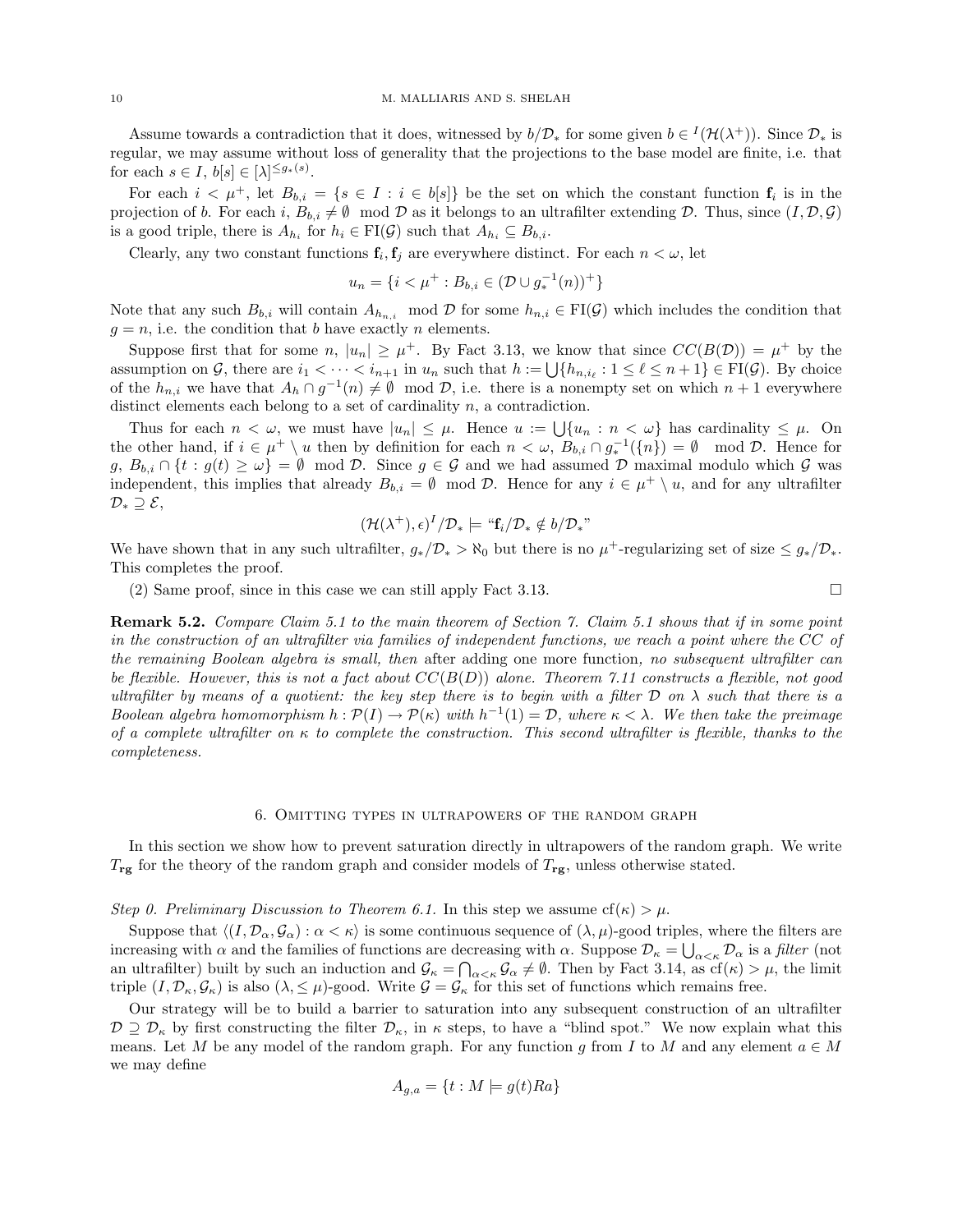Then by definition of "good triple," for each such g and a,  $A_{g,a}$  belongs, in  $\mathcal{P}(I)/\mathcal{D}_\kappa$ . to the minimal completion of the subalgebra generated by

$$
\langle f^{-1}(\{\alpha\}) : f \in \mathcal{G}, \alpha \in \text{Range}(f) \rangle
$$

Since cf( $\kappa$ ) >  $\mu$ , for each  $A_{g,a}$  this will already be true in  $\mathcal{P}(I)/\mathcal{D}_{\alpha}$  for some  $\alpha < \kappa$ . Thus at each stage  $\beta$  of our induction we will define

> $X_{\beta} = \{g : g \text{ is a function from } I \text{ to } M \text{ and for every } a \in M\}$ the set  $A_{g,a} = \{t : M \models g(t)Ra\}$  belongs, in  $\mathcal{P}(I)/\mathcal{D}_{\beta}$ ,

to the minimal completion of the subalgebra generated by

$$
\langle f^{-1}(\{\alpha\}) : f \in \mathcal{G}, \alpha \in \text{Range}(f) \rangle \}
$$

The key point of the construction is then to ensure (6.1 Step 3 item 7) that a distinguished sequence of elements of the ultrapower look alike to all  $g \in X_\beta$ , and moreover (in 6.1 Step 3 item 1) that the resulting triple at  $\beta$  is good. Since by the end of the induction all g belong to some  $X_{\beta}$ , we will have constructed a sequence of elements of the reduced product which is effectively indiscernible under any completion to an ultrapower. We can then directly find an omitted type in 6.1 Steps 4-5.

# **Theorem 6.1.** If  $(A)$  then  $(B)$  where:

- (A) We are given  $I, \mathcal{D}_0, \mathcal{G}, g_*, \lambda, \mu$  such that:
	- (a)  $\mathcal{D}_0$  is a regular filter on I
	- (b)  $(I, \mathcal{D}_0, \mathcal{G} \cup \{g_*\})$  is  $(\lambda, \mu)$ -good
	- (c)  $\mu^+ < \lambda$
	- (d) Range $(g_*) = \mu$
- (B) Then there is a filter  $\mathcal{D} \supseteq \mathcal{D}_0$  such that:
	- (a)  $(I, \mathcal{D}, \mathcal{G})$  is  $(\lambda, \mu)$ -good
	- (b) if  $\mathcal{D}_*$  is any ultrafilter on I extending  $\mathcal{D}$  and  $M \models T_{\text{rg}}$ , then  $M^I/\mathcal{D}_*$  is not  $\mu^{++}$ -saturated. In particular, it is not  $\lambda^+$ -saturated.

Informally speaking, at the cost of a single function we can prevent future saturation of the theory of the random graph, thus of any unstable theory.

Proof. The proof will have several steps, within the general framework described at the beginning of this section. "Thus of any unstable theory" is immediate from the fact that  $T_{\text{rg}}$  is minimum among the unstable theories in Keisler's order.

1. Background objects. We fix  $M \models T_{\text{rg}}$  of size  $\mu$  given with some enumeration, and  $\langle h_{\epsilon} : \epsilon \langle \mu^+ \rangle$  an independent family of functions from  $\mu$  onto  $\mu$ . In a slight abuse of notation, identify  $\mu = \text{Range}(g_*)$  with the domain of M under the given enumeration.

2. The blow-up of  $g_*$ . For  $\epsilon < \mu^+$ , define  $f_*^* = h_{\epsilon} \circ g_*$ . Then each  $f_{\epsilon}^*$  is a function from I to  $\mu$ . Recall from  $(B)(b)$  that  $\mathcal{G} = \mathcal{G}' \setminus \{g_*\}.$  Then letting  $\mathcal{G}_0 = \mathcal{G} \cup \{f_*^* : \epsilon < \mu^+\}$ , we have that  $\mathcal{G}_0 \subseteq {}^I\mu$  is an independent family modulo  $\mathcal{D}_0$ . [This is simply a coding trick which allows us to use a single function  $g_*$  in the statement of the Theorem.]

3. Construction of D. By induction on  $\alpha < \mu^+$  we choose a continuous sequence of triples  $(I, \mathcal{D}_{\alpha}, \mathcal{G}_{\alpha})$  so that:

(1)  $(I, \mathcal{D}_{\alpha}, \mathcal{G}_{\alpha})$  is  $(\lambda, \leq \mu)$ -good (2)  $\beta < \alpha \implies \mathcal{D}_{\beta} \subseteq \mathcal{D}_{\alpha}$ (3)  $\alpha$  limit implies  $\mathcal{D}_{\alpha} = \bigcup \{ \mathcal{D}_{\beta} : \beta < \alpha \}$ (4)  $\mathcal{G}_{\alpha} = \mathcal{G} \cup \{f_{\epsilon}^* : \epsilon \in [2\alpha, \mu^+)\}\$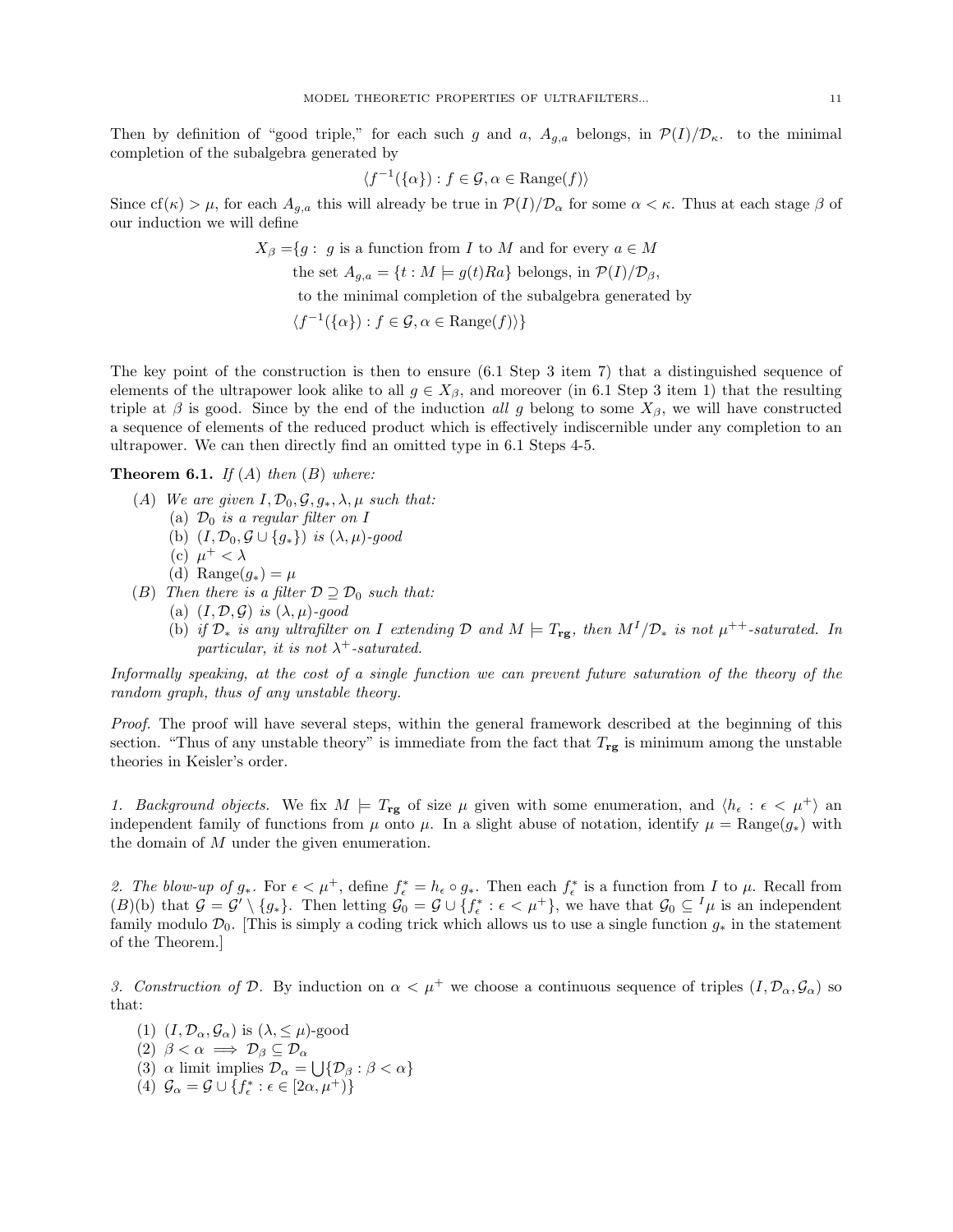- (5)  $\alpha$  limit implies  $\mathcal{G}_{\alpha} = \bigcap \{ \mathcal{G}_{\beta} : \beta < \alpha \}$  (follows)
- (6) if  $\alpha = 0$  then  $\mathcal{D}_{\alpha}$  is  $\mathcal{D}_{0}$
- (7) if  $\alpha = \beta + 1$  and  $g \in X_{\beta}$  (see Step 0), then  $B_{a,\beta} \in \mathcal{D}_{\alpha}$  where:

$$
B_{g,\beta} = \{ g(t)R^M f_{2\beta}^*(t) \equiv g(t)R^M f_{2\beta+1}^*(t) : t \in I \text{ and } f_{2\beta}^*(t), f_{2\beta+1}^*(t) \in M_0 \}
$$

(8) if  $\alpha = \beta + 1$ , then the set

$$
N_{\beta} = \{ t : f_{2\beta}^{*}(t) \neq f_{2\beta+1}^{*}(t) \}
$$

belongs to  $\mathcal{D}_{\alpha}$ , and also for each constant function  $c: I \to \mu$  the set

$$
S_{\beta} = \{ t : f_{2\beta}^*(t) > c(t) \} \cap \{ t : f_{2\beta+1}^*(t) > c(t) \}
$$

belongs to  $\mathcal{D}_{\alpha}$ .

The induction. For  $\alpha = 0$ , let  $\mathcal{D}_0, \mathcal{G}_0$  be as defined above.

For  $\alpha$  limit, use (3) and (5), completing to a good triple, if necessary.

For  $\alpha = \beta + 1$ , consider the filter  $\mathcal{D}'_{\beta}$  generated by

$$
\mathcal{D}_{\beta}\cup\{B_{g,\beta}:g\in X_{\beta}\}\cup N_{\beta}\cup S_{\beta}
$$

Claim 6.3 ensures that  $(I, \mathcal{D}'_{\beta}, \mathcal{G}_{\beta})$  is  $(\lambda, \leq \mu)$ -pre-good. Choose  $\mathcal{D}_{\beta}$  to be any filter extending  $\mathcal{D}'_{\beta}$  so that the triple  $(I, \mathcal{D}_{\beta}, \mathcal{G}_{\beta})$  is  $(\lambda, \leq \mu)$ -good. This completes the inductive step.

Finally, let  $\mathcal{D} = \mathcal{D}_{\mu^+}$ , and by construction  $\mathcal{G}_{\mu^+} = \mathcal{G}$ . As explained at the beginning of the section, it follows from the cofinality of the construction that  $(I, \mathcal{D}, \mathcal{G})$  is a good triple.

4. Distinct parameters. Here we justify the fact that the elements  $\{f^*_{\gamma}/\mathcal{D}_* : \gamma < \mu^+\}$  are distinct in any ultrapower  $M^{\lambda}/\mathcal{D}_{*}$  where  $\mathcal{D}_{*} \supseteq \mathcal{D}$ . It suffices to show this for any pair  $f_{\gamma}^{*}, f_{\zeta}^{*}$ .

If  $\gamma = 2\beta, \zeta = 2\beta + 1$  then this is built in by Step 3, item 8.

Otherwise,  $\gamma$ ,  $\zeta$  were dealt with at different stages and so will be distinct by Fact 6.2 and Step 3, item 9.

5. An omitted type. In this step we prove that if  $\mathcal{D}_* \supseteq \mathcal{D}$  is an ultrafilter on I then  $M^I/\mathcal{D}_*$  omits the type

$$
q(x) = \{xR(f^*_{\gamma}/\mathcal{D}_*)\text{if } (\gamma \text{ is even}) \ : \ \gamma < \mu^+\}
$$

By Step 4, the set of parameters is distinct, so  $q$  is a consistent partial type. Suppose for a contradiction that  $\hat{g} \in M$  realizes q. As observed at the beginning of the proof, since the cofinality of the construction is large  $(\mu^+ > \mu)$  we have for free that  $(I, \mathcal{D}, \mathcal{G})$  is a good triple. Moreover, as  $|M| = \mu < \mu^+$ , for each element of the reduced product (i.e. each function  $g: I \to M$ ) there is some  $\beta = \beta_g < \mu^+$  such that for each  $a \in M$ ,  $A_{g,a}$  belongs already in  $\mathcal{P}(I)/\mathcal{D}_{\beta}$  to the minimal completion of the subalgebra generated by  $\langle f^{-1}(\{\alpha\}) : f \in \mathcal{G}, \alpha < \mu \} \rangle$ . Let  $\beta = \beta_{\hat{g}}$ . By Step 3 item 7,

$$
\{t \in I : \hat{g}Rf_{2\beta}^* \iff \hat{g}Rf_{2\beta+1}^*\} \in \mathcal{D}_{\beta+1} \subseteq \mathcal{D}
$$

which gives the contradiction.  $\Box$ 

We now give Fact 6.2 and Claim 6.3 which were used in the construction. Fact 6.2 will ensure elements of the distinguished sequence built in 6.1 are distinct. In the language of order rather than equality, it is [19] VI.3.19(1) p. 362.

**Fact 6.2.** Let G be independent mod D, and  $\langle g^{-1}(t)/D : t \in \mu \rangle$  a partition of  $B(D)$  for every  $g \in \mathcal{G}$  (which holds if  $(I, \mathcal{D}, \mathcal{G})$  is a good triple). Suppose that  $g': I \to \mu$ , and  $\mu^I/\mathcal{D} \models \epsilon \neq g'/\mathcal{D}$  for every  $\epsilon < \mu$ , and  $g \in \mathcal{G}$ . Then for every ultrafilter  $\mathcal{D}_* \supseteq \mathcal{D}$ ,  $\mu^I/\mathcal{D}_* \models g/\mathcal{D}_* \neq g'/\mathcal{D}_*$ .

Proof. Suppose to the contrary that

$$
X = \{ t \in I : g(t) = g'(t) \} \neq \emptyset \mod \mathcal{D}
$$

As  $\{g^{-1}(\epsilon): \epsilon < \mu\}$  is a partition of *I*, there would have to be  $\epsilon_* < \mu$  such that  $X \cap g^{-1}(\epsilon_*) \neq \emptyset \mod \mathcal{D}$ . Thus  $\{t \in I : g'(t) = \epsilon_*\} \neq \emptyset$  mod  $\mathcal{D}$ , contradiction.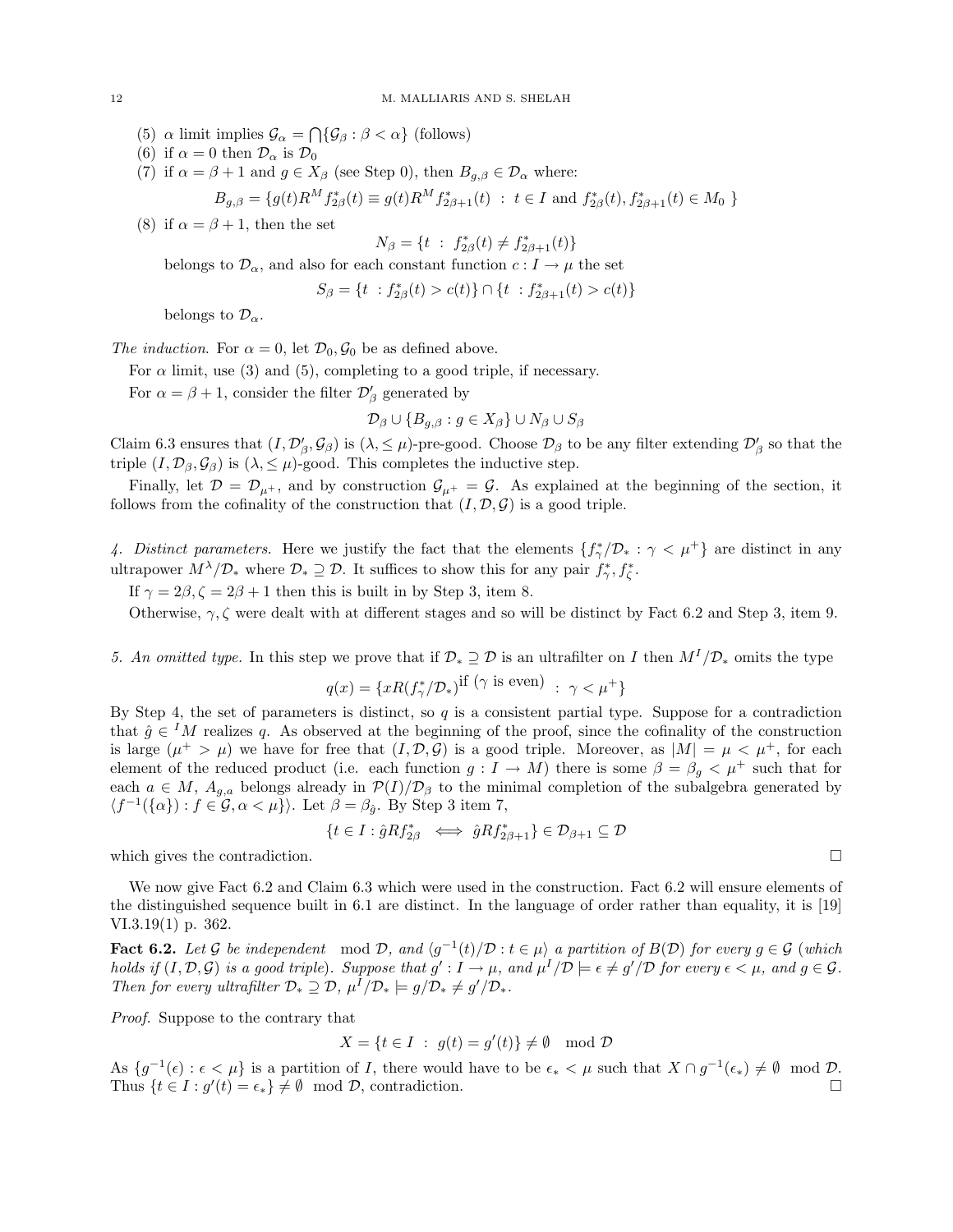Finally, Claim 6.3 willl suffice to show that the filter built in Step 3 does not contain ∅. It says, roughly speaking, that if we are given a finite sequence  $g_0, \ldots, g_{n-1}$  of elements of <sup>I</sup>M such that the interaction of each  $g_\ell$  with M is supported by  $\text{FI}_s(\mathcal{G})$  in the sense described, and if  $\{f_1, f_2\}\cup\mathcal{G}$  form an independent family, then we may extend D to ensure that  $f_1, f_2$  are distinct nonstandard elements which nevertheless look alike to  $g_0, \ldots, g_{n-1}$ .

**Claim 6.3.** Suppose  $(I, D, \mathcal{G} \cup \{f_1, f_2\})$  is a  $(\lambda, \mu)$ -pre-good triple, Range $(f_1) = \mu = \text{Range}(f_2)$ . Let M be a base model of size  $\mu$ ,  $|M| = \{a_i : i < \mu\}$ . Fix  $n < \omega$  and let  $g_0, \ldots g_{n-1} : I \to M$  be functions such that for every  $a \in M$  and  $\ell < n$  the set  $\{t \in I : g_{\ell}(t)R^M a\}$  is supported by  $\mathrm{FI}_s(\mathcal{G})$  mod D. Then for any  $A_h \in \mathrm{FI}_s(\mathcal{G})$ and any  $\sigma \in [\mu]^{<\aleph_0}$  the set

$$
X := A_h \cap \{t \in I : \bigwedge_{\ell < n} g_{\ell}(t) R^M f_1(t) \equiv g_{\ell}(t) R^M f_2(t) \} \cap
$$
\n
$$
\{t \in I : f_1(t) \neq f_2(t) \land (\{f_1(t), f_2(t)\} \cap \{a_i : i \in \sigma\} = \emptyset)\}
$$
\n
$$
\neq \emptyset \mod D
$$

Proof. In any ultrapower of the random graph, the assertion

$$
(\forall y_0 \dots y_{n-1})(\forall z_0, \dots z_j)(\exists w_1 \neq w_2)(\exists \mathbf{t}_0, \dots \mathbf{t}_{n-1} \in \{0, 1\})
$$

$$
((\{z_0, \dots z_j\} \cap \{w_1, w_2\} = \emptyset) \land \bigwedge_{\ell < n} (y_i R w_1) \equiv (y_i R w_2) \equiv (\mathbf{t}_\ell = 1))
$$

will be true by Los' theorem. Thus, since  $A_h \neq \emptyset \mod \mathcal{D}$ , it must be consistent with the nontrivial filter generated by  $\mathcal{D} \cup \{A_h\}$  to choose  $a, a' \in M$ ,  $\mathbf{t}_{\ell} \in \{0, 1\}$  such that  $a, a'$  play the role of  $w_1, w_2$  when we replace the ys by gs and the zs by the elements  $\{a_i : i \in \sigma\}$  of M.

Now we assumed in the statement of the claim that each of the sets

$$
(g_{\ell}Ra)^{\mathbf{t}_{\ell}}, (g_{\ell}Ra')^{\mathbf{t}_{\ell}}, \ell < n
$$

are supported by FI<sub>s</sub> $(G)$  mod D. Moreover, as just shown, their intersection is nonempty mod  $\langle D \cup A_h \rangle$ . So we may find some nontrivial  $A_{h'} \in \mathrm{FI}_s(\mathcal{G})$ , with  $h \subseteq h'$ , contained in that intersection mod  $\mathcal{D}$ . By the assumption that  ${f_1, f_2} \cup \mathcal{G}$  is independent mod  $\mathcal{D}$ , we have that

$$
A_{h'} \cap A_h \cap f_1^{-1}(a) \cap f_2^{-1}(a') \neq \emptyset \mod \mathcal{D}
$$

As this set is clearly contained in the set X from the statement of the Claim, we finish the proof.  $\Box$ 

**Remark 6.4.** Much about this argument is not specific to the theory of the random graph.

Discussion 6.5. In [15] we gave a result showing "decay of saturation" for non-simple theories using a combinatorial principle from [9]. It would be very useful if the construction just given could be extended to e.g. the Keisler-minimum  $TP_2$  theory, known from Malliaris [13] as the theory  $T_{feq}$  of infinitely many equivalence relations each with infinitely many infinite classes which generically intersect. The analysis of "fundamental formulas" in [14] may be relevant.

We conclude this section by showing:

**Corollary 6.6.** If there exists  $\mu$  s.t.  $\mu^{++} \leq \lambda$ , i.e. if  $\lambda \geq \aleph_2$ , then there is a regular ultrafilter  $\mathcal{D}_*$  on  $\lambda$  such that  $\text{lcf}(\aleph_0, \mathcal{D}_*) \geq \lambda^+$  but  $\mathcal{D}_*$  does not saturate the random graph.

*Proof.* First, apply Theorem 6.1 in the case  $\mu = \aleph_0$  to build D as stated there, so  $(I, \mathcal{D}, \mathcal{G})$  is  $(\lambda, \aleph_0)$ good. By Fact 3.15 and the assumption that  $|\mathcal{G}| = 2^{\lambda}$ , there is no barrier to constructing  $\mathcal{D}_* \supseteq \mathcal{D}$  so that  $\mathrm{lcf}(\aleph_0,\mathcal{D}_*)\geq \lambda^+$ . <sup>+</sup>.

**Remark 6.7.** Corollary 6.6 gives a proof in ZFC of a result which we had previously shown using the existence of a measurable cardinal, see the table of implications in [15]  $\S$ .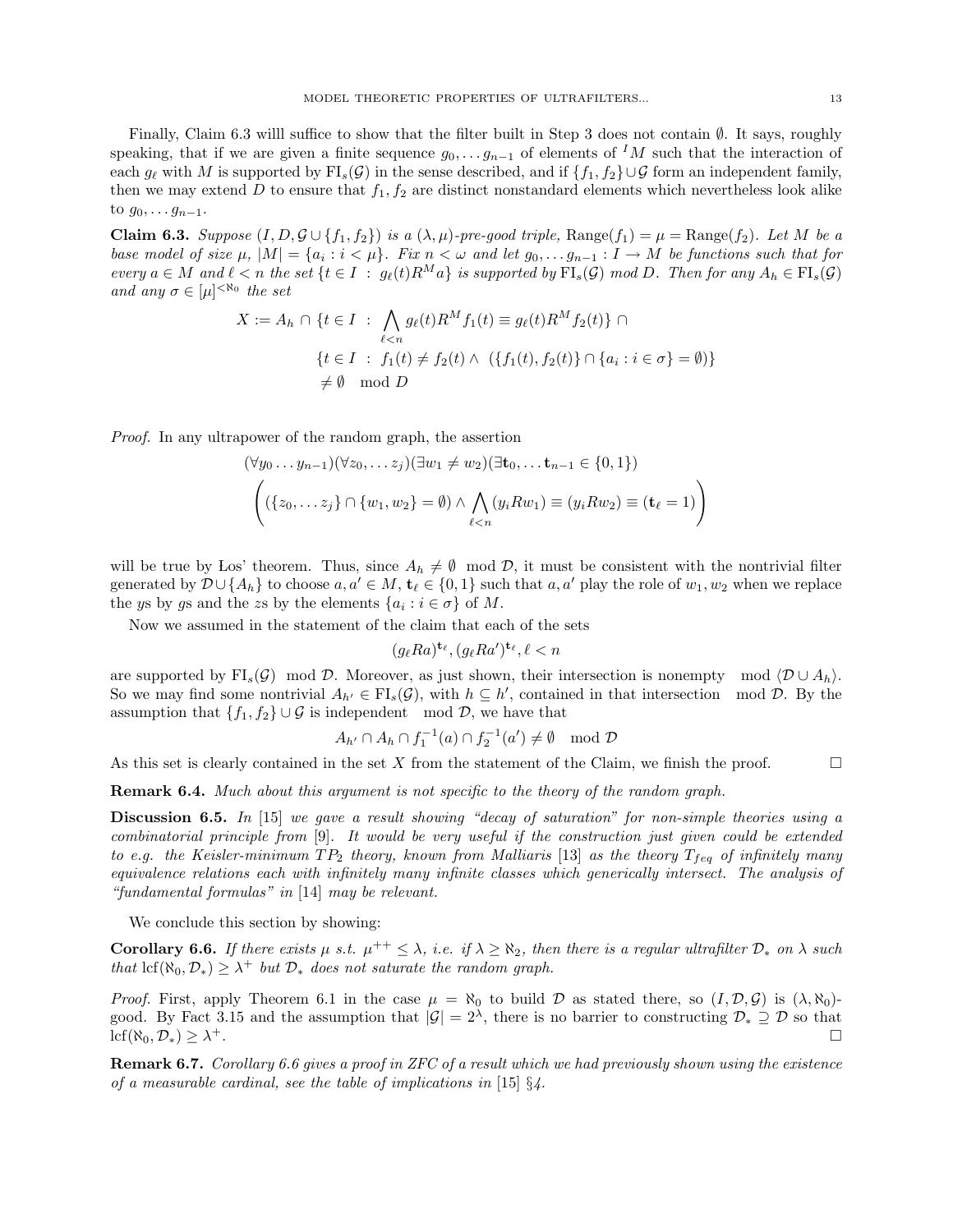14 M. MALLIARIS AND S. SHELAH

7. FOR  $\kappa$  measurable,  $\lambda \geq \kappa^+$  there is  $\mathcal D$  on  $\lambda$  flexible, not good

In this section we prove that for  $\lambda \geq \kappa^+$  and  $\kappa > \aleph_0$  a measurable cardinal, there is a regular ultrafilter  $\mathcal D$ on  $\lambda$  which is  $\lambda$ -flexible but not  $\kappa^{++}$ -good. This addresses a problem from Dow 1975 [asking whether, in our language,  $\lambda^+$ -flexible implies  $\lambda^+$ -good]. This complements our answer in the companion paper, [15] Theorem 6.4, which showed by taking a product of a regular, good ultrafilter on  $\lambda = \lambda^{\kappa}$  with a  $\kappa$ -complete ultrafilter on  $\kappa$  that there is a regular  $\mathcal D$  on  $\lambda$  which is flexible but not  $(2^{\kappa})^+$ -good for any unstable theory. There are some analogies between the proofs, but the method developed here appears more general. We improve the gap between the cardinals, however we can say less about the source of the omitted type.

Our setup for this section will be as follows. We start with  $\mathfrak{B}$ , a complete  $\kappa^+$ -c.c. Boolean algebra,  $\kappa \leq \lambda$ . By transfinite induction we build a filter D on an index set I,  $|I| = \lambda$  so that there is a surjective homomorphism  $h: \mathcal{P}(I) \to \mathfrak{B}$  with  $h^{-1}(1_{\mathfrak{B}}) = \mathcal{D}$ . We can then extend  $\mathcal D$  to an ultrafilter by choosing some ultrafilter E on B and letting fil = { $A \subseteq I : h(A) \in E$ }. In the main case of interest, E is  $\theta$ -complete for some  $\theta$ ,  $\aleph_0 < \theta \leq \kappa$  (necessarily measurable). Let us now give such objects a name.

**Definition 7.1.** Let K be the class of  $\mathbf{x} = (I, \lambda, \kappa, \theta, \mathcal{D}, \mathbf{h}, \mathfrak{B}, E)$  where I is a set of cardinality  $\geq \lambda$ , and:

- (1)  $\mathcal D$  is a  $\lambda$ -regular filter on I
- (2) **B** is a complete  $\kappa^+$ -c.c. Boolean algebra,  $\kappa \leq \lambda$ .
- (3) **h** is a homomorphism from  $\mathcal{P}(I)$  onto  $\mathfrak{B}$  with  $\mathcal{D} = \mathbf{h}^{-1}(1_{\mathfrak{B}})$
- (4) E is an (at least)  $\theta$ -complete ultrafilter on  $\mathfrak B$
- (5) if  $\epsilon_* < \theta$  and  $\langle a_{\epsilon} : \epsilon < \epsilon_* \rangle$  is a maximal antichain of **B** then we can find a partition  $\langle A_{\epsilon} : \epsilon < \epsilon_* \rangle$  of *I* such that  $\bigwedge_{\epsilon} \mathbf{h}(A_{\epsilon}) = a_{\epsilon}$

Recall that  $\langle a_{\epsilon} : \epsilon < \epsilon_* \rangle$  is a maximal antichain of **B** when each  $a_{\epsilon} > 0$ <sub>B</sub>, and  $\epsilon < \zeta \implies a_{\epsilon} \cap a_{\zeta} = 0$ <sub>B</sub>. We will use  $\mathcal{D}_{\mathbf{x}}, I_{\mathbf{x}}$ , and so on to refer to objects from the tuple x.

**Definition 7.2.** For  $\mathbf{x} \in \mathcal{K}$ , we define:

- (1) fil<sub>x</sub> = { $A \subseteq I : h(A) \in E$ <sub>x</sub>}, the ultrafilter induced on I
- (2) Let  $\Theta_{\mathbf{x}} =$

 $\{\theta_*$ : there is a partition  $\langle A_i : i < \theta_* \rangle$  of I s.t.  $\langle \mathbf{h}(A_i) : i < \theta_* \rangle$  is a maximal antichain of  $\mathfrak{B}\}\$ 

- (3) We say  $x$  is  $\sigma$ -good if  $\mathcal{D}_x$  is  $\sigma$ -good; we say it is good if  $\mathcal{D}_x$  is  $\lambda^+$ -good
- (4) We say **x** is flexible when  $\mathcal{D}_{\mathbf{x}}$  is  $\lambda$ -flexible.

Remark 7.3. Note that in x, Definition 7.1(5), we distinguish one lower-case  $\theta$  with a related but not *identical meaning: if*  $\theta_{\mathbf{x}} = \aleph_1$ , then  $\aleph_0 \in \Theta_{\mathbf{x}}$ .

In the next definition, we ask about the reverse cofinality of certain sets of  $\text{fil}(\mathbf{x})$ -nonstandard elements which are already  $\mathcal{D}_{\mathbf{x}}$ -nonstandard.

Definition 7.4. (On coinitiality)

(1) For  $\mathbf{x} \in \mathcal{K}$  let

$$
\mathcal{F}_{\sigma,\mathcal{D}_{\mathbf{x}}} = \{ f \in {}^{I} \sigma : (i < \sigma \implies i <_{\text{fil}(\mathbf{x})} f) \text{ moreover } (i < \sigma \implies \{ t \in I : f(t) > i \} \in \mathcal{D}_{\mathbf{x}}) \}
$$

- (2) If there exists  $\delta = cf(\delta)$  and  $f_{\alpha} \in \mathcal{F}_{\sigma, \mathcal{D}_{\mathbf{x}}}$  for  $\alpha < \delta$  such that:
	- $\alpha < \beta \implies f_{\beta} <_{\mathcal{D}_{\mathbf{x}}} f_{\alpha}$
	- if  $f \in \mathcal{F}_{\sigma, \mathcal{D}_{\mathbf{x}}}$  then  $\bigvee_{\alpha < \delta} f_{\alpha} <_{\mathcal{D}_{\mathbf{x}}} f$

then say that  $\text{lcf}_{\sigma}(\mathbf{x}) := \delta$ . Here  $\text{lcf}_{\sigma}(\mathbf{x})$  is the true cofinality of  $(\mathcal{F}_{\sigma, \mathcal{D}_{\mathbf{x}}}, >_{\mathcal{D}_{\mathbf{x}}})$ , which is not always well defined but is equal to  $\delta$  if such exists. (This is not the same as  $\text{lcf}_{\sigma}(\text{fil}_{\mathbf{x}}) = \delta$ .) Below, "assume lcf<sub> $\sigma$ </sub>(x) is well defined" will mean: suppose there is such a  $\delta$ .

(3) For F an ultrafilter on I,  $|I| = \lambda$ , and  $\aleph_0 \leq \sigma \leq \lambda$  the lower cofinality of  $\sigma$  with respect to F, lcf( $\sigma$ , F) is the cofinality of the set of elements above the diagonal embedding of  $(\sigma, <)$  in  $(\sigma, <)^{\lambda}/F$  considered with the reverse order, i.e. the coinitiality of  $\sigma$  in  $(\sigma, <)^{\lambda}/F$ .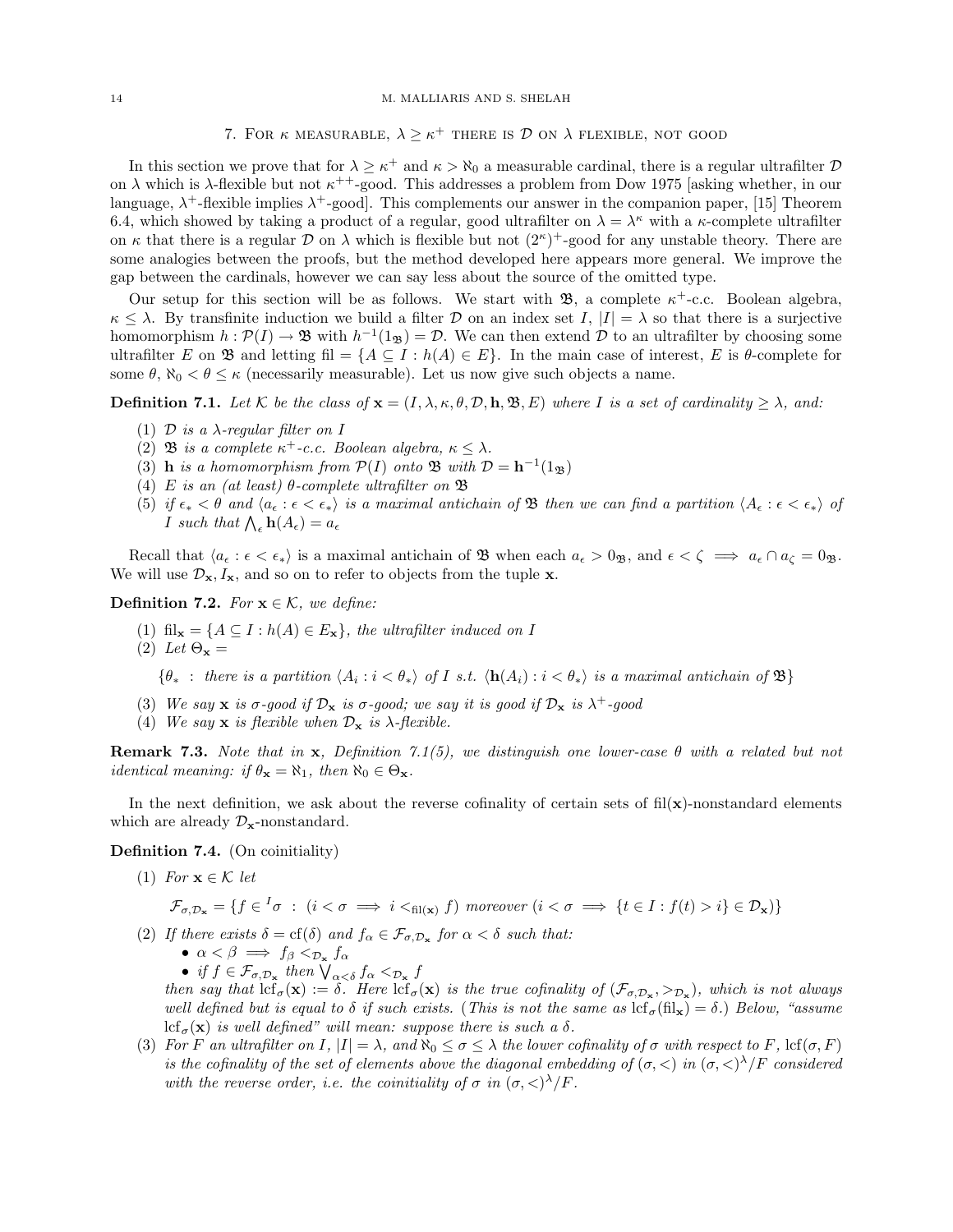In the remainder of the section, we work towards a proof of Theorem 7.11.

First, in Claim 7.5 we show existence of a  $\lambda^+$ -good,  $\lambda$ -regular filter D with the desired map to  $\mathfrak{B}$ .

Claim 7.5. Assume  $\kappa > \aleph_0$  is a measurable cardinal, E a uniform  $\kappa$ -complete ultrafilter on  $\kappa$ ,  $\lambda \geq \kappa$ ,  $\delta = \text{cf}(\delta) \in [\lambda^+, 2^{\lambda}]$ . Then there is  $\mathbf{x} \in \mathcal{K}$  such that:

- (1)  $\lambda_{\mathbf{x}} = I_{\mathbf{x}} = \lambda$
- (2) **B** is the Boolean algebra  $\mathcal{P}(\kappa)$ ,  $\kappa_{\mathbf{x}} = \kappa$ ,
- (3)  $E_{\mathbf{x}} = E, \theta_{\mathbf{x}} = \aleph_1$
- (4)  $\mathcal{D}_{\mathbf{x}}$  is a  $\lambda^{+}$ -good,  $\lambda$ -regular filter on I
- (5)  $\kappa \in \Theta_{\mathbf{x}}$
- (6) (if desired) lcf(**x**) =  $\delta$  (remark: can allow smaller  $\delta$  but then goodness goes down)

Proof. There are three main steps.

Step 0: Setup. We begin with a  $(\lambda, \lambda)^+$ -good triple  $(I, \mathcal{D}_0, \mathcal{G}_*)$  [here the + means all functions have range  $\lambda$  as opposed to  $\leq \lambda$ . That is:  $\mathcal{G}_* \subseteq {}^I\lambda$  is an independent family of functions each of which has range  $\lambda$ ,  $|\mathcal{G}_*| = 2^{\lambda}, \mathcal{D}_0$  is a  $\lambda$ -regular filter on the index set I, and  $\mathcal{D}_0$  is maximal such that the family  $\mathcal G$  is independent modulo  $\mathcal{D}_0$ .

 $\mathfrak{B} = \mathcal{P}(\kappa)$  is a complete  $\kappa^+$ -c.c. Boolean algebra, so condition (5) will follow from the fact that **h** is a homomorphism with range  $\mathfrak{B}$ .

If we want to ensure condition (6), we may for transparency begin with a good triple  $(I, \mathcal{D}_0, \mathcal{G}_* \cup \mathcal{F}_*)$ where  $\mathcal{G}_* \subseteq \lambda \lambda$ ,  $\mathcal{F}_* \subseteq \lambda \aleph_0$  and  $|\mathcal{G}_*| = |\mathcal{F}_*| = 2^{\lambda}$ . We then modify the construction below by enumerating the steps by an ordinal divisible by  $2^{\lambda}$  and with cofinality  $\delta$ , e.g.  $2^{\lambda} \times \delta$ . Enumerate  $\mathcal{F}_*$  as  $\langle f_{\alpha} : \alpha < 2^{\lambda} \times \delta \rangle$ . At odd steps in the induction we proceed as stated below, and at even steps  $2\alpha$  we consume the function  $f_{\alpha}$ . Since  $\{f_\gamma : \gamma > \alpha\}$  will remain independent modulo  $\mathcal{D}_\alpha$  under this modification, the sequence  $\langle f_{2^\lambda \times i} : i < \delta \rangle$ will witness the desired lower cofinality. Note that the assumption  $\delta \geq \lambda^+$  is important here as we may not otherwise obtain an ultrafilter.

Step 1: Setting up the homomorphism.

Let  $\mathcal{G}_* = \mathcal{F} \cup \mathcal{G}, \ \mathcal{F} \cap \mathcal{G} = \emptyset, \ |\mathcal{F}| = 2^{\lambda}, \text{ and } \mathcal{G} = |\mathfrak{B}|.$ 

We first define several subalgebras of  $\mathfrak{B}$ :

Let  $A_2 = \{A \subseteq I : A \text{ is supported by } G \text{ mod } \mathcal{D}_0\}$ . Recall that  $A \subseteq I$  is supported by an independent family mod  $\mathcal{D}_0$  if there is a partition  $\{X_j : j \in J\}$  of the index set I with  $j \in J \implies X_j \in \mathrm{FI}_s(\mathcal{G})$  and such that for each  $j \in J$ , either  $X_j \subseteq A \mod \mathcal{D}_0$  or  $X_j \cap A = \emptyset \mod \mathcal{D}_0$ . Thus  $\mathcal{A}_2$  is a subalgebra of  $\mathcal{P}(I)$  which contains all  $X \in \mathcal{D}_0$  as well as  $\{g^{-1}(0) : g \in \mathcal{G}\}.$ 

- Let  $\langle g_a : a \in \mathfrak{B} \rangle$  enumerate  $\mathcal{G}$ .
- Let  $\mathcal{A}_0$  be the subalgebra  $\{A \subseteq I : A \in \mathcal{D}_0 \text{ or } I \setminus A \in \mathcal{D}_0\}.$
- Let  $\mathcal{A}_1$  be the subalgebra generated by  $\mathcal{A}_0 \cup \{g_b^{-1}(0) : b \in \mathfrak{B}\}.$

We now define several corresponding homomorphisms:

- Let  $h_0$  be the homomorphism from  $\mathcal{A}_0$  into  $\mathfrak{B}$  given by  $A \in \mathcal{D}_0 \implies h_0(A) = 1_{\mathfrak{B}}$ .
- Let  $h_1$  be a homomorphism from  $\mathcal{A}_1$  into  $\mathfrak{B}$  which extends  $h_0$  such that  $h_1(g_a^{-1}(0)) = a$ .

Let  $h_2$  be a homomorphism from  $\mathcal{A}_2$  into  $\mathfrak B$  which extends  $h_0$ ; this is possible since  $\mathfrak B$  is complete.

Step 2: The inductive construction. Having defined  $h_2$ , we would like to extend  $\mathcal{D}_0$  to a filter  $\mathcal D$  and  $h_2$  to h as given by the Claim, and we have two main tasks to accomplish: first, that  $D$  is  $\lambda^+$ -good, and second that  $h : \mathcal{P}(I) \to \mathfrak{B}$  satisfies  $A \in \mathcal{D} \implies h(A) = 1_{\mathfrak{B}}.$ 

Let  $\langle A_i : i < 2^{\lambda} \rangle$  enumerate  $\mathcal{P}(I)$ . Let  $\langle \overline{A}_i^{\times} \rangle$  $j \in j \langle 2^{\lambda} \rangle$  enumerate all possible multiplicative tasks, each occurring cofinally often. Recall that in order to ensure our eventual filter  $\mathcal D$  is good we need to ensure that any monotonic function  $\pi : \mathcal{P}_{\aleph_0}(\lambda) \to \mathcal{P}(I)$  whose range is included in  $\mathcal{D}$  has a refinement f' which is multiplicative, i.e.  $\pi(u) \cap \pi(v) = \pi(u \cup v)$ . To produce the list  $\langle \overline{A}_i^{\times} \rangle$  $j \leq i \leq 2^{\lambda}$ , where each  $\overline{A}_{j}^{\times}$  $\hat{j}$  is a sequence of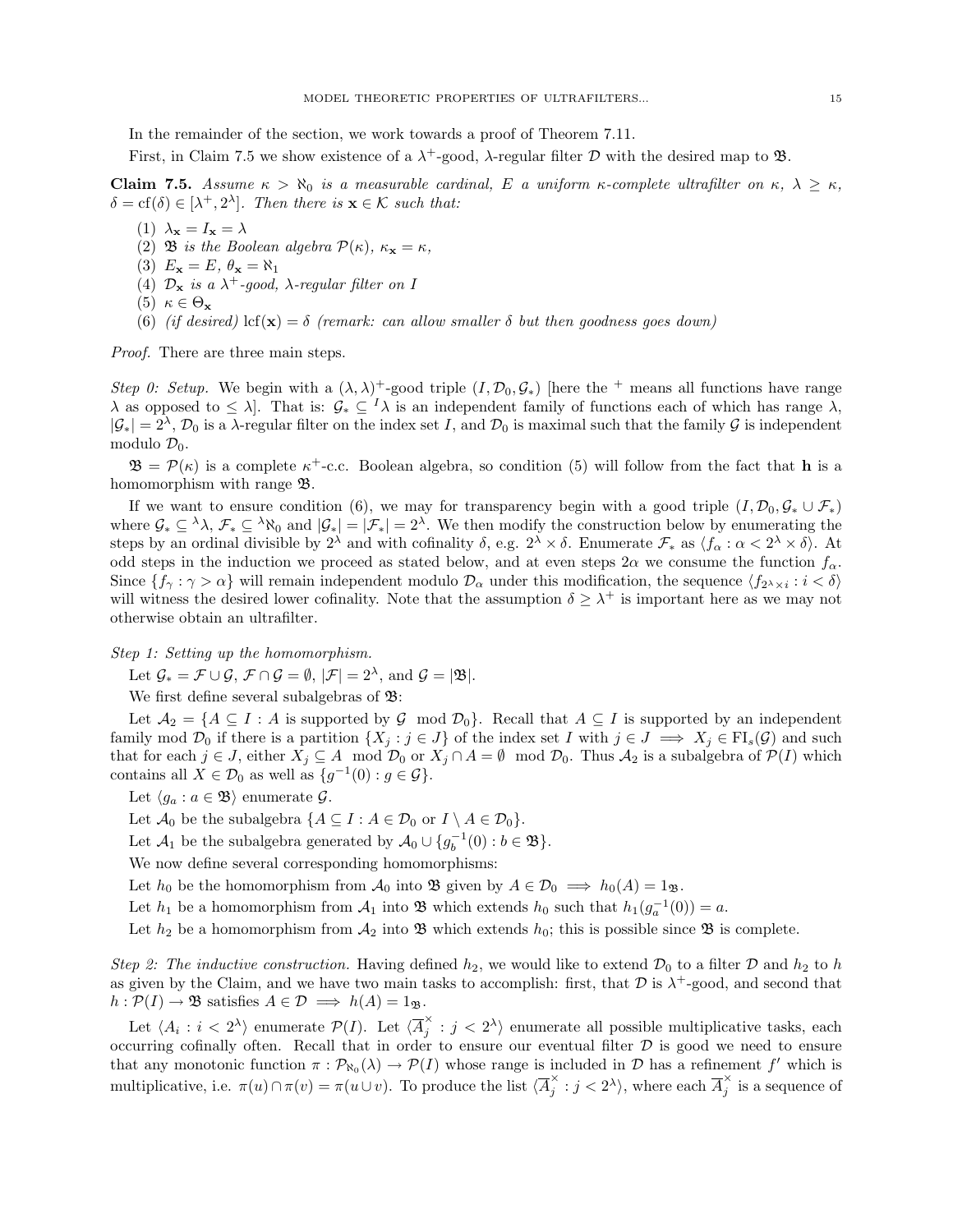elements of  $\mathcal{P}(I)$ , fix in advance some enumeration of  $\mathcal{P}_{\aleph_0}(\lambda)$  and identify each monotonic  $\pi: \mathcal{P}_{\aleph_0}(\lambda) \to \mathcal{P}(I)$ with its range.

Interpolating these two lists gives a master list of tasks for the construction: at odd successor stages we will deal with sets  $A_i \subseteq I$ , at even successor stages we deal with possible multiplicative tasks  $\overline{A}_i^{\times}$  $\hat{j}$ . We choose  $(D_{\alpha}, h_{\alpha}, \mathcal{A}_{\alpha}, \mathcal{F}_{\alpha})$  by induction on  $\alpha \in [2, 2^{\lambda})$  such that:

- (1)  $\mathcal{D}_2 = \{A \subseteq I : h_2(A) = 1\}$
- (2)  $\langle \mathcal{D}_{\alpha} : \alpha \in [2, 2^{\lambda}] \rangle$  is increasing continuously with  $\alpha$ , and  $\mathcal{D}_{2^{\lambda}}$  is an ultrafilter
- (3)  $\langle \mathcal{F}_{\alpha} : \alpha \in [2, 2^{\lambda}] \rangle$  is decreasing continuously with  $\alpha; \mathcal{F}_{2} = \mathcal{F}, \alpha < \beta \implies \mathcal{F}_{\alpha} \supseteq \mathcal{F}_{\beta}, |\mathcal{F}_{\alpha} \setminus \mathcal{F}_{\alpha+1}| \leq \lambda$ ,  $\mathcal{F}_{2^{\lambda}}=\emptyset$
- (4)  $(I, \mathcal{D}_{\alpha}, \mathcal{F}_{\alpha} \cup \mathcal{G})$  is a good triple, meaning that the functions  $\mathcal{F}_{\alpha} \cup \mathcal{G}$  remain independent modulo  $\mathcal{D}_{\alpha}$ and  $\mathcal{D}_{\alpha}$  is maximal for this property
- (5)  $A_{\alpha} = \{A \subseteq I : \text{there is } B \in \text{dom}(h_2) \text{ such that } A = B \mod \mathcal{D}_{\alpha}\}\$
- (6)  $h_{\alpha} \in \text{Hom}(\mathcal{A}_{\alpha}, \mathfrak{B})$  and  $\langle h_{\alpha} : \alpha \in [2, 2^{\lambda}] \rangle$  is increasing continuously with  $\alpha$
- (7) if  $\alpha = 2\beta + 1$ , then  $A_{\beta} \in \mathcal{A}_{\alpha}$
- (8) if  $\alpha = 2\beta + 2$  and  $\overline{A}_{\alpha}^{\times} = \langle A_{\beta,u}^{\times} : u \in [\lambda]^{<\aleph_0}$ , and  $u \in [\lambda]^{<\aleph_0} \implies A_{\beta,u}^{\times} \in D_{2\beta+1}$ , then it has a multiplicative refinement in  $D_{\alpha}$

For condition (7),  $\alpha = \beta + 1$ : if neither A nor  $I \setminus A$  is empty modulo  $\mathcal{D}_{\beta}$  (in which case we are done) apply Claim 7.6 which returns a pre-good triple  $(I, \mathcal{D}', \mathcal{G} \cup (\mathcal{F}_{\beta} \setminus \mathcal{F}'))$ , where  $|\mathcal{F}'| \leq \lambda$ . Let  $\mathcal{F}_{\alpha} = \mathcal{F}_{\beta} \setminus \mathcal{F}'$ , and without loss of generality, extend the pre-good triple returned by Claim 7.6 to a good triple  $(I, \mathcal{D}_{\alpha}, \mathcal{G} \cup \mathcal{F}_{\alpha})$ .

For condition (8),  $\alpha = \beta + 2$ : choose any  $g \in \mathcal{F}_{\beta+1}$  and let  $\mathcal{F}_{\alpha} = \mathcal{F}_{\beta+1} \setminus \{g\}$ . Using g, we can produce a multiplicative refinement for  $\langle A_{\alpha,u}^{\times} : u \in [\lambda]^{<\aleph_0} \rangle$  while keeping  $\mathcal{F}_{\beta+1} \setminus \{g\}$  independent, as in the usual construction of good filters. See for instance [19] Claim 3.4 p. 346.

Finally, we verify that the construction satisfies Definition 7.1(6) for  $\theta_{\mathbf{x}} = \aleph_1$ : As  $\epsilon_* < \theta = \aleph_1$ , without loss of generality  $\epsilon_* \leq \omega$  so without loss of generality  $\epsilon_* = \omega$ . We can choose by induction on n, sets  $A'_n \subseteq I \setminus \bigcup \{A'_m : m < n\}$  such that  $h(A'_n) = a_n$ , and then let  $A_n$  be  $A'_n$  if  $n > 0$ , and  $I \setminus \{A'_{1+k} : k < \omega\}$  if  $n = 0.$ 

We now prove a technical claim for Claim 7.5, used to ensure (7) of the induction.

For "supported," recall Definition 3.12 above. Note that in Claim 7.6, what is shown is that X is equivalent modulo  $\mathcal{D}'$  to a set elements of  $FI_s(\mathcal{G})$  which are pairwise disjoint (modulo  $\mathcal{D}$ ). If desired, repeat the proof for  $I \setminus X$  in place of X to explicitly obtain a partition.

**Claim 7.6.** Let  $(I, \mathcal{D}, \mathcal{G} \cup \mathcal{F})$  be a  $(\lambda, \lambda)$ -good triple. Let  $X \subseteq I$ ,  $X \in \mathcal{D}^+$ . Then there are  $\mathcal{F}' \subseteq \mathcal{F}, |\mathcal{F}'| \leq \lambda$ and a filter  $\mathcal{D}' \supseteq \mathcal{D}$  such that  $(I, \mathcal{D}', \mathcal{G} \cup (\mathcal{F} \setminus \mathcal{F}'))$  is a  $(\lambda, \lambda)$ -good triple, and moreover X is supported by  $\mathcal{G}$  $mod \mathcal{D}'$ .

*Proof.* Our strategy is to try to choose  $A_{h_i} \in \mathrm{FI}_s(\mathcal{G} \cup \mathcal{F}), \mathcal{D}_i \supseteq \mathcal{D}, \mathcal{F}^i \subseteq \mathcal{F}$  by induction on  $i < \lambda^+$ , subject to the following conditions.

- (1) For each  $i, A_{h_i} \neq \emptyset \mod \mathcal{D}_i$ , and either  $A_{h_i} \subseteq X \mod \mathcal{D}_i$  or else  $A_{h_i} \cap X = \emptyset \mod \mathcal{D}_i$
- (2)  $j < i$  implies  $A_{h_j} \cap A_{h_i} = \emptyset \mod \mathcal{D}_i$ , but

$$
f \in (\text{dom}(h_j) \cap \mathcal{F}) \cap (\text{dom}(h_i) \cap \mathcal{F}) \implies h_j(f) = h_i(f)
$$

- (3) For each  $i, \mathcal{F}^i = \{f \in \mathcal{F} : (\forall j < i)(f \notin \text{dom}(h_j))\}$
- (4) For each i,  $\mathcal{D}_i$  extends the filter generated by

$$
\mathcal{D} \cup \{ \{ s \in I : f(s) = h_j(f) \} : j < i, f \in \text{dom}(h_j) \cap \mathcal{F} \}
$$

and moreover  $(I, \mathcal{D}_i, \mathcal{G} \cup \mathcal{F}^i)$  is a  $(\lambda, \lambda)$ -good triple.

For  $i = 0$ , let  $\mathcal{D}_0 = \mathcal{D}, \mathcal{F}^0 = \mathcal{F}$ , and choose  $A_{h_0} \subseteq X \mod \mathcal{D}$  by Fact 3.11.

For  $i > 0$ , we first describe the choice of  $\mathcal{D}_i$ . Let  $\mathcal{D}_i^*$  be the filter generated by

$$
\mathcal{D} \cup \{ \{ s \in I : f(s) = h_j(f) \} : j < i, f \in \text{dom}(h_j) \cap \mathcal{F} \}
$$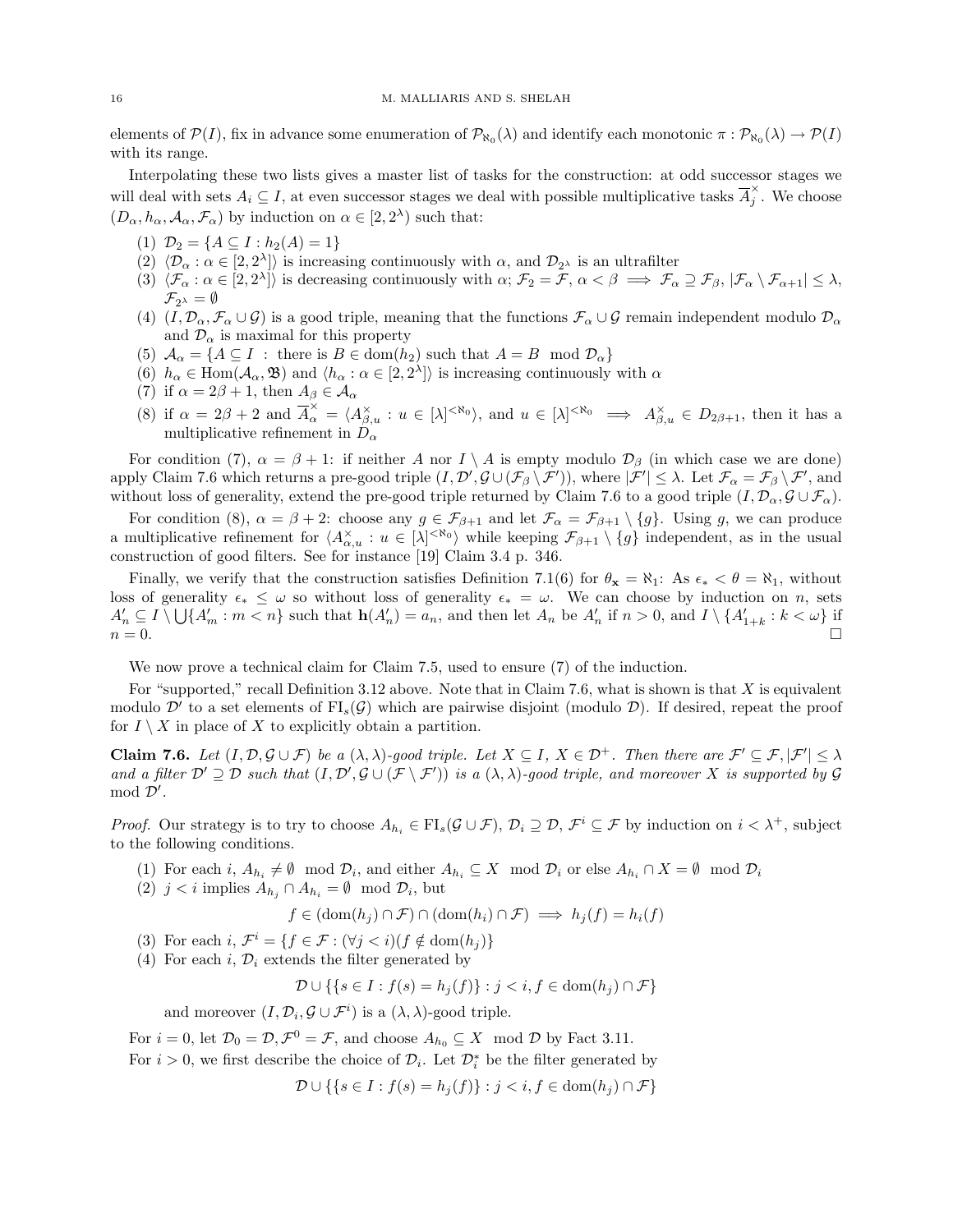The choice of  $\mathcal{F}^i$  is determined by condition (3). Notice that by condition (2) above, it will always be the case that

$$
(I, \mathcal{D}^*_i, \mathcal{G} \cup \mathcal{F}^i)
$$

is a  $(\lambda, \lambda)$ -pre-good triple. Without loss of generality, we may extend  $\mathcal{D}_i^*$  to  $\mathcal{D}_i$  which satisfies condition (4).

For the choice of  $A_{h_i}$ , the limit and successor stages are the same, as we now describe.

At stage  $i < \lambda^+$ , suppose we have defined  $\mathcal{D}_i$ .

Let  $Y_i = \bigcup \{ A_{h_j} : j \le i, A_{h_j} \subseteq X \mod \mathcal{D}_i \}$  and let  $\mathcal{F}^i = \{ f \in \mathcal{F} : (\forall j \le i) (f \notin \text{dom}(h_j)) \}.$ 

When attempting to choose  $A_{h_i}$ , one of two things may happen.

Case 1. The "remainder" is already small, meaning that

 $I \setminus Y_i = \emptyset \mod \mathcal{D}_i$ 

In this case, the internal approximation to  $X$  indeed works, i.e.

 $X = \bigcup \{A_{h_j} : j < i, A_{h_j} \subseteq X \mod \mathcal{D}_i\} \mod \mathcal{D}_i$ 

For each  $j < i$  let  $h'_j$  be the restriction of  $h_j$  to  $\mathcal{G}$ . Then from the definition of  $\mathcal{D}_i$ ,

 $A_{h_j}\subseteq X\mod \mathcal{D}_i \iff A_{h'_j}\subseteq X\mod \mathcal{D}_i$ 

Moreover for  $j < k < i$ , by condition (2) above, this remains a partition:

 $A_{h_j} \cap A_{h_k} = \emptyset \mod \mathcal{D}_k \implies A_{h'_j} \cap A_{h'_k} = \emptyset \mod \mathcal{D}_i$ 

Thus X is supported by  $FI_s(\mathcal{G}) \mod \mathcal{D}_i$ , namely

$$
X=\bigcup\{A_{h'_j}:j
$$

and we set  $\mathcal{D}' = \mathcal{D}_i$  and  $\mathcal{F}' = \mathcal{F} \setminus \mathcal{F}^i$  to finish the proof.

Case 2. Not Case 1, in which case

 $I \setminus Y_i \neq \emptyset \mod \mathcal{D}_i$ 

so as  $(I, \mathcal{D}_i, \mathcal{G} \cup \mathcal{F}^i)$  is a good triple we may choose  $A_{h_i} \subseteq I \setminus Y_i \mod \mathcal{D}$  with  $h_i \in \mathrm{FI}_s(\mathcal{G} \cup \mathcal{F}^i)$ , by Fact 3.11. Note that compliance with (2) is ensured by the definition of  $\mathcal{D}_i$ . This completes the inductive step at i.

Finally, suppose for a contradiction that the induction continues for all  $i < \lambda^+$ . Then by construction,  $(I, \mathcal{D}_{\lambda^+}, \mathcal{F}^{\lambda^+} \cup \mathcal{G})$  is a  $(\lambda, \lambda)$ -good triple, and by Fact 3.13,  $CC(B(\mathcal{D}_{\lambda^+})) \leq \lambda^+$ . However, by the "moreover" line in Case 1,  $\{A_{h_i} : i < \lambda^+\}$  is a partition of  $B(\mathcal{D})$ , contradiction.

Thus the induction stops (i.e. we reach Case 1) at some bounded stage  $i_* < \lambda^+$ . In particular, it will be the case that  $|\mathcal{F}'| \leq \lambda$ . This completes the proof.

We now bring in E, and verify that the induced filter fil<sub>x</sub> is regular and that certain fil(x)-nonstandard elements are fil(x)-equivalent to elements which are already  $\mathcal{D}_{\mathbf{x}}$ -nonstandard.

**Claim 7.7.** Assume  $\mathbf{x} \in \mathcal{K}$  and  $\sigma = \text{cf}(\sigma) \in \Theta_{\mathbf{x}}$ . (e.g.  $\sigma = \aleph_0$  for the  $\mathbf{x}$  from Claim 7.5)

- (1) fil $(\mathbf{x})$  is a regular ultrafilter on I
- (2) If  $\sigma = cf(\sigma) < \theta$ (or just  $\sigma = cf(\sigma) \in \Theta_{\mathbf{x}} : in \ our \ case, \ \sigma = \aleph_0$ ) then if  $g \in {}^{I}\sigma$  and  $\bigwedge_n n <_{\text{fil}(\mathbf{x})} g$  there is  $f \in {}^{I}\sigma$  such that: (a)  $f = g \mod \text{fil}(\mathbf{x})$ (b)  $i < f \mod \mathcal{D}_{\mathbf{x}}$  for every  $i < \sigma$

*Proof.* (1) fil $(\mathbf{x})$  is an ultrafilter by Definition 7.1(3)-(4), and inherits regularity from  $\mathcal{D}$ .

(2) Let  $\sigma = \aleph_0, g \in \mathbb{I}\sigma$  be given, and suppose that  $n \in \mathbb{N} \implies n \leq_{\text{fil}(\mathbf{x})} g$ . For each  $\epsilon < \sigma$ , define  $A_{\epsilon} = \{t \in I : g(t) < \epsilon\},$  so  $\langle A_{\epsilon} : \epsilon < \sigma \rangle$  is a  $\subseteq$ -increasing sequence of subsets of I whose union is I. Let  $a_{\epsilon} = \mathbf{h}(A_{\epsilon}).$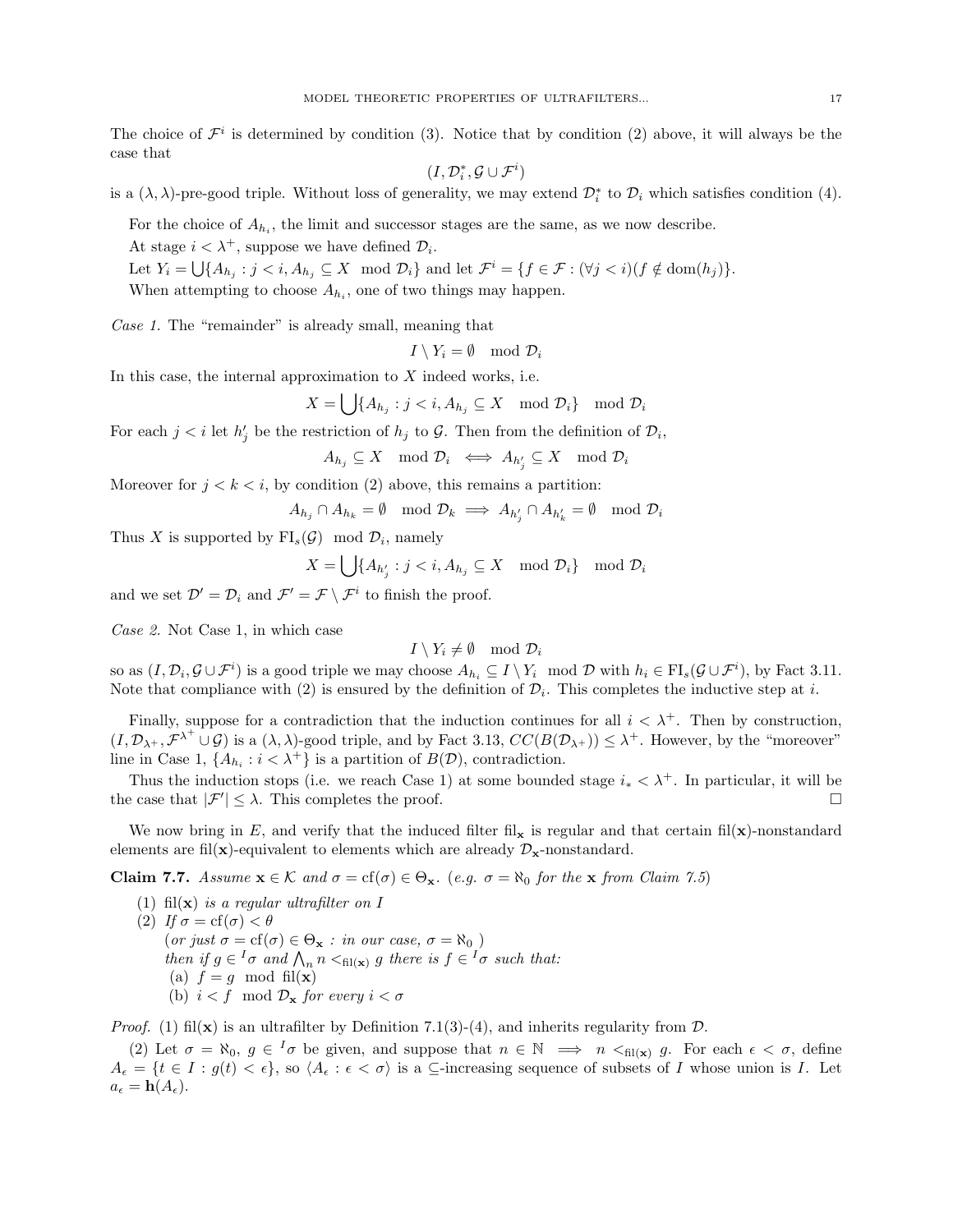If for some  $\epsilon < \sigma$  we have that  $a_{\epsilon} \in E$ , then by definition  $A_{\epsilon} \in \text{fil}(\mathbf{x})$ , and thus  $\epsilon \geq g$  mod fil $(\mathbf{x})$ , contradicting our assumption on g. So for all  $\epsilon < \sigma$ ,  $a_{\epsilon} \notin E$ . Since E is a  $\theta$ -complete ultrafilter on  $\mathfrak{B}$ , there is  $a \in E$  such that for all  $\epsilon < \sigma$ ,  $0 <_{\mathfrak{B}} a \le_{\mathfrak{B}} (1_{\mathfrak{B}} - a_{\epsilon})$ . Let  $A \subseteq I$  be such that  $\mathbf{h}_{\mathbf{x}}(A) = a$ , so  $\epsilon < \sigma \implies A \cap A_{\epsilon} = \emptyset \mod \text{fil}(\mathbf{x}).$ 

Since  $\mathcal{D}_{\mathbf{x}}$  is  $\lambda$ -regular, there is  $g_1 \in \mathcal{I}$  such that  $i < \sigma \implies i < g_1 \mod \mathcal{D}_{\mathbf{x}}$  (it suffices to majorize some finite set of elements at each index). Now we can define  $f \in {}^I\sigma$  by:

$$
f(t) = \begin{cases} g(t) & \text{if } t \in A \\ g_1(t) & \text{if } t \in I \setminus A \end{cases}
$$

Clearly f satisfies our requirements.  $\square$ 

In Claim 7.8 we verify that flexibility, which we were guaranteed only for  $\mathcal{D}$ , in fact remains true for the induced ultrafilter  $\operatorname{fil}_{\mathbf{x}}.$ 

- **Claim 7.8.** (1) Assume  $\aleph_0 < \theta_{\mathbf{x}}$  (as holds in Claim 7.5). If  $\mathcal{D}_{\mathbf{x}}$  is a  $\lambda$ -flexible filter, as in Claim 7.5, then also fil $(\mathbf{x})$  is a  $\lambda$ -flexible ultrafilter.
	- (2) Assume that  $\aleph_0 < \theta_{\mathbf{x}}$ , and lcf( $\mathbf{x}$ ) is well defined, see above. Then lcf( $\aleph_0$ , fil $(\mathbf{x})$ ) = lcf<sub> $\aleph_0(\mathbf{x})$ </sub>. Similarly for  $\text{lcf}(\sigma, \text{fil}(\mathbf{x}))$  and  $\text{lcf}_{\sigma}(\mathcal{D}_{\mathbf{x}})$ .

*Proof.* (1) As in Definition 3.4, let  $g \in {}^I\mathbb{N}$  be such that  $n \in \mathbb{N} \implies n < g \mod \text{fil}(\mathbf{x})$ . We would like to find a sequence  $\langle U_\alpha : \alpha < \lambda \rangle$  of members of fil(x) such that  $t \in I \implies g(t) \geq |\{a < \lambda : t \in U_\alpha\}|$ .

Recalling that  $\aleph_0 < \theta$ , let f be the function corresponding to g from Claim 7.7(2). Let  $A = \{t \in I : f(t) =$  $g(t)$ }  $\in$  fil(**x**). By assumption,  $\mathcal{D}_{\mathbf{x}}$  is a  $\lambda$ -flexible filter, so there is a sequence  $\langle U'_{\alpha} : \alpha < \lambda \rangle$  of members of  $\mathcal{D}_{\mathbf{x}}$ such that  $t \in I \implies (f(t) \geq |\{a < \lambda : t \in U'_\alpha\}|$ . For each  $\alpha < \lambda$ , define  $U_\alpha = U'_\alpha \cap A$ , and  $U_\alpha \in \text{fil}(\mathbf{x})$  as filters are closed under intersection. Finally, we verify  $\langle U_{\alpha} : \alpha < \lambda \rangle$  is the desired regularizing set, by cases. If  $t \in A$ , by choice of the  $\langle U'_\alpha : \alpha < \lambda$  we have that  $f(t) \geq |\{a < \lambda : t \in U'_\alpha\}|$ , and if  $t \notin A$ ,  $|\{\alpha : t \in U_\alpha\}| = 0 \leq g(t)$ .

(2) Let  $\sigma$  be given. Let  $\mathcal{F}_1 = \{f \in {}^I\sigma : i < \sigma \implies i < f \mod \mathcal{D}_\mathbf{x}\}$ , and let  $\mathcal{F}_2 = \{f \in {}^I\sigma : i < \sigma \implies f \equiv f \mod \mathcal{D}_\mathbf{x}\}$  $i < f \mod \text{fil}(\mathbf{x})$ . Then  $\mathcal{F}_1 \subseteq \mathcal{F}_2$ , and if  $f_1, f_2 \in \mathcal{F}_1$  and  $\mathcal{F}_1 \leq \mathcal{F}_2 \mod \mathcal{D}_{\mathbf{x}}$  then  $f_1 \leq f_2 \mod \text{fil}(\mathbf{x})$ .

Let  $\delta = \text{lcf}_{\sigma}(\mathcal{D}_{\mathbf{x}})$  and let  $\langle f_{\alpha} : \alpha < \delta \rangle$  witness it, as in Definition 7.4. We would like to show that this same sequence witnesses the coinitiality of  $\sigma$  modulo fil $(\mathbf{x})$ , i.e. that the two conditions of Definition 7.4 are satisfied for fil(x) in place of  $\mathcal{D}_{x}$ . First, since  $\mathcal{D}_{x} \subseteq \text{fil}(x)$ ,  $\alpha < \beta < \delta \implies f_{\beta} <_{\text{fil}(x)} f_{\alpha}$ . Second, for any  $g \in \mathcal{F}_2$ , by Claim 7.7(2) there is some  $f \in \mathcal{F}_1$  such that  $g = f \mod \text{fil}(\mathbf{x})$ , and for some  $\alpha < \delta$ ,  $f_\alpha < f$ mod  $\mathcal{D}_{\mathbf{x}}$ . Hence  $f_{\alpha} \leq f = g \mod \text{fil}(\mathbf{x})$ . The sequence  $\langle f_{\alpha}/ \text{fil}(\mathbf{x}) : \alpha < \delta \rangle$  cannot be eventually constant, as then  $\text{lcf}_{\sigma}(\text{fil}(\mathbf{x}) = 1)$ , so we are done.

**Definition 7.9.** (Goodness for a boolean algebra) We say that the subset  $X \subseteq \mathcal{B}$ , usually a filter or ultrafilter, is  $\mu^+$ -good if every monotonic function from  $\mathcal{P}_{N_0}(\mu) \to \mathfrak{B}$  has a multiplicative refinement, i.e. for every sequence  $\langle a_u : u \in [\mu]^{<\aleph_0} \rangle$  of members of X with  $u \subseteq v \implies a_v \subseteq a_u$ , there is a refining sequence  $\langle b_{\alpha} : \alpha \in \mu \rangle$  of members of X such that for each  $u \in [\mu]^{<\aleph_0}$ ,  $\mathfrak{B} \models \text{`` } (\bigcap_{\alpha \in u} b_{\alpha}) \leq a_u$ ".

**Claim 7.10.** Suppose  $\mathbf{x} \in \mathcal{K}$  and E is not  $\rho^+$ -good considered as a subset of  $\mathfrak{B}$  (e.g.  $\mathfrak{B} = \mathcal{P}(\kappa)$  and  $\rho = \kappa^+$ so  $\rho^+ = \kappa^{++}$ ). Then fil(**x**) is not  $\rho^+$ -good.

*Proof.* If E is not  $\rho^+$ -good, then as in Definition 7.9 we can find a sequence  $\langle a_u : u \in [\rho]^{< \aleph_0} \rangle$  of members of E such that there is no refining sequence  $\langle b_{\alpha} : \alpha < \rho \rangle$  of members of E such that for each  $u \in [\rho]^{<\aleph_0}$ ,  $y_u \leq_{\mathfrak{B}} a_u$  where  $y_u := \bigcap_{\alpha \in u} b_{\alpha}$ . Let  $A_u \subseteq I$  be such that  $\mathbf{h}_{\mathbf{x}}(A_u) = a_u$ . Choosing  $A_u$  by induction on  $|u|$ , we can ensure monotonicity, i.e. that  $u \subseteq v \implies A_v \subseteq A_u$ . Now if fil(**x**) were  $\rho^+$ -good, we could find a sequence  $\langle B_\alpha : \alpha < \mu \rangle$  of members of fil(**x**) such that for each  $u \in [\rho]^{< \aleph_0}$ ,  $\bigcap_{\alpha \in u} B_\alpha \subseteq A_u$ . But then letting  $b_{\alpha} = \mathbf{h}(B_{\alpha})$  for  $\alpha < \mu$  gives a refining sequence which contradicts the choice of  $\langle a_u : u \in [\rho]^{<\aleph_0} \rangle$ .

**Theorem 7.11.** Assume  $\kappa$  is a measurable cardinal,  $\kappa < \lambda$ . There is D such that:

- (1) D is a regular ultrafilter on  $\lambda$
- (2)  $\mathcal D$  is flexible, i.e.  $\lambda$ -flexible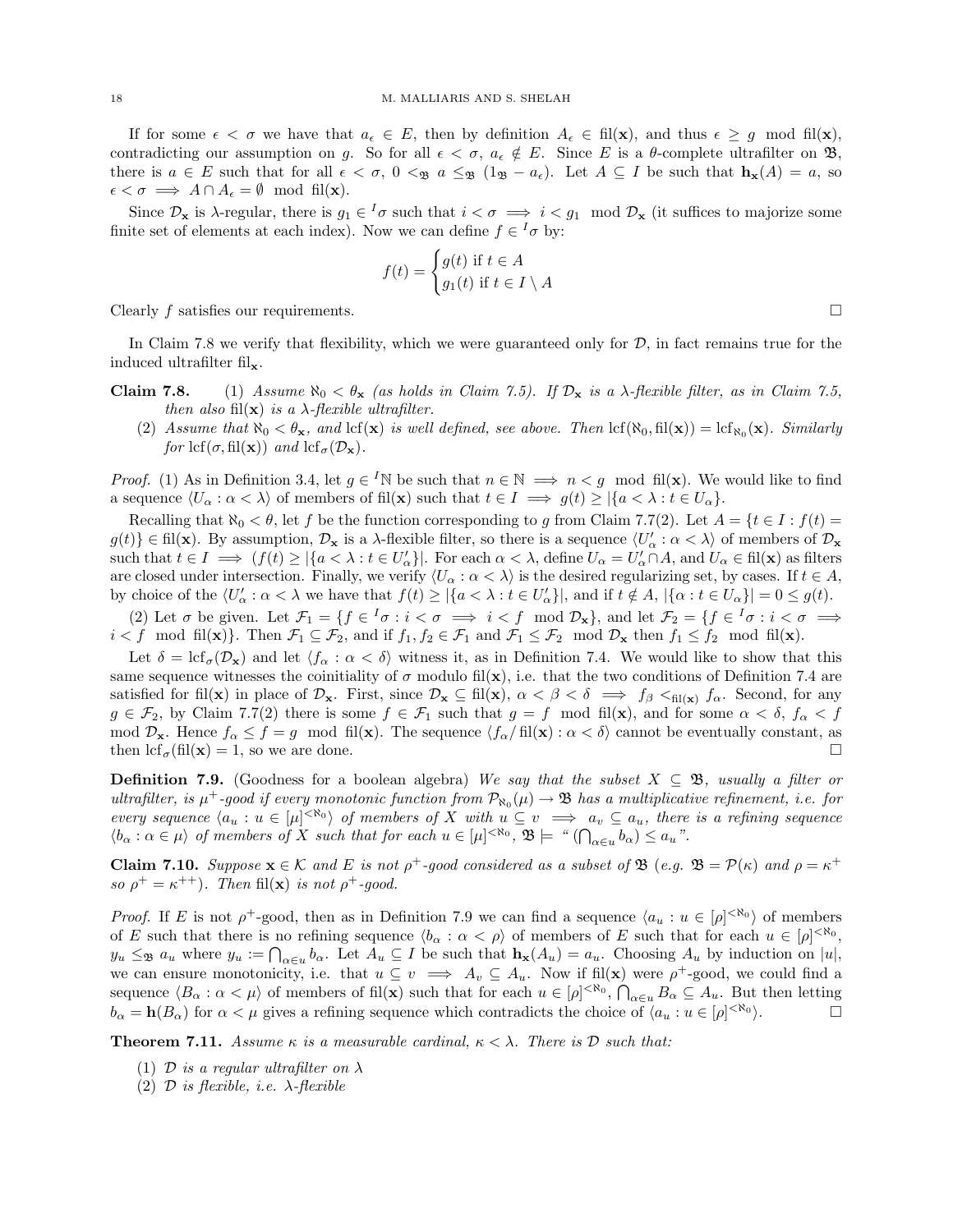(3)  $\mathcal{D}$  is not  $\kappa^{++}$ -good

*Proof.* Let E be a uniform  $\kappa$ -complete ultrafilter on  $\kappa$ , which exists as  $\kappa$  is measurable. Let  $\mathfrak{B} = \mathcal{P}(\kappa)$ . Let x be as in Claim 7.5. Then:

- (1) fil(**x**) is an ultrafilter on  $\lambda = I_x = \lambda_x$  as  $\mathbf{x} \in \mathcal{K}$ , by Claim 7.7. Since  $\mathcal{D}_x$  is a  $\lambda^+$ -good  $\lambda$ -regular filter on  $\lambda$ , we have that fil(**x**) is regular by Claim 7.5(3).
- (2) fil $(\mathbf{x})$  is  $\lambda$ -flexible by Claim 7.8.
- (3) fil(**x**) is not  $\kappa^{++}$ -good by Claim 7.10.

This completes the proof.  $\square$ 

8. FOR  $\kappa$  WEAKLY COMPACT D MAY HAVE NO  $(\kappa, \kappa)$ -CUTS WHILE  $\text{lcf}(\aleph_0, \mathcal{D})$  is small

In this section we prove, using a weakly compact cardinal  $\kappa$ , that it is possible to realize all  $(\kappa, \kappa)$ -pre-cuts while allowing  $\text{lcf}(\aleph_0)$  to be small thus failing to saturate any unstable theory. In some sense, we play weak compactness against the cofinality of the construction. Throughout this section  $\kappa$  is weakly compact, but we will mention where we use this.

**Definition 8.1.** The cardinal  $\kappa$  is weakly compact if for every  $f : \kappa \times \kappa \to \{0,1\}$  there is  $\mathcal{U} \subseteq \kappa$ ,  $|\mathcal{U}| = \kappa$ and  $t \in \{0,1\}$  such that for all  $\epsilon < \zeta$  from  $\mathcal{U}$ ,  $f(\epsilon, \zeta) = t$ .

**Fact 8.2.** (see e.g. Kanamori [6] Theorem 7.8 p. 76) If  $\kappa > \aleph_0$  is weakly compact,  $n < \aleph_0$  and  $\rho < \kappa$ , then for any  $\alpha : [\kappa]^n \to \rho$  there exists  $\mathcal{U} \subseteq \kappa$ ,  $|\mathcal{U}| = \kappa$  such that  $\langle \alpha(\epsilon_1, \ldots \epsilon_n) : \epsilon_1 < \cdots < \epsilon_n$  from  $\mathcal{U} \rangle$  is constant.

Recall that  $\mathcal{D}^+ = \{X \subseteq I : X \neq \emptyset \mod \mathcal{D}\}.$ 

We will use an existence result from our paper [17].

**Remark 8.3.** For the purposes of this paper, the reader may simply take  $D$  in Theorem E to be  $\lambda^+$ -good; then Fact 8.4 holds by the Appendix to [17]. We will only use this quoted consequence of the definition, Fact 8.4, summarized in Remark 8.5.

**Theorem E.** (Excellent filters, Malliaris and Shelah [17]) Let  $\lambda \geq \mu \geq \aleph_0$ . Then there exists a  $(\lambda, \mu)$ -good triple  $(I, \mathcal{D}, \mathcal{G})$  where  $|\mathcal{G}| = 2^{\lambda}, \mathcal{G} \subseteq I_{\mu}$ , and  $\mathcal{D}$  is a regular,  $\lambda^{+}$ -excellent filter  $\mathcal{D}$  on  $\lambda$  (thus also  $\lambda^{+}$ -good).

**Fact 8.4.** ([17] Claim 4.9) Let D be a regular,  $\lambda^+$ -excellent filter on  $\lambda$ . Then for any sequence  $\overline{A} = \langle A_u : u \in A \rangle$  $[\mu]^{<\aleph_0}\rangle \subseteq \mathcal{D}^+$  which is multiplicative mod  $\mathcal{D}$ , meaning that

 $(u, v \in [\mu]^{< \aleph_0}) \implies (A_u \cap A_v = A_{u \cup v} \mod \mathcal{D})$ 

there is a sequence  $\overline{A}' = \langle A'_u : u \in [\mu]^{<\aleph_0} \rangle \subseteq \mathcal{D}^+$  such that

- (1)  $u \in [\mu]^{<\aleph_0} \implies A'_u \subseteq A_u$
- (2)  $u \in [\mu]^{< \aleph_0} \implies A'_u = A_u \mod \mathcal{D}$
- (3)  $\overline{A}'$  is multiplicative, i.e. multiplicative modulo the trivial filter  $\{\lambda\}$ .

**Remark 8.5.** That is, when  $D$  is excellent we can upgrade "multiplicative modulo  $D$ " to "multiplicative."

## Definition 8.6. (On cuts)

- (1) Let  $\mathcal D$  be a filter on I, M a model,  $\mathcal G$  a family of independent functions and suppose  $(I, \mathcal D, \mathcal G)$  is a pre-good triple. Let  $(\bar{a}_1, \bar{a}_2) = (\langle a_\epsilon^1 : \epsilon < \kappa_1 \rangle, \langle a_\epsilon^1 : \epsilon < \kappa_2 \rangle)$  be a pair of sequences of elements of  $M^I$ . Say that  $(\overline{a}_1, \overline{a}_2)$  is a pre-cut mod D whenever:
	- (a)  $\langle a_{\epsilon}^1 : \epsilon < \kappa_1 \rangle$  is increasing mod  $D$
	- (b)  $\langle a_\zeta^2 : \zeta < \kappa_2 \rangle$  is decreasing mod  $\mathcal{D}$
	- (c) and  $a_{\epsilon}^1 < a_{\zeta}^2 \mod \mathcal{D}$  for each  $\epsilon < \kappa_1, \zeta < \kappa_2$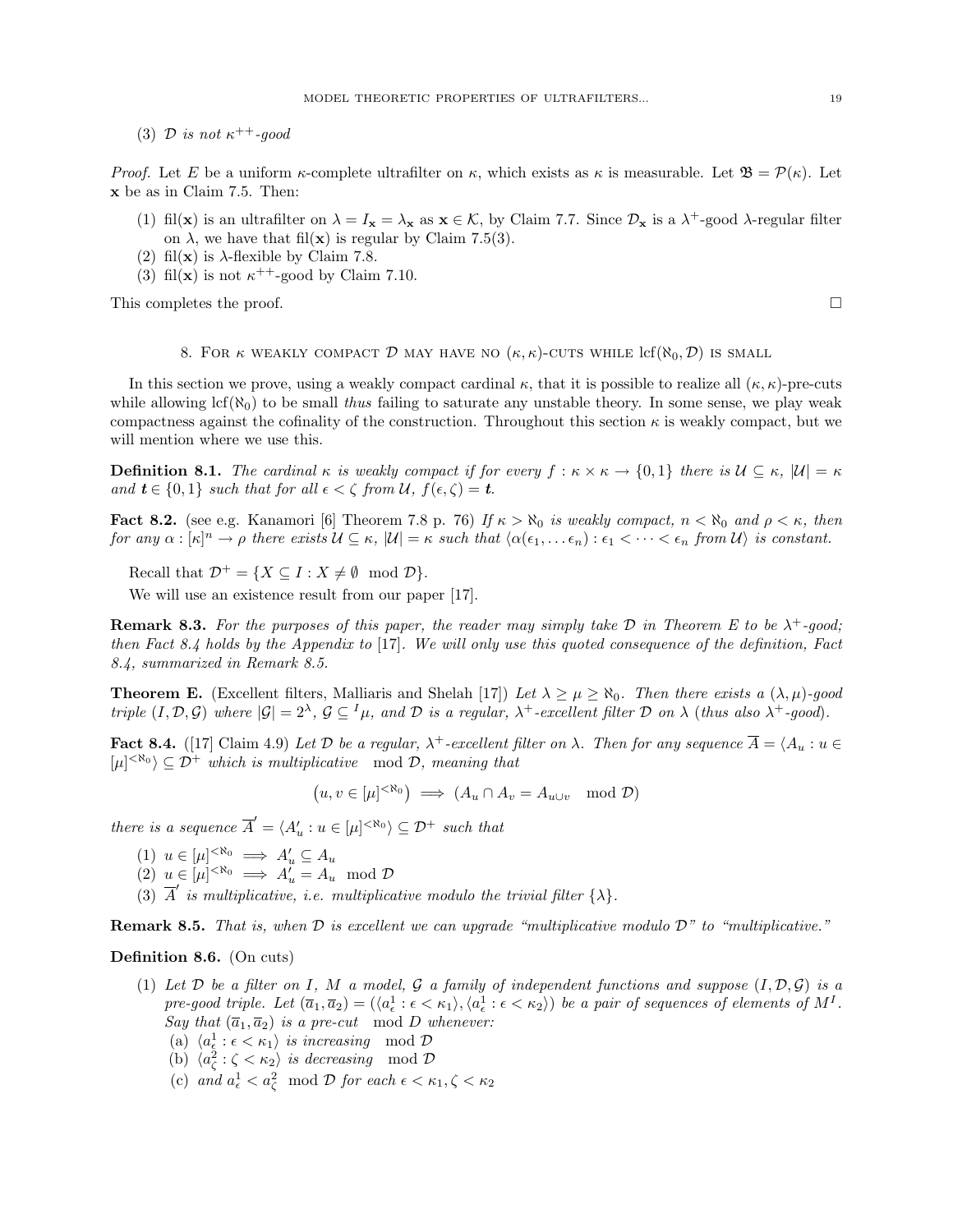(2) Say that, moreover,  $(\overline{a}_1, \overline{a}_2)$  is a pre-cut supported by  $\mathcal{G}' \subseteq \mathcal{G}$  mod D when it is a pre-cut mod D and for some  $\mathcal{U} \subseteq \kappa$  unbounded in  $\kappa$ , and any  $\epsilon < \zeta$  from  $\mathcal{U}$ , the set

$$
A_{\epsilon,\zeta} = \{ s \in I : \exists x (a^1_{\epsilon} < a^1_{\zeta} < x < a^2_{\zeta} < a^2_{\epsilon} ) \} / \mathcal{D}
$$

is supported by  $\mathcal{G}'$ . That is, we can find a partition  $\langle X_i : i \langle i \rangle \rangle$  of I whose members are elements of  $\text{FI}_s(\mathcal{G}')$  and such that for each  $i < i(*)$ , either  $X_i \subseteq A_{\epsilon,\zeta} \mod \mathcal{D}$  or  $X_i \cap A_{\epsilon,\zeta} = \emptyset \mod \mathcal{D}$ .

(3) An ultrafilter  $\mathcal{D}_*$  on I has no  $(\kappa_1, \kappa_2)$ -cuts when for some model M of the theory of linear order  $M<sup>I</sup>/\mathcal{D}$  does, where this means that for any  $(\overline{a}_1, \overline{a}_2)$  which is a  $(\kappa_1, \kappa_2)$ -pre-cut mod  $\mathcal{D}_*$ , then N realizes the type  $\{a_{\epsilon}^1 < x < a_{\zeta}^2 : \epsilon < \kappa_1, \zeta < \kappa_2\}.$ 

**Observation 8.7.** Let  $(I, \mathcal{D}, \mathcal{G})$  be a  $(\lambda, \aleph_0)$ -good triple and let  $\langle B_{\epsilon,\zeta} : \epsilon < \zeta < \kappa \rangle$  be a sequence of elements of  $\mathcal{D}^+$ , i.e.  $\mathcal{D}$ -nonzero subsets of I. Then for each  $\epsilon < \zeta < \kappa$ , there exist:

- (1) a maximal antichain  $\langle A_{h_{\epsilon,\zeta,n}} / \mathcal{D} : n < \omega \rangle$  of  $\mathcal{P}(I)/\mathcal{D}$  such that:
	- each  $h_{\epsilon,\zeta,n} \in \mathrm{FI}(\mathcal{G})$
	- $n < m < \omega \implies A_{h_{\epsilon,\zeta,n}} \cap A_{h_{\epsilon,\zeta,m}} = \emptyset$  mod  $\mathcal D$  (hence is really empty, by the assumption on the independence of  $\mathcal{G}$ )
- (2) and truth values  $\langle t_{\epsilon,\zeta,n} : n < \omega \rangle$  such that for each  $n < \omega$

$$
A_{h_{\epsilon,\zeta,n}} \subseteq (B_{\epsilon,\zeta})^{\mathbf{t}_{\epsilon,\zeta,n}} \mod \mathcal{D}
$$

In other words,  $B_{\epsilon,\zeta} = \bigcup \{ A_{h_{\epsilon,\zeta,n}} : n < \omega, t_{\epsilon,\zeta,n} = 1 \} \mod \mathcal{D}.$ 

*Proof.* Since  $(I, \mathcal{D}, \mathcal{G})$  is a good triple, the elements of  $FI_s(\mathcal{G})$  are dense in  $\mathcal{P}(I)/\mathcal{D}$ . Since  $(I, \mathcal{D}, \mathcal{G})$  is a  $(\lambda, \aleph_0)$ -good triple, the boolean algebra  $\mathcal{P}(I)/\mathcal{D}$  has the  $\aleph_1$ -c.c. Using these two facts, for any D-nonzero  $B_{\epsilon,\zeta}$ , we may choose the sets and their exponents by induction on  $n < \omega$ .

Observation 8.7 can be thought of as giving a pattern on which the set  $B_{\epsilon,\zeta}$  is based, so we now give a definition of when two patterns are the same; we will then apply weak compactness to show we can extract a large set U of  $\kappa$  so that any two  $\epsilon < \zeta$  from U have the same associated pattern.

**Definition 8.8.** (Equivalent patterns) Let  $(I, \mathcal{D}, \mathcal{G})$  be a  $(\lambda, \aleph_0)$ -good triple and let  $\langle B_{\epsilon,\zeta} : \epsilon < \zeta < \kappa \rangle$  be a sequence of elements of  $\mathcal{D}^+$ . For each  $\epsilon < \zeta < \kappa$ :

- let  $\langle A_{h_{\epsilon,\zeta,n}}/D : n < \omega \rangle$ ,  $\langle t_{\epsilon,\zeta,n} : n < \omega \rangle$  be as in Observation 8.7
- let  $\langle \gamma(i, \epsilon, \zeta) : i < i(\epsilon, \zeta) \rangle$  list  $\bigcup \{\text{dom}(h_{\epsilon, \zeta,n} : n < \omega) \}$  in increasing order

We define an equivalence relation  $E = E(\langle B_{\epsilon,\zeta} : \epsilon < \zeta < \kappa \rangle)$  on  $\{(\epsilon,\zeta) : \epsilon < \zeta < \kappa\}$  by:  $(\epsilon_1,\zeta_1)E(\epsilon_2,\zeta_2)$ iff:

- $i(\epsilon_1, \zeta_1) = i(\epsilon_2, \zeta_2)$
- $t_{\epsilon_1,\zeta_1,n} = t_{\epsilon_2,\zeta_2,n}$  for each  $n < \omega$
- $\gamma(i, \epsilon_1, \zeta_1) \in \text{dom}(h_{\epsilon_1, \zeta_1, n})$  iff  $\gamma(i, \epsilon_2, \zeta_2) \in \text{dom}(h_{\epsilon_2, \zeta_2, n})$
- if  $\gamma(i, \epsilon_1, \zeta_1) \in \text{dom}(h_{\epsilon_1, \zeta_1, n})$  then  $h_{\epsilon_1, \zeta_1, n}(\gamma(i, \epsilon_1, \zeta_1)) = h_{\epsilon_2, \zeta_2, n}(\gamma(i, \epsilon_2, \zeta_2))$

**Remark 8.9.** The equivalence relation just defined has at most  $2^{\aleph_0}$  classes, since  $i(\epsilon, \zeta) \leq \aleph_0$ , the sequence  $\overline{t}$  is countable with each member  $\{0,1\}$ -valued, and the sequence  $\overline{h}$  is countable with each member a function whose domain and range are each a finite set of natural numbers.

Claim 8.10. Assume  $\kappa$  is weakly compact. Let  $(I, \mathcal{D}, \mathcal{G})$  be a  $(\lambda, \aleph_0)$ -good triple and let  $\langle B_{\epsilon,\zeta} : \epsilon < \zeta < \kappa \rangle$  be a sequence of elements of  $\mathcal{D}^+$ . Then there is  $\mathcal{U} \subseteq \kappa$ ,  $|\mathcal{U}| = \kappa$  such that:

- (1) all pairs from  $\{(\epsilon, \zeta) : \epsilon < \zeta < \kappa \text{ are from } \mathcal{U}\}\$ are E-equivalent, and moreover
- (2) for any  $i < j < i(\epsilon, \zeta)$ , and any  $\epsilon_1 < \zeta_1, \epsilon_2 < \zeta_2$  from U, the truth or falsity of " $\gamma(i, \epsilon_1, \zeta_1)$ "  $\gamma(j, \epsilon_2, \zeta_2)$ " depends only on the order type of  $\{\epsilon_1, \epsilon_2, \zeta_1, \zeta_2\}.$

Given U, we may thus speak of i,  $\text{dom}(h_n)$ , and  $h_n(\gamma(j))$  as these depend only on the equivalence class. Note that the actual identities of the functions  $\{\gamma(j, \epsilon, \zeta) : j < i\}$  do depend on  $\epsilon, \zeta$ , though by (2) their pattern of incidence does not.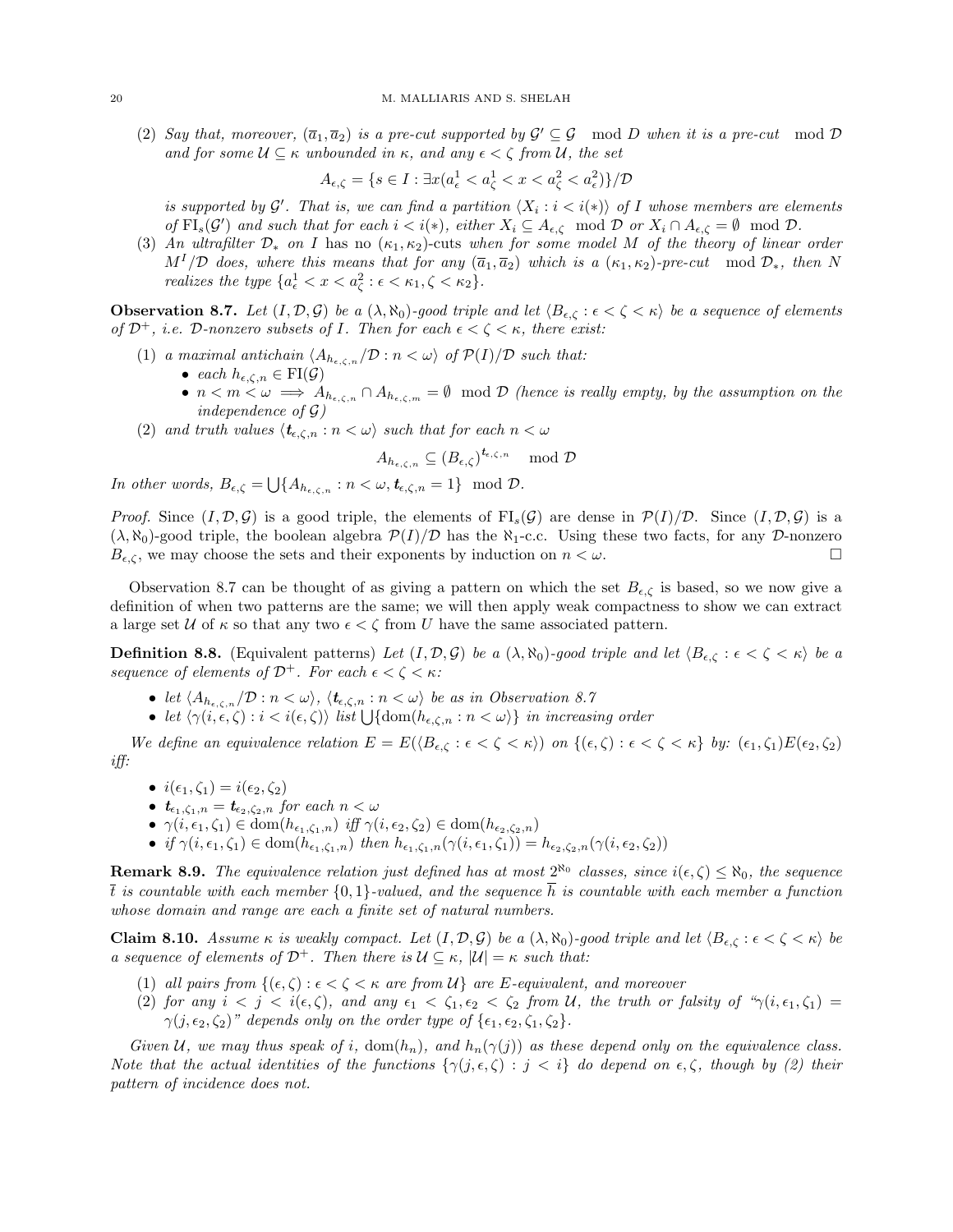*Proof.* For the first clause, by Remark 8.9, enumerate the  $2^{\aleph_0}$ -many possible E-equivalence classes and define  $f : [\kappa]^2 \to 2^{\aleph_0}$  by  $(\epsilon, \zeta) \mapsto i$  when  $(\epsilon, \zeta)$  is in the *i*th class. Note that as  $\kappa$  is weakly compact, therefore inaccessible, the range of this function is less than  $\kappa$ . Thus by Fact 8.2, we have a homogeneous subset  $\mathcal{U}_0 \subseteq \kappa$ ,  $|\mathcal{U}| = \kappa$ . For the second clause, define  $f : [\mathcal{U}_0]^4 \to {}^{i \times i} \{0,1\}$  and let  $\mathcal{U} \subseteq \mathcal{U}_0$ ,  $|\mathcal{U}| = \kappa$  be a homogeneous subset.

The final use of weak compactness will be in the following observation, which will allow us to build the ultrafilter so that the cofinality of the construction is small while still addressing all  $(\kappa, \kappa)$ -cuts.

**Observation 8.11.** Recall that  $\aleph_0 < \theta = \text{cf}(\theta) < \kappa \leq \lambda$  and  $\kappa$  is weakly compact. Let  $\delta$  be an ordinal with cofinality  $\theta$ . Suppose  $\mathcal{D}_*$  is an ultrafilter on I,  $|I| = \lambda$  and  $\mathcal{D}_*$  is constructed as the union of a continuous increasing chain of filters  $\langle \mathcal{D}_\eta : \eta < \delta \rangle$ , for  $\delta$  an ordinal with cofinality  $\theta$ . If  $(\bar{a}_1, \bar{a}_2)$  is a  $(\kappa, \kappa)$ -cut for  $\mathcal{D}_*,$ then there is some  $\rho < \delta$  such that  $(\overline{a}_1, \overline{a}_2)$  is already a  $(\kappa, \kappa)$ -cut for  $\mathcal{D}_{\rho}$ .

Moreover, if the chain begins with  $\mathcal{D}_0, \mathcal{G}$  where  $(I, \mathcal{D}_0, \mathcal{G})$  is a  $(\lambda, \aleph_0)$ -good triple, then if we write  $\mathcal{G} =$  $\bigcup \{\mathcal{G}_\alpha : \alpha < \delta\}$  as a union of increasing sets, then we may additionally conclude that there is  $\rho < \delta$  such that  $(\overline{a}_1, \overline{a}_2)$  is a  $(\kappa, \kappa)$ -cut supported by  $\mathcal{G}_{\rho}$  mod  $\mathcal{D}_{\rho}$ . [More precisely, for some  $\mathcal{U} \in [\kappa]^{\kappa}$ ,  $(\overline{a}_1 \upharpoonright_{\mathcal{U}}, \overline{a}_2 \upharpoonright_{\mathcal{U}})$  is a  $(\kappa, \kappa)$ -cut supported by  $\mathcal{G}_{\rho}$  mod  $\mathcal{D}_{\rho}$ .

Proof. For each  $\epsilon < \zeta < \kappa$ , let  $A_{\epsilon,\zeta} = \{s \in I : \exists x (a_{\epsilon}^1 < a_{\zeta}^1 < x < a_{\zeta}^2 < a_{\epsilon}^2)\} \in \mathcal{D}_{*}$  be supported by  $\mathcal{G}_{\alpha(\epsilon,\zeta)}$ where  $\alpha(\epsilon, \zeta) < \delta$ . (See the proof of Observation 8.7, which applies to any  $\mathcal{D}_0$ -positive set thus any element of  $\mathcal{D}_*$ , and note that the supporting sequence of functions obtained there is countable while  $\theta = \text{cf}(\theta) > \aleph_0$ . Let C be a club of  $\delta$  of order-type  $\theta$ , and without loss of generality  $\alpha(\epsilon, \zeta) \in C$ . Since  $\kappa$  is weakly compact and  $\theta < \kappa$ , there is  $\mathcal{U} \in [\kappa]^{\kappa}$  such that  $\alpha$  is constant on  $\epsilon < \zeta$  from  $\mathcal{U}$ .

We now turn to the construction of the ultrafilter.

**Theorem 8.12.** Let  $\kappa$  be weakly compact and let  $\theta$ ,  $\lambda$  be such that  $\aleph_0 < \theta = \text{cf } \theta < \kappa \leq \lambda$ . Then there is a regular ultrafilter D on I,  $|I| = \lambda$  which has no  $(\kappa, \kappa)$ -cuts but  $\text{lcf}(\aleph_0, \mathcal{D}) = \theta$ .

*Proof.* We begin with  $\mathcal{G} \subseteq {}^{I}\mathbb{N}$ ,  $|G| = 2^{\lambda}$ , and  $\mathcal{D}$  so that  $(I, \mathcal{D}_0, \mathcal{G})$  a  $(\lambda, \aleph_0)$ -good triple and  $\mathcal{D}_0$  is a  $\lambda^+$ -excellent filter, given by Theorem E above. Let  $\delta$  be an ordinal with cofinality  $\theta$  divisible by  $2^{\lambda}$  (we will use  $2^{\lambda} \times \theta$ ). Let  $\langle g_\alpha : \alpha < \delta \rangle$  list G with no repetition. Let M be a model of the theory of linear order with universe N (we will use  $(N, <)$ ).

Let  $\langle (\overline{a}_1^{\alpha}, \overline{a}_2^{\alpha}) : \alpha < \delta \rangle$  enumerate all pairs of  $\kappa$ -sequences of elements of  $M^I$  (i.e. all potential  $(\kappa, \kappa)$ -precuts) each occurring cofinally often.

We choose  $\mathcal{D}_{\alpha}$  by induction on  $1 \leq \alpha \leq \delta$  such that:

- (a)  $\mathcal{D}_{\alpha}$  is a filter on I extending  $\mathcal{D}_{0}$
- (b)  $\beta < \alpha \implies \mathcal{D}_{\beta} \subseteq \mathcal{D}_{\alpha}$  and the chain is continuous, i.e.  $\alpha$  limit implies  $\mathcal{D}_{\alpha} = \bigcup \{ \mathcal{D}_{\beta} : \beta < \alpha \}$
- (c) if  $A \in \mathcal{D}_{\alpha}$  then  $A/\mathcal{D}_0$  is supported by  $\mathcal{G}_{\alpha} := \{g_{\gamma} : \gamma < 2^{\lambda} \alpha\}$
- (d) If  $A \subseteq I$  and  $A/D$  is supported by  $\mathcal{G}_{\alpha}$ , then  $A \in \mathcal{D}_{\alpha}$  or  $I \setminus A \in \mathcal{D}_{\alpha}$
- (e) If  $(\bar{a}_1^{\alpha}, \bar{a}_2^{\alpha})$  is a cut mod  $\mathcal{D}_{\alpha}$  hence is supported by  $\mathcal{G}_{\alpha}$  mod  $\mathcal{D}_0$ , then for some  $b_{\alpha} \in M$ , for every  $\epsilon < \kappa$  we have that the set

$$
\{s\in I: a^1_\epsilon[s]
$$

hence any ultrafilter extending  $\mathcal{D}_{\alpha+1}$  realizes this cut.

Before we justify this induction, note that it suffices: letting  $\mathcal{D} = \mathcal{D}_{\delta} = \bigcup \{ \mathcal{D}_{\alpha} : \alpha < \delta \}$  be the resulting ultrafilter, we have by Observation 8.11 that D realizes all  $(\kappa, \kappa)$ -pre-cuts (since each of them will be addressed at some bounded stage), and we have that  $\text{lcf}(\aleph_0, \mathcal{D}) = \theta$  by Fact 3.15.

For  $\alpha = 0$ , let  $\mathcal{D}_{\alpha} = \mathcal{D}_0$ .

For  $\alpha$  limit, without loss of generality (see §3.4 above) le  $\mathcal{D}_{\alpha}$  be a maximal extension of  $\bigcup \{\mathcal{D}_{\beta} : \beta < \alpha\}$ satisfying  $(a)$ ,  $(b)$ ,  $(c)$ ; it will then necessarily satisfy  $(d)$ .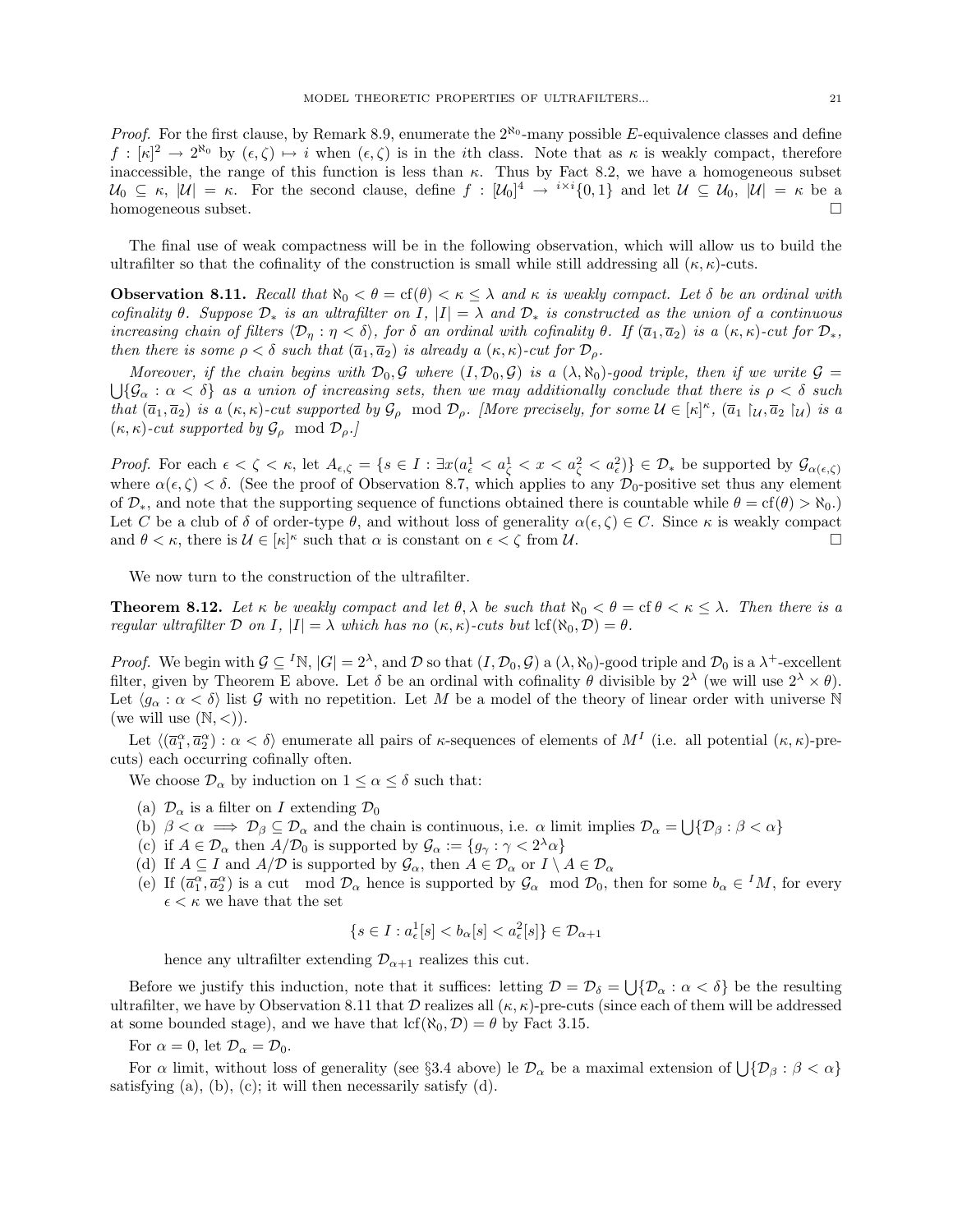So let  $\alpha = \beta + 1$ . We consider the potential cut  $(\overline{a}_1^{\beta}, \overline{a}_2^{\beta})$ , henceforth  $(\overline{a}_1, \overline{a}_2)$ . If for some  $\epsilon, \zeta < \kappa$  the set  $A_{\epsilon,\zeta} = \{s \in I : \exists x (a_{\epsilon}^1 < a_{\zeta}^1 < x < a_{\zeta}^2 < a_{\epsilon}^2)\} \notin \mathcal{D}_{\beta}$ , then proceed as in the limit case.

Otherwise, this stage has several steps.

Step 1: Fixing uniform templates. Working mod  $\mathcal{D}_0$  (which recall is an excellent therefore good filter), each  $A_{\epsilon,\zeta} = A_{\epsilon,\zeta}^{\beta}$  is supported by  $\mathcal{G}_{\beta}$  mod  $\mathcal{D}_{0}$ , and is in  $\mathcal{D}_{0}^{+}$ . Thus applying Claim 8.10 to  $\langle A_{\epsilon,\zeta}^{\beta} : \epsilon < \zeta < \kappa \rangle$ , let  $\mathcal{U}_{\beta} \in [\kappa]^{\kappa}$  be a homogeneous sequence satisfying (1)-(2) of Claim 8.10 and let  $i = i(\beta)$ ,  $\text{dom}(h_n^{\beta})$ ,  $h_n^{\beta}(\gamma(i))$ , and so forth be the associated data, which we may informally call patterns or "templates". For clarity, we write each  $\gamma(i, \epsilon, \zeta)$  [note: recall that these list the functions supporting  $A_{\epsilon,\zeta}$  in increasing order] as  $\gamma(i, \epsilon, \zeta, \beta)$ to emphasize the stage in the construction.

Now, these "templates" are given for each of the sets  $A_{\epsilon,\zeta}$ , for pairs  $\epsilon < \zeta$  from U. Stepping back for a moment, we would ultimately like to realize the given cut. We have in hand a distribution of the type in which  $\varphi(x; a_\epsilon^1, a_\epsilon^2) = a_\epsilon^1 < x < a_\epsilon^2$  is sent to  $A_\epsilon = \{s \in I : \exists x (a_\epsilon^1 < x < a_\epsilon^2)\}\$ , and so we will eventually want to look for a multiplicative distribution in which each  $A_{\epsilon}$  is refined to a smaller set. Roughly speaking, our strategy will be to choose a refinement for  $A_{\epsilon}$  by analyzing the limiting behavior of the templates for  $A_{\epsilon,\zeta}$ as  $\zeta \to \kappa$ . The hypothesis of weak compactness will give us enough leverage to do this, by revealing strongly uniform behavior within any such sequence. Recall that in light of Claim 8.10, what changes with  $\zeta$  is the actual identity of the sequence of functions  $\langle \gamma(i, \epsilon, \zeta, \beta) : i < i_{\beta} \rangle \subseteq \mathcal{G}_{\beta}$ .

Step 2: "Limit" sequences from the templates. For each  $\epsilon \in \mathcal{U}$ , we thus have a  $\kappa$ -sequence of countable sequences

$$
\langle \langle \gamma(i, \epsilon, \zeta, \beta) : i < i_{\beta} \rangle : \zeta \in \mathcal{U} \rangle
$$

Looking ahead, we will want to choose the  $\kappa$ th row of this sequence,  $\langle \gamma(i, \epsilon, \kappa, \beta) : i < i_{\beta} \rangle$  in a natural way. [The choice will be justified in Steps 3-4.] We first observe that Claim 8.10(2) has strong consequences:

- (i) Fixing  $\epsilon \in \mathcal{U}$ , the sequence  $\langle \gamma(i, \epsilon, \zeta, \beta) : \epsilon < \zeta$  from  $\mathcal{U}$  is either constant or else any two of its elements are distinct, and
- (ii) if for some  $i_1 \neq i_2, \zeta_1 \neq \zeta_2$  we have  $\gamma(i_1, \epsilon, \zeta_1, \beta) = \gamma(i_2, \epsilon, \zeta_2, \beta)$  then both sequences  $\langle \gamma(i_1, \epsilon, \zeta, \beta) :$  $\epsilon < \zeta$  from  $\mathcal{U} \rangle$  and  $\langle \gamma(i_2, \epsilon, \zeta, \beta) : \epsilon < \zeta$  from  $\mathcal{U} \rangle$  are eventually equal to the same value and thus, by (i), everywhere constant.
- (iii) For for  $i_1, i_2, \epsilon_1, \epsilon_2$  we have that: there exist  $\zeta_1, \zeta_2 > \epsilon_1, \epsilon_2$  such that

$$
\gamma_1(i_1,\epsilon_1,\zeta_1,\beta) = \gamma_1(i_1,\epsilon_1,\zeta_2,\beta) = \gamma_1(i_2,\epsilon_2,\zeta_1,\beta) = \gamma_1(i_2,\epsilon_2,\zeta_2,\beta)
$$

if and only if

for all  $\zeta > \epsilon_1, \epsilon_2, \gamma(i_1, \epsilon_1, \zeta, \beta) = \gamma(i_2, \epsilon_2, \zeta, \beta).$ 

We may therefore choose ordinals  $\langle \gamma(i, \epsilon, \kappa, \beta) : \epsilon \in \mathcal{U}, i < i(\beta) \rangle$ , such that:

- (1) if  $i < i(\beta)$ ,  $\epsilon \in \mathcal{U}$  and  $\gamma(i, \epsilon, \zeta_1, \beta) = \gamma(i, \epsilon, \zeta_2, \beta)$  whenever  $\zeta_2 > \zeta_1 > \epsilon$  are from  $\mathcal{U}$ , then  $\gamma(i, \epsilon, \kappa, \beta) =$  $\gamma(i, \epsilon, \zeta, \beta)$  whenever  $\zeta > \epsilon$  is from U
- (2) if  $i < i(\beta)$ ,  $\epsilon \in \mathcal{U}_{\beta}$  and  $\gamma(i, \epsilon, \kappa, \beta)$  is not defined by clause (1), then  $\gamma(i, \epsilon, \kappa, \beta) \in [2^{\lambda}\beta, 2^{\lambda}\alpha)$ , i.e. in  $\mathcal{G}_{\alpha} \setminus \mathcal{G}_{\beta}$ , subject to:
- (3) if  $\epsilon_1, \epsilon_2 \in \mathcal{U}$  and  $i_1, i_2 < i(\beta)$  then  $\gamma(i_1, \epsilon_1, \kappa, \beta) = \gamma(i_2, \epsilon_2, \kappa, \beta)$  iff  $\gamma(i_1, \epsilon_1, \zeta, \beta) = \gamma(i_2, \epsilon_2, \zeta, \beta)$  for all  $\zeta > \epsilon_1, \epsilon_2$  from  $\mathcal{U}_{\beta}$ .

For each  $\epsilon \in \mathcal{U}$ , let  $h_{n,\epsilon,\kappa,\beta}$  be defined in the obvious way, i.e. as the template functions considered over the countable sequence  $\{\gamma(i, \epsilon, \kappa, \beta) : i < i_{\beta}\}.$  Then set

$$
A_{\epsilon,\kappa}^{\beta} = \bigcup \{ A_{h_{n,\epsilon,\kappa,\beta}} : \mathbf{t}_{n,\beta} = 1 \}
$$

For each finite  $u \subseteq \mathcal{U}$  let

$$
B_u = \{ t \in I : M \models (\exists x)(\bigwedge_{\epsilon \in u} a_1^{\epsilon}[t] < x < a_2^{\epsilon}[t] \}
$$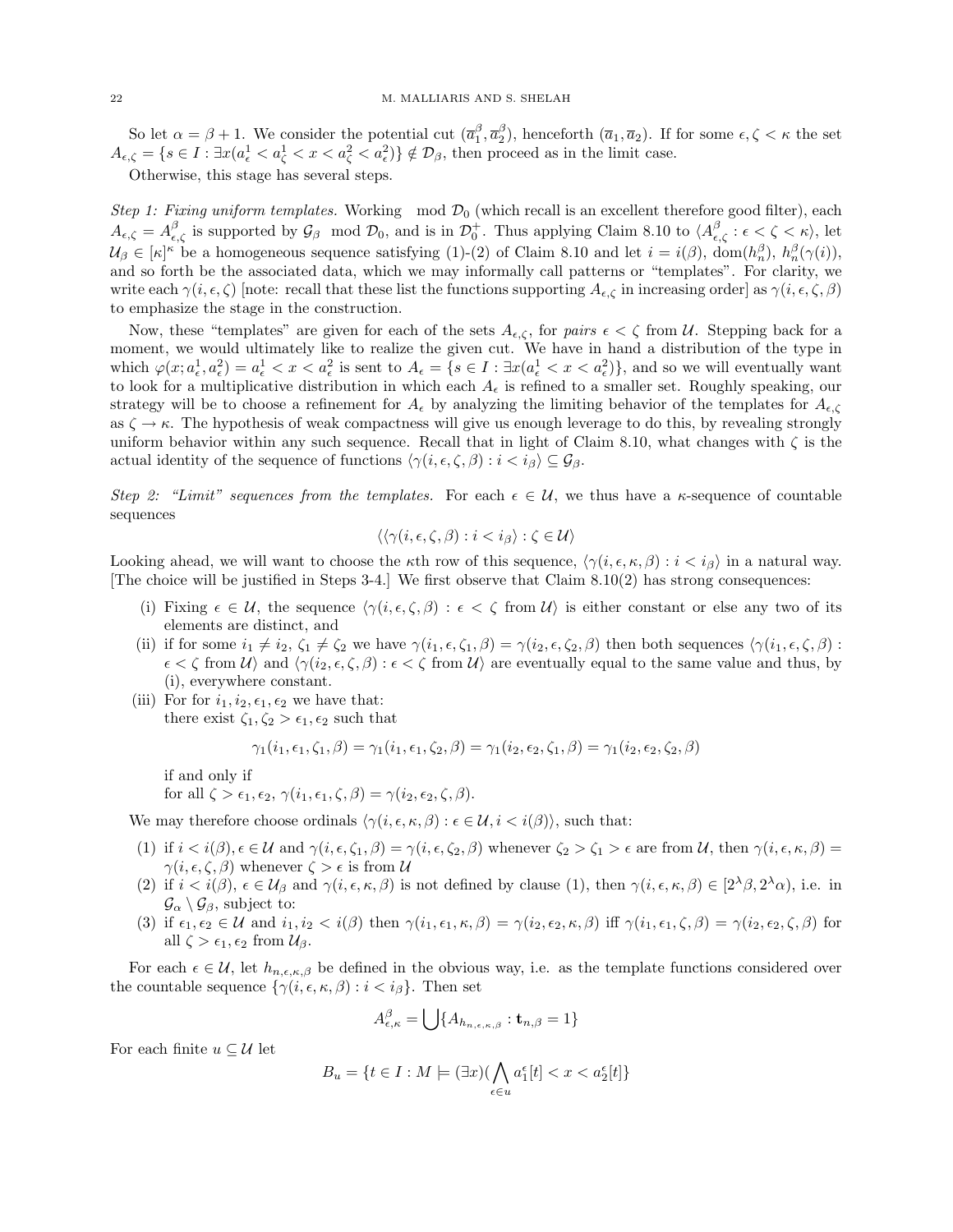and let

$$
B'_u = \bigcap \{ A_{\epsilon,\kappa}^{\beta} : \epsilon \in u \}
$$

With these definitions in hand, we turn to Step 3.

# $Step 3: B_u \supseteq B_u' \mod \mathcal{D}_0.$

In this step we verify that for each  $u \in [\mathcal{U}]^{< \aleph_0}, B_u \supseteq B'_u \mod \mathcal{D}_0$ . Why? Simply because of the uniformity of the templates, the choice at  $\kappa$  and the independence of G. Informally, the sequence of sequences in Step 2 was  $\emptyset$ -indiscernible in the Boolean algebra  $\mathcal{P}(I)/\mathcal{D}_0$ , and the generic choice in Step 2 added a  $\kappa$ th element (sequence) to this sequence.

More specifically, it suffices that for  $u \in [\mathcal{U}]^{<\aleph_0}$ ,

$$
(**) \left(B'_u := \bigcap_{\epsilon \in u} A_{\epsilon,\kappa}^{\beta} \subseteq B_u \mod \mathcal{D}_0\right) \iff \left(\bigcap_{\epsilon \in u} A_{\epsilon,\zeta}^{\beta} \subseteq B_u \mod \mathcal{D}_0 \text{ for sufficiently large }\zeta\right)
$$

Why does (\*\*) suffice for Step 3? Because the right-hand side will always hold: fix  $u \in [\mathcal{U}]^{< \aleph_0}$ , let  $\zeta > \max u$  and recall the definition of  $A_{\epsilon,\zeta}^{\beta}$  from the beginning of the inductive proof.

Details: the case  $|u|=1$ . Here we justify why "continuing the indiscernible sequence" retains the right relationship to  $B_u$ ; all key ideas of the proof appear in this notationally simplest case. Suppose that  $u = \{\epsilon\}$  for some  $\epsilon \in \mathcal{U}$ . By definition of  $A_{\epsilon,\kappa}^{\beta}$ , it will suffice to show that  $\mathbf{t}_{n,\beta} = 1 \implies A_{h_{n,\epsilon,\kappa,\beta}}$ . Fix some such n.

Let us recall the picture. We have a sequence of countable sequences,

$$
\langle \langle \gamma(i, \epsilon, \zeta, \beta) : i < i_{\beta} \rangle : \zeta \in \mathcal{U} \cup \{\kappa\} \rangle
$$

or if the reader prefers, an  $i_{\beta} \times \kappa$ -array, whose elements are functions from G. We know from Step 2 that this array is strongly uniform in various ways: for instance, the elements in each column  $\{\gamma(i, \epsilon, \zeta, \beta) : \zeta \in \mathcal{U} \cup \{\kappa\}\}\$ are either pairwise equal or pairwise distinct.

The function  $h_{n,\epsilon,\kappa,\beta} \in \mathrm{FI}(\mathcal{G})$  under consideration assigns finitely many elements of row  $\kappa$ , say the elements with indices  $\{i_1, \ldots i_\ell\} \subseteq i_\beta$  [which are, themselves, functions belonging to G] specific integer values  ${m_1,\ldots m_\ell} \subseteq \mathbb{N}$ . Since the domain of  $h_{n,\epsilon,\kappa,\beta}$  is G, rather than  $i_\beta$ , it will simplify notation to define a row function  $\mathcal{R}: \mathcal{U} \cup \{\kappa\} \to \mathrm{FI}_s(\mathcal{G})$  which, to each row  $\zeta$  in the array, assigns the set  $A_{h_{n,\epsilon,\zeta},g}$ .

We make a series of observations.

(1) By construction, for each  $\zeta \in \mathcal{U}$ ,  $\mathcal{R}(\zeta) \subseteq B_{\{\epsilon\}}$  mod  $\mathcal{D}_0$ .

Suppose that (1) fails for  $\mathcal{R}(\kappa)$ , that is,

$$
X := \{ s \in I : s \in \mathcal{R}(\kappa), s \notin B_{\{\epsilon\}} \} \neq \emptyset \mod \mathcal{D}_0
$$

As  $(I, \mathcal{D}_0, \mathcal{G})$  is a good triple,  $FI_s(\mathcal{G})$  is dense in  $(\mathcal{D}_0)^+$ , and there is some  $Y \in FI_s(\mathcal{G}), Y \subseteq X \mod \mathcal{D}_0$ . Let  $h_Y \in \mathrm{FI}(\mathcal{G})$  be such that  $A_{h_Y} = Y$ .

(2) Without loss of generality, since  $Y \subseteq \mathcal{R}(\kappa) = A_{h_{n,\epsilon,\kappa,\beta}}$ , we may assume that any functions in the domain of  $h_{n,\epsilon,\kappa,\beta}$  are in the domain of  $h_Y$  (and that on their common domain,  $h_{n,\epsilon,\kappa,\beta}$  and  $h_Y$  agree). There are two cases.

Case 1: There is some  $\zeta \in \mathcal{U}$  such that  $\mathcal{R}(\zeta) \cap Y \neq \emptyset \mod \mathcal{D}_0$ . This contradicts (1).

Case 2: Not case 1, that is, for every  $\zeta \in \mathcal{U}$ ,  $\mathcal{R}(\zeta) \cap Y = \emptyset$  mod  $\mathcal{D}_0$ . Notice that:

(3) As  $\{\mathcal{R}(\zeta): \zeta \in \mathcal{U}\} \cup \{Y\} \subseteq \mathrm{FI}_s(\mathcal{G})$ , the only way this can happen is if there is an explicit contradiction in the corresponding functions, i.e if for each  $\zeta \in \mathcal{U}$  there is  $f \in \text{dom}(h_{n,\epsilon,\zeta,\beta}) \cap \text{dom}(h_Y)$  and  $h_{n,\epsilon,\zeta,\beta}(f) \neq h_Y(f)$ .

The functions in  $dom(h_Y)$  have one of three sources:

- (i) elements of  $\mathcal{G}_{\beta}$  which already belong to dom( $h_{n,\epsilon,\kappa,\beta}$ ), and thus also to each dom( $h_{n,\epsilon,\zeta,\beta}$ ), by the construction in Step 2
- (ii) elements of  $\mathcal{G}_{\beta}$  which do not belong to dom $(h_{n,\epsilon,\kappa,\beta})$ , and thus to no more than one dom $(h_{n,\epsilon,\zeta,\beta})$  by the construction in Step 2
- (iii) elements of  $\mathcal{G} \setminus \mathcal{G}_{\beta}$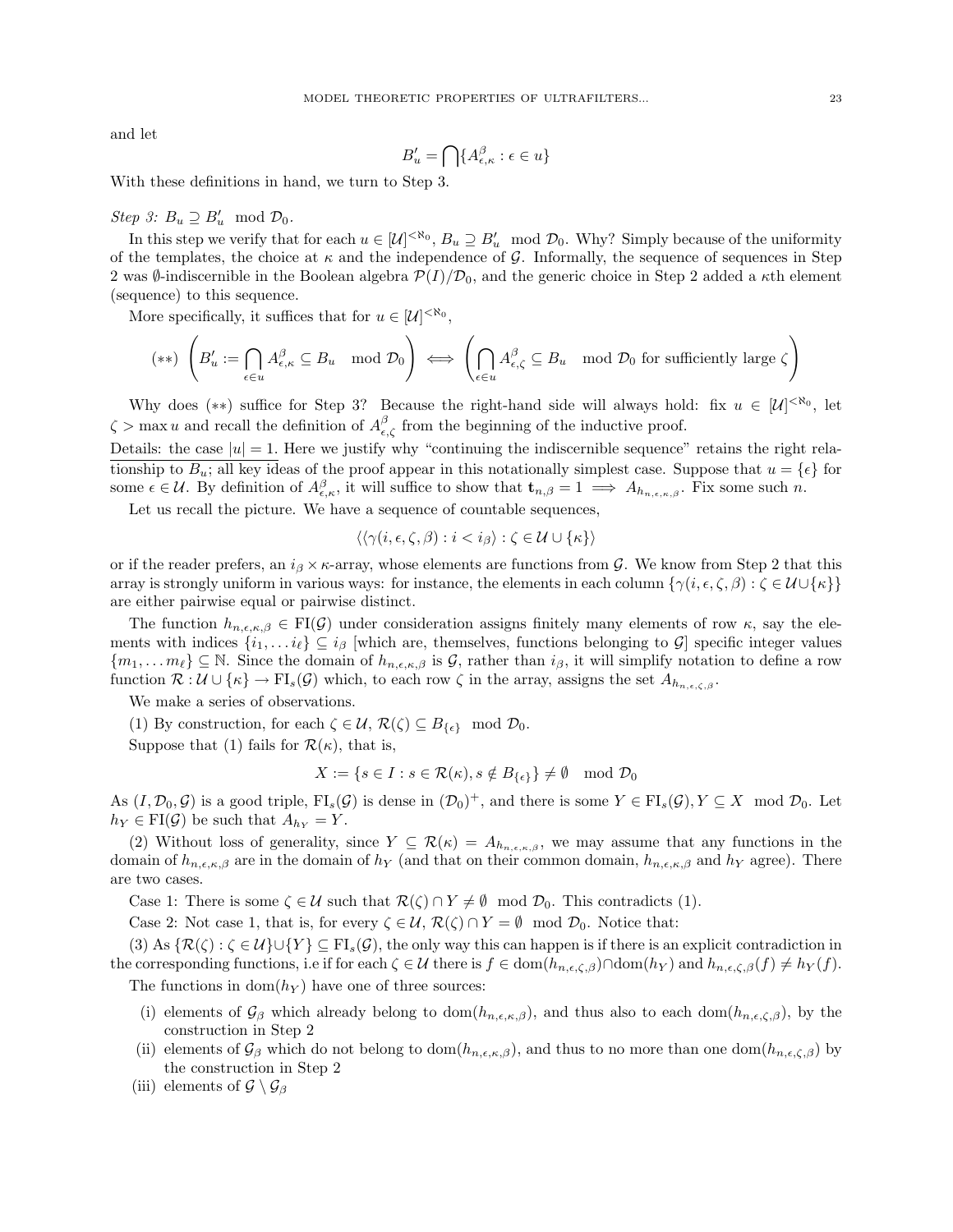By the choice of row  $\kappa$  in Step 2, for all  $\zeta \in \mathcal{U}$ ,  $h_{n,\epsilon,\kappa,\beta}$  and  $h_{n,\epsilon,\zeta,\beta}$  agree on functions from  $\mathcal{G}_{\beta}$ . Since  $h_Y$ is compatible with  $h_{n,\epsilon,\kappa,\beta}$  by construction (2), there can be no incompatibility with  $h_{n,\epsilon,\zeta,\beta}$  on functions of type (i), and since  $\text{dom}(h_{n,\epsilon,\zeta,\beta}) \subseteq \mathcal{G}_{\beta}$  by inductive hypothesis, neither will there be an incompatibility with (iii). As noted, each conflict of type (ii) rules out at most one  $\zeta \in \mathcal{U}$ . Since dom( $h_Y$ ) is finite, it must be that the instructions  $h_{n,\epsilon,\zeta,\beta} \cup h_Y$  are compatible for all but finitely many  $\zeta$ . Thus for all but finitely many  $\zeta \in \mathcal{U}, \mathcal{R}(\zeta) \cap Y \neq \emptyset$  by (3).

We have shown that if  $\mathcal{R}(\kappa) \nsubseteq B_{\{\epsilon\}}$ , then for some (in fact, nearly all)  $\zeta \in \mathcal{U}$ ,  $\mathcal{R}(\zeta) \nsubseteq B_{\{\epsilon\}}$  mod  $\mathcal{D}_0$ , contradicting (1).

Conversely, if for more than finitely many  $\zeta \in \mathcal{U}$ ,  $\mathcal{R}(\zeta) \not\subseteq B_{\{\epsilon\}}$  mod  $\mathcal{D}_0$  this will be reflected in the functions of type (i), so inherited by  $\mathcal{R}(\kappa)$ . This completes the proof.

The case  $|u| > 1$ . The argument for  $|u| > 1$  involves more notation, but no new ideas, since condition (3) of Step 2 guarantees that we have the same level of uniformity across finitely many  $\epsilon$ -sequences.

Step 4: A multiplicative refinement. In this step we tie up loose ends, realize the type and finish the inductive definition of  $\mathcal{D}_{\alpha}$ . We make a sequence of assertions.

First, the sequence  $\langle B'_u : u \in [\mathcal{U}]^{<\aleph_0} \rangle \subseteq (\mathcal{D}_0)^+$  is multiplicative.

Second, for each  $u \in [\mathcal{U}]^{< \aleph_0}, B_u \supseteq B'_u \mod \mathcal{D}_0$ , by Step 3.

Third, by definition of the sets  $B'_u$ , recalling the fact that  $(I, \mathcal{D}_0, \mathcal{G})$  is a good triple, we have that  $\mathcal{D}_{\beta} \cup \{B'_u :$  $u \in [\mathcal{U}]^{< \aleph_0}$  generates a filter.

However, this is not yet enough: a multiplicative refinement must be genuinely contained inside the original sequence, rather than simply contained mod  $\mathcal{D}_0$ . So let us define a third sequence

$$
\langle B''_u : u \in [\mathcal{U}]^{< \aleph_0} \rangle
$$
, where  $u \in [\mathcal{U}]^{< \aleph_0} \implies B''_u = B_u \cap B'_u$ 

We have transferred the problem: now, on one hand (1)  $B''_u \subseteq B_u$  (without "mod  $\mathcal{D}$ "), while on the other hand (2)  $\langle B''_u : u \in [\mathcal{U}]^{< \aleph_0} \rangle$  is multiplicative mod  $\mathcal{D}_0$ .

As we chose  $\mathcal{D}_0$  to be  $\lambda^+$ -excellent, by Fact 8.4, there is  $\langle B_u^* : u \in [\mathcal{U}]^{<\aleph_0} \rangle \subseteq \mathcal{D}^+$  refining  $\langle B_u'' : u \in [\mathcal{U}]^{<\aleph_0} \rangle$ , which is indeed multiplicative, and which satisfies  $B_u^* = B_u'' = B_u'$  mod  $D$ . A fortiori this fourth sequence refines the original distribution,  $\langle B_u : u \in [\mathcal{U}]^{<\aleph_0} \rangle$ .

Now we finish. Let  $\mathcal{D}'_{\alpha}$  be the filter generated by  $\mathcal{D}_{\beta}\cup\{B_u^*:u\in[\mathcal{U}]^{<\aleph_0}\}\.$  Since for each  $u\in[\mathcal{U}]^{<\aleph_0}, B_u^*=\emptyset$  $B'_u \mod \mathcal{D}_0$ , this is a (nontrivial) filter. Any ultrafilter extending  $\mathcal{D}'_{\alpha}$  will realize the cut  $(\bar{a}_1, \bar{a}_2) = (\bar{a}_1^{\beta}, \bar{a}_2^{\beta})$ , since its distribution has a multiplicative refinement. (By transitivity of linear order and the fact that  $U$  is cofinal in  $\kappa$ , there is no loss in realizing the cut restricted to  $\mathcal{U}$ .)

Finally, as before, let  $\mathcal{D}_{\alpha}$  be a maximal extension of  $\mathcal{D}'_{\alpha}$  satisfying (a), (b), (c); it will then necessarily satisfy (d). This completes the inductive step, and thus the proof.  $\square$ 

8.1. Discussion. In the remainder of this section, we discuss some variants of Theorem 8.12.

**Remark 8.13.** The hypothesis " $\kappa$  is weakly compact" in Theorem 8.12 was used in two key places:

- (1) to extract a very uniform subsequence, Claim 8.10
- (2) to ensure that each cut was supported at some bounded stage in the construction, Observation 8.11

We may wish to avoid large cardinal hypotheses, which we can do using the following polarized partition relation (of course, the result will no longer be about symmetric cuts).

Definition 8.14. [4] The polarized partition relation

$$
\left(\begin{array}{c} \kappa_1\\ \kappa_2 \end{array}\right) \rightarrow \left(\begin{array}{c} \kappa_1\\ \kappa_2 \end{array}\right)_{2^{\aleph_0}}^{(1,1)}
$$

holds when for every coloring of  $\{(\alpha,\beta): \alpha < \kappa_1, \beta < \kappa_2\}$  by at most  $2^{\aleph_0}$ -many colors, there exist  $X \in$  $[\kappa_1]^{\kappa_1}, Y \in [\kappa_2]^{\kappa_2}$  such that  $\{(\alpha, \beta) : \alpha \in X, \beta \in Y\}$  is monochromatic.